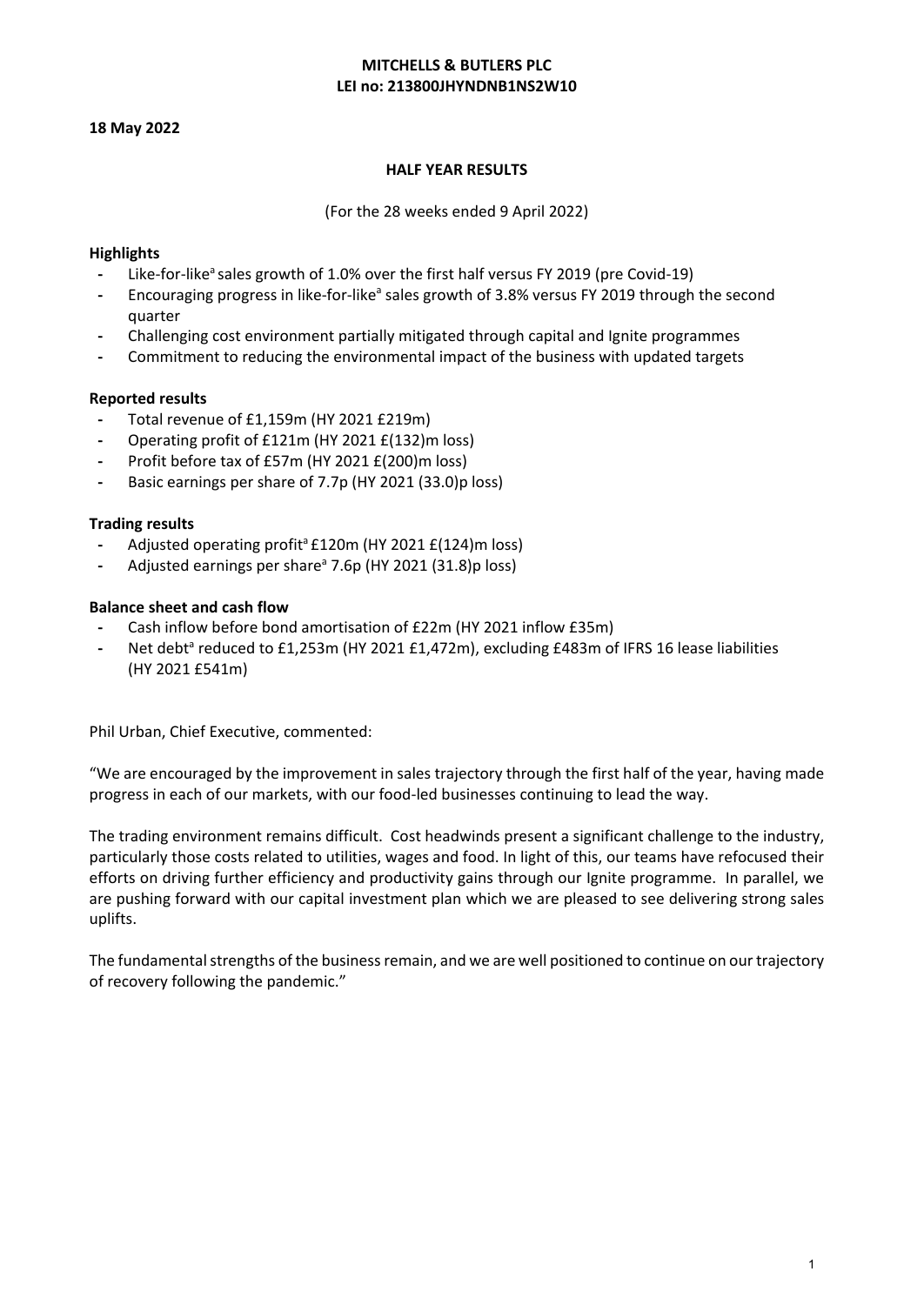# **Definitions**

a – The Directors use a number of alternative performance measures (APMs) that are considered critical to aid the understanding of the Group's performance. APMs are explained later in this announcement. All sales measures are compared to FY 2019, being the last full year pre-Covid-19.

There will be a presentation held today at 9:30am accessible by phone on 020 3936 2999, access code: 040690 and [www.incommuk.com/customers/online](http://www.incommuk.com/customers/online) access code: 040690. The slides will also be available on the website at **www.mbplc.com** The replay will then be available at [www.mbplc.com/hy2022/analystspresentation](http://www.mbplc.com/hy2022/analystspresentation) 

All disclosed documents relating to these results are available on the Group's website at [www.mbplc.com](http://www.mbplc.com/) 

## For further information, please contact:

| Tim Jones – Chief Financial Officer | +44(0)121 498 6112 |
|-------------------------------------|--------------------|
| Amy De Marsac – Investor Relations  | +44(0) 7712 538660 |
| James Murgatroyd (Finsbury)         | +44(0)20 7251 3801 |

# Note for editors:

Mitchells & Butlers is a leading operator of managed restaurants and pubs. Its portfolio of brands and formats includes Harvester, Toby Carvery, All Bar One, Miller & Carter, Premium Country Pubs, Sizzling Pubs, Stonehouse, Vintage Inns, Browns, Castle, Nicholson's, O'Neill's and Ember Inns. In addition, it operates Innkeeper's Collection hotels in the UK and Alex restaurants and bars in Germany. Further details are available at www.mbplc.com and supporting photography can be downloaded at [www.mbplc.com/imagelibrary.](http://www.mbplc.com/imagelibrary)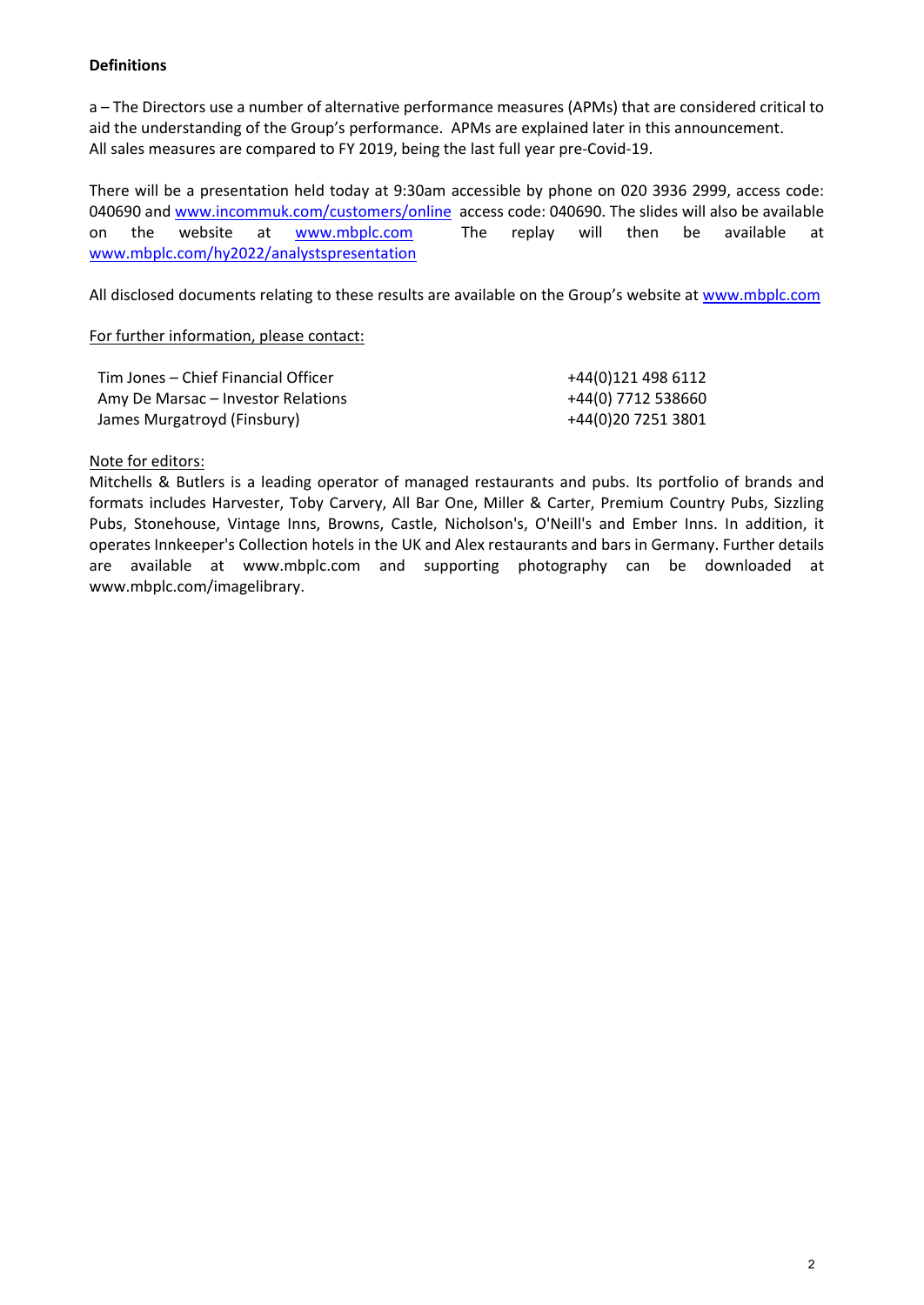### **CURRENT TRADING AND OUTLOOK**

We have been encouraged with the continued recovery in sales since our last update, with like-for-like sales<sup>a</sup> growth in the second quarter of 3.8%, resulting in overall like-for-like sales<sup>a</sup> growth of 1.0% in the first half despite the adverse impact of Omicron over the important festive period.

At the end of the first half the rate of VAT on food and non-alcoholic drink reverted to its full rate of 20%. On an underlying basis, excluding the impact of this rate change, sales strengthened further in the five weeks after the end of the period to 2.2%.

Cost inflation headwinds present a major challenge to the hospitality sector as a whole, most notably in utilities, wages and food. Cost headwinds, based on FY 2019 and on a cost base of £1.8bn, are expected to be in the region of 11.5% for the current year. Equivalent to 3.7% on an annualised basis across the three year period. Next year, current assumptions indicate an increase of c.6% on a year-on-year basis but high volatility in energy markets could have a material impact. Through accelerated and focused delivery of a new set of Ignite initiatives covering sales, productivity and cost reduction, alongside tight control of the business, we are working hard to mitigate these costs as far as possible. However, there will inevitably be a residual margin impact in the short to medium term.

Whilst the trading environment remains challenging and uncertain, with increases in the cost of living putting continued pressure on consumers, we are encouraged by the steady recovery in sales that we have seen since reopening last year. We believe that the strength and diversity of our portfolio of brands, continued focus on our capital programme and a new wave of Ignite initiatives will position us well to gain further market share.

# **BUSINESS REVIEW**

Total sales across the period were £1,159m reflecting a 2.2% decline on HY 2019, the last period not impacted by Covid-19 related closures, driven mainly by site disposals since FY 2019. Operating profit of £121m (HY 2021 £132m loss) was generated, with adjusted operating profit<sup>a</sup> of £120m reflecting the strong return to profitability the business made when Covid-19 restrictions were lifted.

The first quarter was once again impacted by Covid-19, with the spread of the Omicron variant resulting in renewed calls for caution in socialising over the important festive period. Thereafter, once it was confirmed that the symptoms of Omicron were generally mild, consumer confidence was boosted and like-for-like sales<sup>a</sup> recovered to growth of 3.8% over the second quarter.

Food sales continue to outperform drink with like-for-like sales<sup>a</sup> growth of 6.9% over the first half, and with premium brands continuing to perform well, helped by the reduced rate of VAT. We have more recently observed an encouraging trend of recovery in city sites, with like-for-like sales<sup>a</sup> growth of 1.1% during the second quarter, as people begin to return to offices, albeit trading in some areas of London, such as The City, still remains relatively subdued. Drink sales continued to be challenged across the sector and like-forlike sales<sup>a</sup> declined by 6.9% in the first half, with suburban locations seeing the largest declines.

In the year to date, the Peach tracker has recorded like-for-like market growth of 0.7%, with growth increasing in recent months. Growth was reported to be led by restaurants, with a strengthening trend in bars, driven by the younger, high tempo and experiential market, with London continuing to lag the market as a whole. Against the Peach tracker we continue to significantly outperform in the restaurants and pub restaurant sectors. However, in this period the portion of our estate included in the pub sector has underperformed driven by relatively lower exposure to young markets.

The cost environment has worsened since our last announcement, with the war in Ukraine driving up energy and food prices in particular. At the current time we have bought c.80% of this year's total energy requirement and c.10% of next year's. We continue to work hard to offset as much of these additional costs as possible, with our Ignite programme continuing to be an effective method through which to do so. However, the industry as a whole will undoubtedly feel the impact of increased costs in the short to medium term.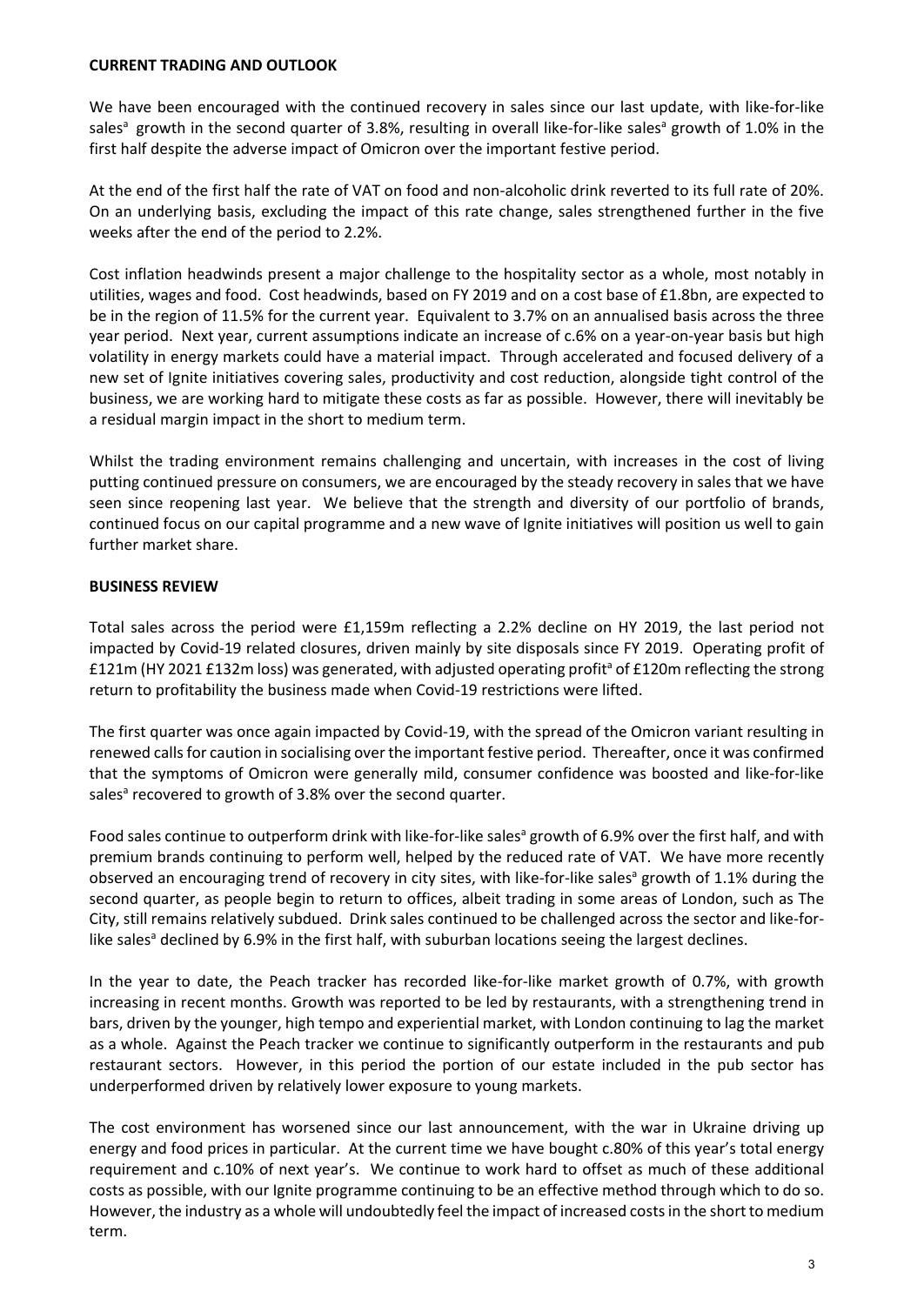The pandemic resulted in consumer trends such as home delivery being accelerated and we have expanded our offer to benefit from this growing market. We now have over 1,100 sites live with Just Eat, Uber Eats and Deliveroo and we offer takeaway and click and collect orders directly to guests across a number of brands. Annual delivery and takeaway sales are estimated to rise to c.£45m this financial year.

The unprecedented challenges the industry has faced have had an unavoidable impact on market supply with a 6.4% decline in pubs and restaurants since March 2020 (CGA Outlet Index). Restaurants have been hit harder by closures: the number of outlets has declined by 9.3%, with independent and tenanted businesses making up 69% of net closures. We believe that the platform of financial stability provided through the equity raise leaves us well placed to benefit from these changes in the competitive landscape.

# **OUR STRATEGIC PRIORITIES**

The fundamental strengths of our business remain and ensure that we are well-positioned for the future. We have an 82% freehold estate, with recognised and diversified brands across a broad range of consumer occasions, demographics and locations, and an experienced and proven management team with the focus to build on the momentum previously gained. In the short to medium term, our priority is to continue to successfully trade the business in this challenging environment, ensuring the safety of our team members and guests, managing cost inflation and growing the business back to, and beyond, the levels of trade that we were enjoying before Covid-19.

Given the current market dynamics we have an opportunity to win market share through our pricing strategy and specifically by continuing to provide value for money to our guests. We have taken the decision to not pass through the full extent of the cost inflation impacting the business and to instead assess the pricing movement across the market. We will assess market prices more frequently and respond depending on our analysis of market movements. The benefit of our stable financial position, our ability to continue to invest in our capital programme and the mitigation generated through Ignite makes this market acquisition strategy possible.

Our Ignite programme of work remains at the core of our long-term value creation plans and we have now reopened our project office and are working on over 40 fresh initiatives, some of which are already being implemented in the business. We are focusing on initiatives which enhance efficiency and productivity, helping to offset some of the headwinds in areas such as automatic product ordering, enhanced labour scheduling, cost mitigating procurement strategies and energy consumption reduction. We remain confident in our ability to deliver long-term and sustained efficiencies and business improvements through the existing Ignite programme.

We remain committed to accelerating our digital strategy, an area which became increasingly important to guests during the pandemic resulting in changes in behaviour which are here to stay. Our strategy focuses on building the correct organisational capabilities to allow for the quick activation of new digital services as consumer behaviours change, allowing us to be at the forefront of digital advances in the sector. We have made significant progress in our digital services in recent years, for example our digital order at table facility, our streamlined online booking experience, and the development of our own channel delivery capability.

We have also resumed our capital programme which has been proven to deliver value by improving the competitive position of our pubs and restaurants within their local markets. We are committed to reestablishing a 6-7 year investment cycle and, whilst short-term supply issues in terms of material procurement and contractor availability may affect progress in the current financial year, this continues to be a key focus for the business. In the year to date we have completed 63 investment projects including 57 remodels, three conversions and the acquisition of the freehold of three leasehold sites. We are continuing to see strong performance from our investment projects with an average sales uplift of nearly 30% from projects completed since FY 2019.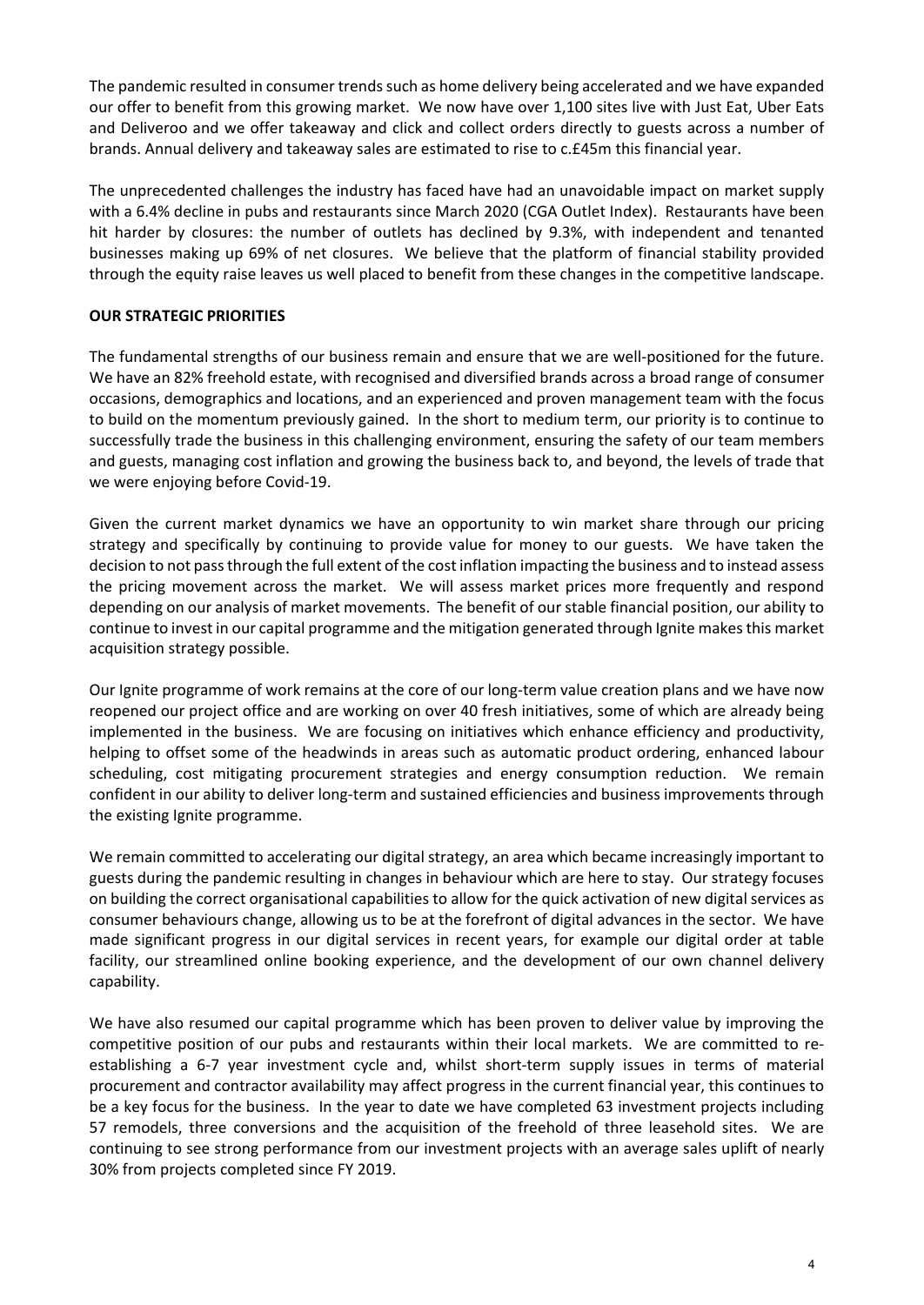### **SUSTAINABILITY**

We are committed to reducing the environmental impact of our business and the Board has recently agreed our new, even more challenging targets, to drive momentum in this area. We have committed to:

- Net Zero emissions by 2040; including scope 1, 2 and 3 emissions, we will submit our roadmap to net zero for Science Based Target Initiative approval when applications reopen next calendar year. We are founding members of the Zero Carbon Forum and are committed to playing our part in decarbonising the hospitality industry as a whole.
- Zero operational waste to landfill by 2030; we have made great progress in this area in recent years and currently divert 96% operational waste away from landfill. We have underpinned this ambition with a recycling rate target of 80% over the same period.
- 50% reduction in food waste by 2030; aligned with the UN Sustainable Development Goals we will halve food waste in our supply chain and in sites by 2030.

We have a number of initiatives underway to support these ambitions including formulating menus with lower-emission dishes and trialling the attraction of these dishes to guests. We are developing a transition plan to remove gas from our businesses, electrification of our kitchens and finding alternative heating solutions to gas boilers. We also have an established kitchen refurbishment programme which has saved 941 pieces of kitchen equipment from going to landfill since its inception.

Our sustainability strategy has a strong focus on the positive impact we have on people and communities. For example, we are committed to enhancing the wellbeing of our own people, and we have an established nutritional strategy aiming to provide balanced choices and information to guests. We have also developed charitable partnerships with Shelter and Social Bite through which we are committed to tackling the growing issue of homelessness in the UK.

# **FINANCIAL REVIEW**

On a statutory basis, profit before tax for the half year was £57m (HY 2021 loss £200m), on sales of £1,159m (HY 2021 £219m).

The Group Income Statement discloses adjusted profit and earnings per share information that excludes separately disclosed items to allow a better understanding of the trading of the Group. Separately disclosed items are those which are separately identified by virtue of their size or incidence.

|                             | <b>Statutory</b> |                | <b>Adjusted</b> <sup>a</sup> |                |  |
|-----------------------------|------------------|----------------|------------------------------|----------------|--|
|                             | <b>HY 2022</b>   | <b>HY 2021</b> | <b>HY 2022</b>               | <b>HY 2021</b> |  |
|                             | £m               | £m             | £m                           | £m             |  |
| Revenue                     | 1,159            | 219            | 1,159                        | 219            |  |
| Operating profit / (loss)   | 121              | (132)          | 120                          | (124)          |  |
| Profit / (loss) before tax  | 57               | (200)          | 56                           | (192)          |  |
| Earnings / (loss) per share | 7.7p             | (33.0)p        | 7.6p                         | (31.8)p        |  |
| Operating margin            | 10.4%            | (60.3)%        | 10.4%                        | $(56.6)\%$     |  |

At the end of the period, the total estate comprised 1,726 sites in the UK and Germany of which 1,641 are directly managed.

# **Revenue**

Total revenue of £1,159m (HY 2021 £219m) reflects a period of continuous trading, albeit disrupted by the Omicron variant, against last year which included substantial closures and restrictions relating to Covid-19. Sales figures include the benefit of the temporary reduction in the rate of VAT on food and non-alcoholic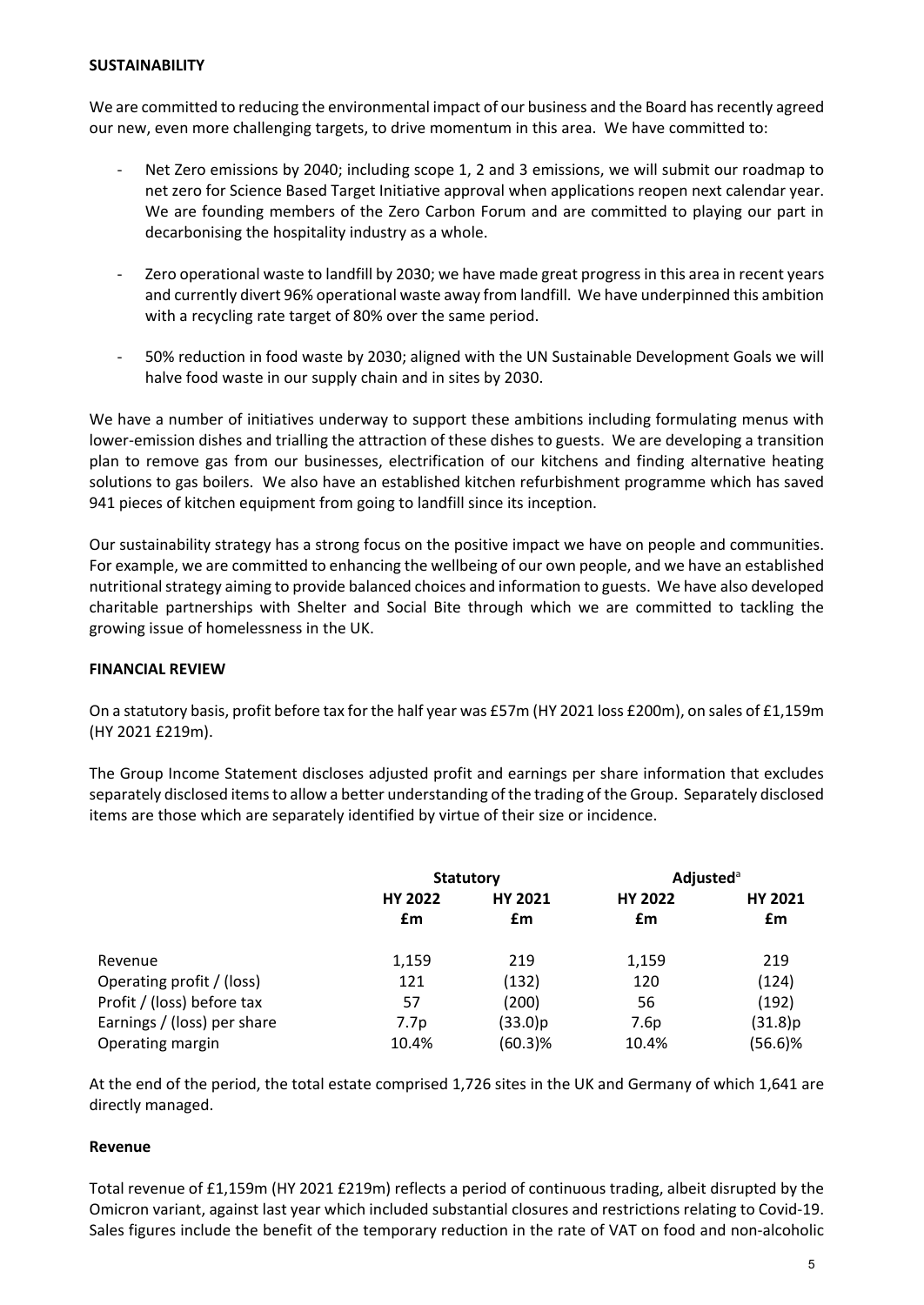drink sales worth £43m in the period (HY 2021 £18m). The full VAT rate resumed in the last week of the period.

Sales comparisons below are on a three-year basis, to the same period in FY 2019, being the last full pre Covid-19 financial year.

Like-for-like sales<sup>a</sup> in the first half increased by 1.0% against FY 2019, comprising an increase in like-forlike food sales<sup>a</sup> of 6.9% and a decrease of like-for-like drink sales<sup>a</sup> of (6.9)%.

Like-for-like sales<sup>a</sup> growth/(decline) against FY19:

|                                | Weeks $1 - 15$ | Weeks $16 - 28$ | Weeks $29 - 33$ |
|--------------------------------|----------------|-----------------|-----------------|
| Food                           | 5.2%           | 8.9%            | 5.1%            |
| <b>Drink</b>                   | $(9.1\%)$      | (4.2)%          | (0.5)%          |
| <b>Total</b>                   | (1.5%)         | 3.8%            | 2.2%            |
| <b>Total excl. VAT benefit</b> | (5.5)%         | 0.2%            | 2.2%            |

We made a strong start to the year with like-for-like sales growth of 2.7% over the first eight weeks. This encouraging performance continued until early December when concerns first arose around the emergence of the new Covid variant, Omicron, leading to calls for further caution in socialising such that, over the seven weeks to early January, like-for-like sales<sup>a</sup> declined by 6.0% resulting in a decline of 1.5% over the first quarter.

Sales strengthened in the second quarter, with the news that the Omicron symptoms were mild, with like-for-like sales<sup>a</sup> growth of 3.8%, bringing first half growth to 1.0%.

Volumes remain in decline of between 10% to 15%, with sales being driven by premiumisation and increases in spend per head. Sales have remained stronger in food-led brands, particularly at the more premium end of the market.

At the end of the first half, the rate of VAT on food and non-alcoholic drinks returned to its full rate of 20%. On an underlying basis, excluding the impact of this rate change, sales continued to strengthen in the five weeks since the end of the period, to 2.2%.

# **Separately disclosed items**

Separately disclosed items are identified due to their nature or materiality to help the reader form a better view of overall and adjusted trading.

There was a £1m net profit arising on property disposals in the period.

# **Operating profit and margins**<sup>a</sup>

Adjusted operating profit<sup>a</sup> for the first half was £120m against an adjusted operating loss<sup>a</sup> of £124m in HY 2021, with HY 2021 significantly impacted by Covid-19 closures and restrictions.

Statutory operating margin of 10.4% was 70.7ppts higher than last year but remains below pre-Covid levels achieved in FY 2019.

Whilst the outlook remains highly uncertain, inflationary cost headwinds have been, and are anticipated to remain, higher than pre-covid levels due particularly to increases in statutory wage rates, food costs and persistent high prices in the energy markets. As outlined in the outlook statement, we now expect these to continue into the medium term.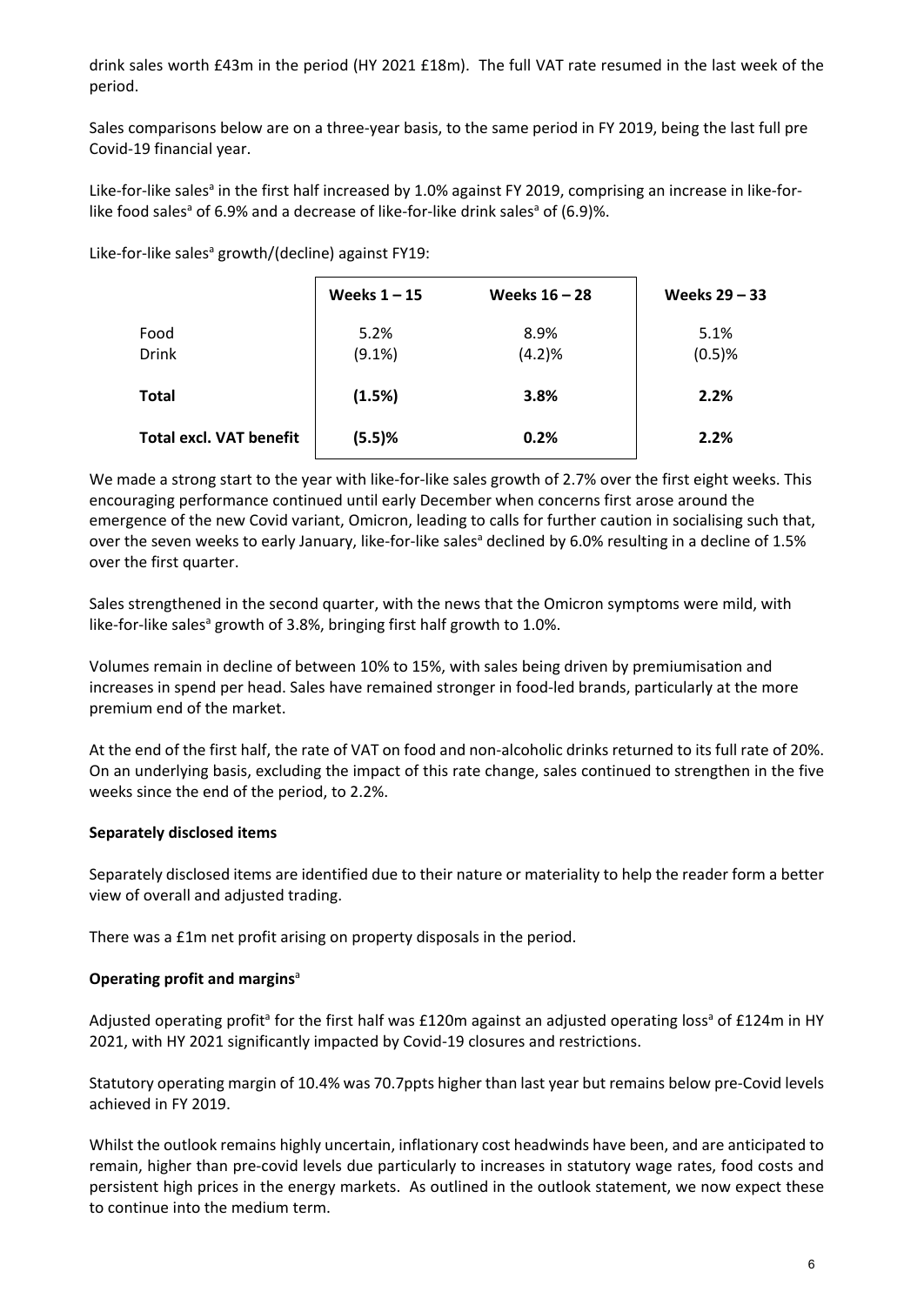# **Interest**

Net finance costs of £63m for the half year were £4m lower than the same period last year, with annual amortisation reducing the value of securitised debt.

The net pensions finance charge was £1m (HY 2021 £1m). The charge for the full year is expected to be £2m.

### **Earnings per share**

Basic earnings per share, after the separately disclosed items described above, were 7.7p (HY 2021 loss (33.0)p, adjusted earnings per share<sup>a</sup> were 7.6p (HY 2021 loss (31.8p).

The basic weighted average number of shares in the period was 596m and the total number of shares issued at the balance sheet date was 597m.

# **Cash flow**

|                                                          | <b>HY 2022</b> | <b>HY 2021</b> |
|----------------------------------------------------------|----------------|----------------|
|                                                          | £m             | £m             |
| EBITDA before movements in the valuation of the property | 191            | (57)           |
| portfolio                                                |                |                |
| Non-cash share-based payment and pension costs and other | 2              | 6              |
| Operating cash flow before movements in working capital  | 193            | (51)           |
| and additional pension contributions                     |                |                |
| Working capital movement                                 | $\overline{2}$ | (85)           |
| Pension deficit contributions                            | (23)           | (13)           |
| <b>Cash flow from operations</b>                         | 172            | (149)          |
| Capital expenditure                                      | (58)           | (16)           |
| Net finance lease principal payments                     | (33)           | (18)           |
| Interest on lease liabilities                            | (11)           | (9)            |
| Net interest paid                                        | (50)           | (53)           |
| Tax                                                      |                | 1              |
| Issue and purchase of shares                             |                | 341            |
| Other                                                    | 2              | (1)            |
| Drawings under liquidity facility                        |                | 49             |
| Repayment of term loan                                   |                | (100)          |
| Repayment of revolving credit facilities                 |                | (10)           |
| Net cash flow before bond amortisation                   | 22             | 35             |
| Mandatory bond amortisation                              | (54)           | (51)           |
| Net cash flow                                            | (32)           | (16)           |

The business generated £191m of EBITDA before movements in the valuation of the property portfolio.

In HY 2021, the working capital outflow reflected significant periods of closure with continued supplier, landlord and HMRC commitments due. This has now normalised.

Capital expenditure has increased in HY 2022 as the capital programme resumed following reduced activity in the prior period due to the cash management strategy in response to Covid-19.

In HY 2021, share issue proceeds reflect the equity raise of £351m less £9m transaction fees and £1m purchase of own shares.

After all outgoings including mandatory bond amortisation, cash outflow was £(32)m (HY 2021 outflow £(16)m).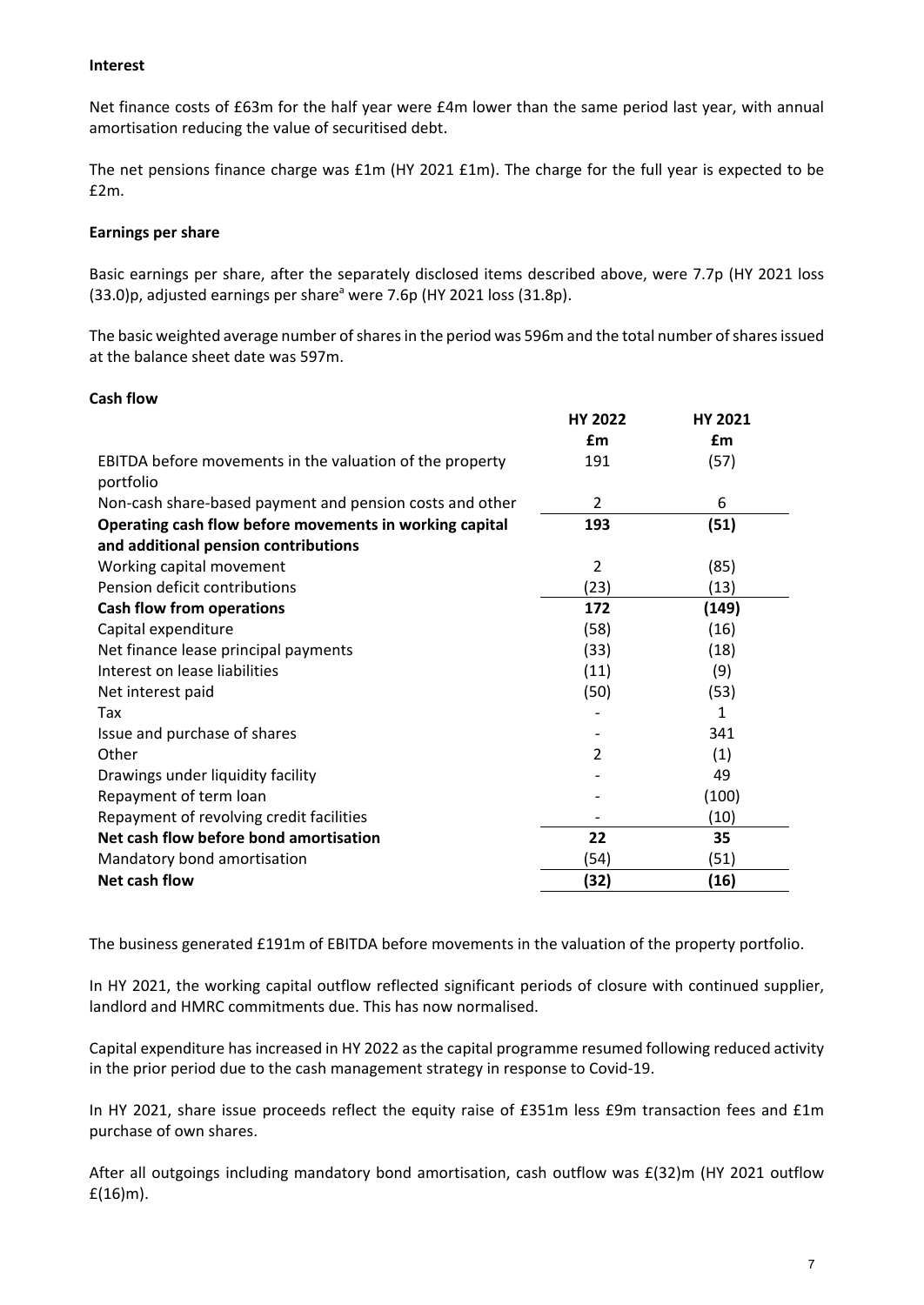# **Capital expenditure**

Capital expenditure of £58m (HY 2021 £16m, including £1m intangible assets) comprises £56m from the purchase of property, plant and equipment and £2m in relation to the purchase of intangible assets. Of the £56m spend, £39m relates to the completion of acquisitions, conversions and remodels with the balance being essential maintenance and infrastructure.

Capital expenditure was significantly below historic levels in the comparative year HY 2021 as part of the cash management strategy in response to Covid-19.

|                                             | <b>HY 2022</b> |    | <b>HY 2021</b> |   |
|---------------------------------------------|----------------|----|----------------|---|
|                                             | £m             | #  | £m             | # |
| <b>Maintenance and infrastructure</b>       | 19             |    | 9              |   |
| Remodels - refurbishment                    | 24             | 57 | 3              | 3 |
| Conversions                                 | 2              | 3  |                |   |
| Acquisitions - freehold                     | 13             | 3  | 4              | 2 |
| Total return generating capital expenditure | 39             | 63 |                | 5 |
| <b>Total capital expenditure</b>            | 58             |    | 16             |   |

The three acquisitions represent the purchase of freehold sites previously held as leasehold.

# **Pensions**

The Group continues to make pension deficit payments as agreed as part of the triennial pension's valuation with the schemes' Trustees at 31 March 2019, which showed an actuarial deficit of £293m. At the time it was agreed that the deficit would continue to be funded by cash contributions of c.£45m per annum indexed with RPI from 2016 to 2023. In 2024 an additional payment of £13m will be made into escrow, should such further funding be required at that time.

During the period, the trustees of the M&B Executive Pension Plan (MABEPP), working closely with the Company, have successfully completed a full scheme buy-in with Legal and General Assurance Society Limited. This transaction eliminates substantially all remaining risk in this scheme within the level of existing committed contributions. The MABEPP makes up approximately 20% of the Company's total pension obligations, with the vast majority of the balance being in the M&B Pension Plan (MABPP) for which the next triennial valuation will be as at 31st March 2022.

# **Net debt and facilities**

Following the adoption of IFRS16 in FY 2020, leases are now included in net debt. Net debt at the period end was £1,736m, comprised of £1,253m non-lease liabilities and lease liabilities of £483m (HY 2021 £2,013m comprised of £1,472m non-lease liabilities and lease liabilities of £541m).

On 14 February 2021, the Group reached agreement with its three relationship banks for a new £150 million 3-year unsecured facility. In addition, extended waivers and then amendments until January 2023 were agreed within the Group securitisation to provide flexibility and stability to manage the secured financing structure as the business rebuilt following reopening. Without these extensions certain breaches would have resulted due to the impact of Covid-19 and the measures taken to stem the spread of the virus. The details of these arrangements and an analysis of net debt can be found in Notes 1 and 11 to the financial statements.

In securing these valuable amendments the Group agreed not to pay an external dividend, undertake any share buy-backs or repurchase bond debt until January 2023 at the earliest.

Further details can be found at [https://www.mbplc.com/infocentre/debtinformation/.](https://www.mbplc.com/infocentre/debtinformation/)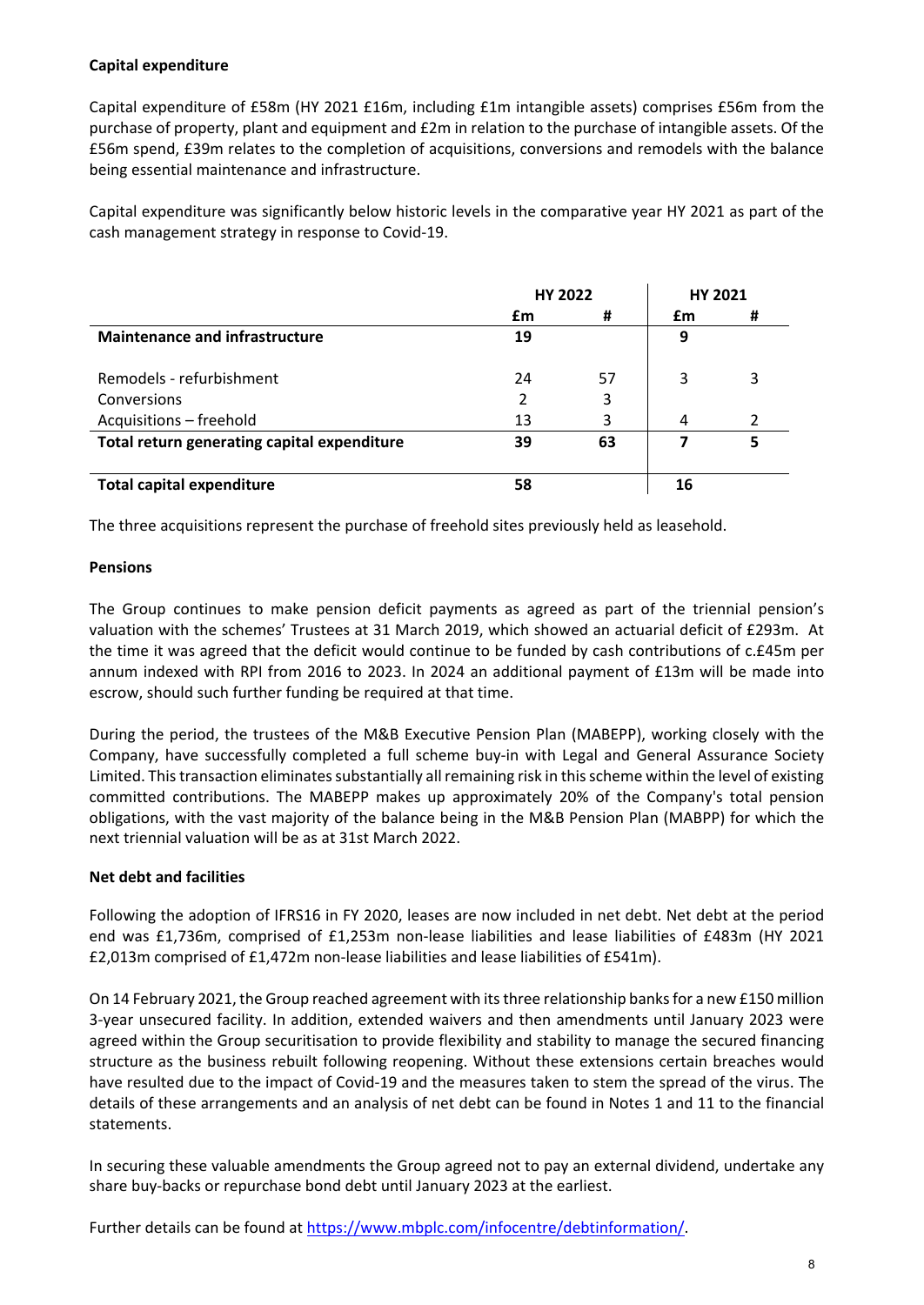# **Going Concern**

After considering the forecasts, sensitivities and mitigating actions available to management and having regard to risks and uncertainties, the Directors have a reasonable expectation that the Group has adequate resources to continue to operate within its borrowing facilities and covenants for a period of at least 12 months from the date of signing the financial statements. However, given the prevailing high level of unpredictability and uncertainty concerning both sales and cost inflation, the Directors have concluded that a material uncertainty exists which may cast significant doubt over the Group's ability to trade as a going concern, in which case it may be unable to realise its assets and discharge its liabilities in the normal course of business.

Accordingly, the financial statements continue to be prepared on the going concern basis but with material uncertainty arising from the impact of macro-economic factors.

Full details are included in Note 1.

# **Director's responsibility statement**

We confirm that to the best of our knowledge:

- The condensed set of financial statements has been prepared in accordance with IAS 34 'Interim Financial Reporting' as required by DTR 4.2.4R and to the best of their knowledge gives a true and fair view of the information required by DTR 4.2.4R;
- The interim management report includes a fair review of the information required by DTR 4.2.7R (indication of important events during the first 28 weeks and description of principal risks and uncertainties for the remaining 24 weeks of the year); and
- The interim management report includes a fair review of the information required by DTR 4.2.8R (disclosure of related parties' transactions and changes therein).

This responsibility statement was approved by the Board of Directors on 17 May 2022 and is signed on its behalf by:

Tim Jones Chief Financial Officer 17 May 2022

# **Definitions**

a – The Directors use a number of alternative performance measures (APMs) that are considered critical to aid the understanding of the Group's performance. Key measures are explained later in this announcement.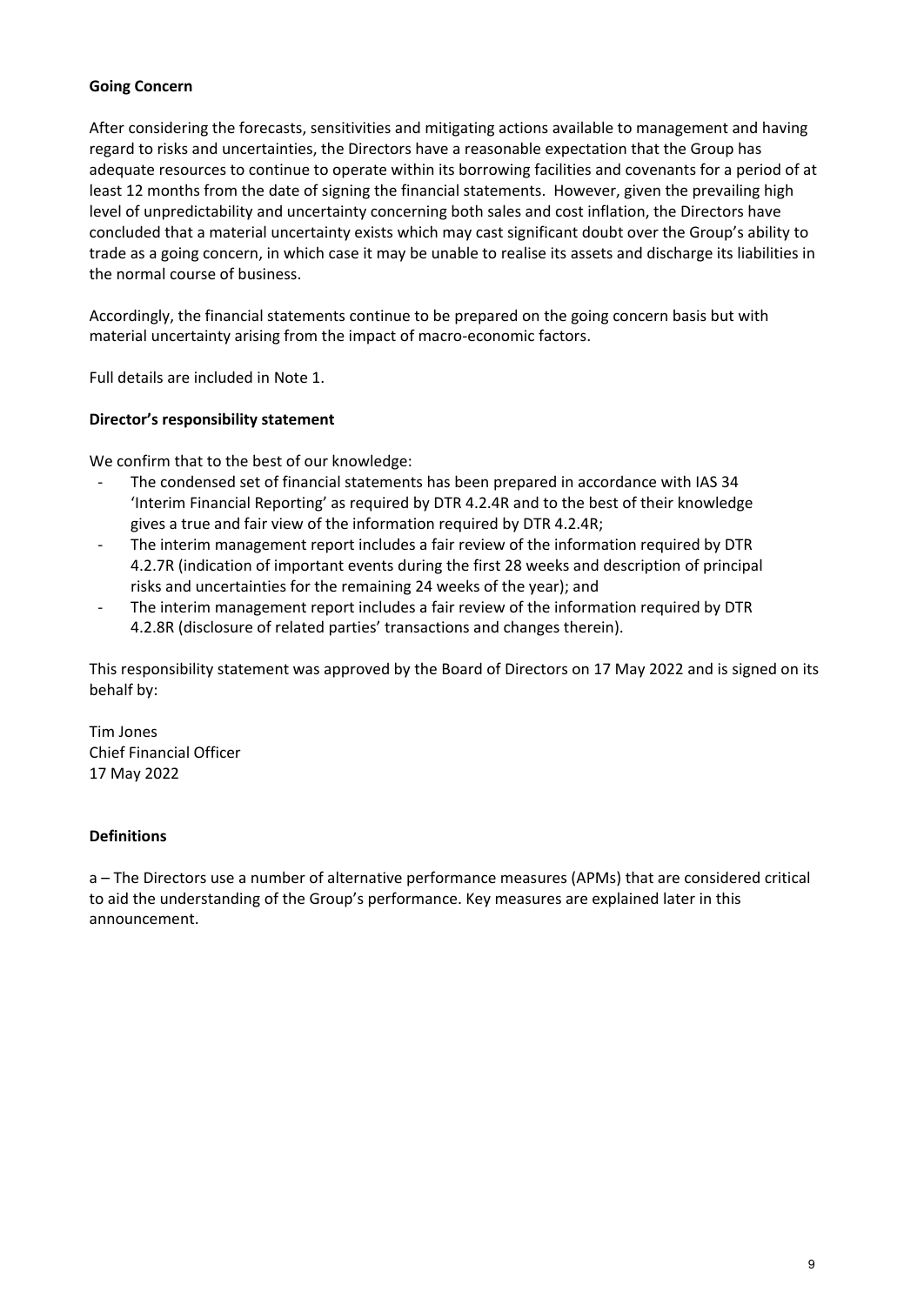# **GROUP CONDENSED INCOME STATEMENT**

**for the 28 weeks ended 9 April 2022**

|                                                                                                                              |                           | 2022<br>28 weeks<br>(Unaudited)                                      |                    | 2021<br>28 weeks<br>(Unaudited)                                      |                    | 2021<br>52 weeks<br>(Audited)                                        |                    |  |
|------------------------------------------------------------------------------------------------------------------------------|---------------------------|----------------------------------------------------------------------|--------------------|----------------------------------------------------------------------|--------------------|----------------------------------------------------------------------|--------------------|--|
|                                                                                                                              | <b>Notes</b>              | <b>Before</b><br>separately<br>disclosed<br>items <sup>a</sup><br>£m | <b>Total</b><br>£m | <b>Before</b><br>separately<br>disclosed<br>items <sup>a</sup><br>£m | Total<br>£m        | <b>Before</b><br>separately<br>disclosed<br>items <sup>a</sup><br>£m | Total<br>£m        |  |
| <b>Revenue</b>                                                                                                               | $\ensuremath{\mathsf{3}}$ | 1,159                                                                | 1,159              | 219                                                                  | 219                | 1,065                                                                | 1,065              |  |
| Operating costs<br>before<br>depreciation,<br>amortisation and<br>movements in the<br>valuation of the<br>property portfolio |                           | (970)                                                                | (970)              | (268)                                                                | (276)              | (898)                                                                | (885)              |  |
| Share in<br>associates results                                                                                               |                           | 1                                                                    | 1                  |                                                                      |                    | 1                                                                    | 1                  |  |
| Net profit arising                                                                                                           |                           |                                                                      |                    |                                                                      |                    |                                                                      |                    |  |
| on property<br>disposals                                                                                                     |                           |                                                                      | 1                  |                                                                      |                    |                                                                      | 1                  |  |
| EBITDA <sup>b</sup> before<br>movements in the<br>valuation of the<br>property portfolio                                     |                           | 190                                                                  | 191                | (49)                                                                 | (57)               | 168                                                                  | 182                |  |
| Depreciation,<br>amortisation and<br>movements in the<br>valuation of the<br>property portfolio                              |                           | (70)                                                                 | (70)               | (75)                                                                 | (75)               | (139)                                                                | (101)              |  |
| <b>Operating</b>                                                                                                             |                           |                                                                      |                    |                                                                      |                    |                                                                      |                    |  |
| profit/(loss)                                                                                                                |                           | 120                                                                  | 121                | (124)                                                                | (132)              | 29                                                                   | 81                 |  |
| Finance costs                                                                                                                | 6                         | (63)                                                                 | (63)               | (67)                                                                 | (67)               | (122)                                                                | (122)              |  |
| Finance income                                                                                                               | 6                         |                                                                      |                    |                                                                      |                    | $\overline{2}$                                                       | $\overline{2}$     |  |
| Net pensions<br>finance charge                                                                                               | 6,12                      | (1)                                                                  | (1)                | (1)                                                                  | (1)                | (3)                                                                  | (3)                |  |
| Profit/(loss)<br>before tax                                                                                                  |                           | 56                                                                   | 57                 | (192)                                                                | (200)              | (94)                                                                 | (42)               |  |
| Tax (charge)/credit                                                                                                          | 7                         | (11)                                                                 | (11)               | 33                                                                   | 35                 | 17                                                                   | (23)               |  |
| Profit/(loss) for<br>the period                                                                                              |                           | 45                                                                   | 46                 | (159)                                                                | (165)              | (77)                                                                 | (65)               |  |
| Earnings/(loss)<br>per ordinary<br>share:                                                                                    | $\bf 8$                   |                                                                      |                    |                                                                      |                    |                                                                      |                    |  |
| <b>Basic</b><br><b>Diluted</b>                                                                                               |                           | 7.6p<br>7.6p                                                         | 7.7p<br>7.7p       | (31.8)p<br>(31.8)p                                                   | (33.0)p<br>(33.0)p | (13.6)p<br>(13.6)p                                                   | (11.5)p<br>(11.5)p |  |

a Separately disclosed items are explained and analysed in note 4.

b Earnings/(loss) before interest, tax, depreciation, amortisation and movements in the valuation of the property portfolio. All results relate to continuing operations.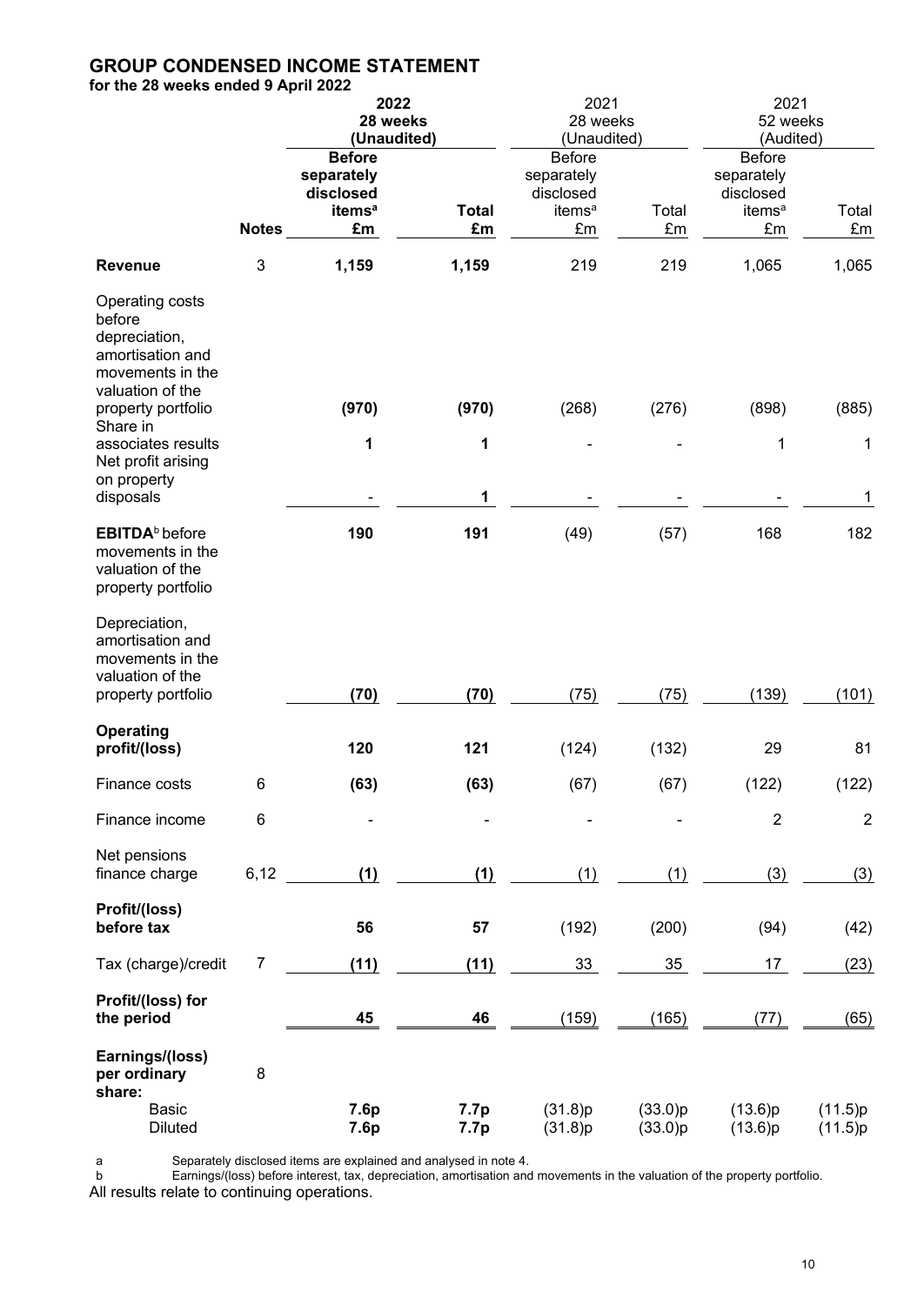# **GROUP CONDENSED STATEMENT OF COMPREHENSIVE INCOME/(EXPENSE) for the 28 weeks ended 9 April 2022**

|                                                                                                                                  | <b>Notes</b> | 2022<br>28 weeks<br>£m<br>(Unaudited) | 2021<br>28 weeks<br>£m<br>(Unaudited) | 2021<br>52 weeks<br>£m<br>(Audited) |
|----------------------------------------------------------------------------------------------------------------------------------|--------------|---------------------------------------|---------------------------------------|-------------------------------------|
| Profit/(loss) for the period                                                                                                     |              | 46                                    | (165)                                 | (65)                                |
| Items that will not be reclassified subsequently to<br>profit or loss:                                                           |              |                                       |                                       |                                     |
| Unrealised gain on revaluation of the property portfolio                                                                         | 9            | $\overline{\phantom{a}}$              | $\blacksquare$                        | 150                                 |
| Remeasurement of pension liabilities                                                                                             | 12           | 29                                    | 8                                     | 9                                   |
| Tax charge relating to items not reclassified                                                                                    | 7            | (7)                                   | (1)                                   | (97)                                |
|                                                                                                                                  |              | 22                                    | 7                                     | 62                                  |
| Items that may be reclassified subsequently to profit<br>or loss:                                                                |              |                                       |                                       |                                     |
| Exchange differences on translation of foreign operations                                                                        |              |                                       | (1)                                   | (1)                                 |
| Cash flow hedges:<br>- Gains arising during the period<br>- Reclassification adjustments for items included in profit<br>or loss |              | 61<br>13                              | 31<br>35                              | 32<br>56                            |
| Tax charge relating to items that may be reclassified                                                                            | 7            | (19)                                  | (13)                                  | (4)                                 |
|                                                                                                                                  |              | 55                                    | 52                                    | 83                                  |
| Other comprehensive income after tax                                                                                             |              | 77                                    | 59                                    | 145                                 |
| Total comprehensive income/(expense) for the<br>period                                                                           |              | 123                                   | (106)                                 | 80                                  |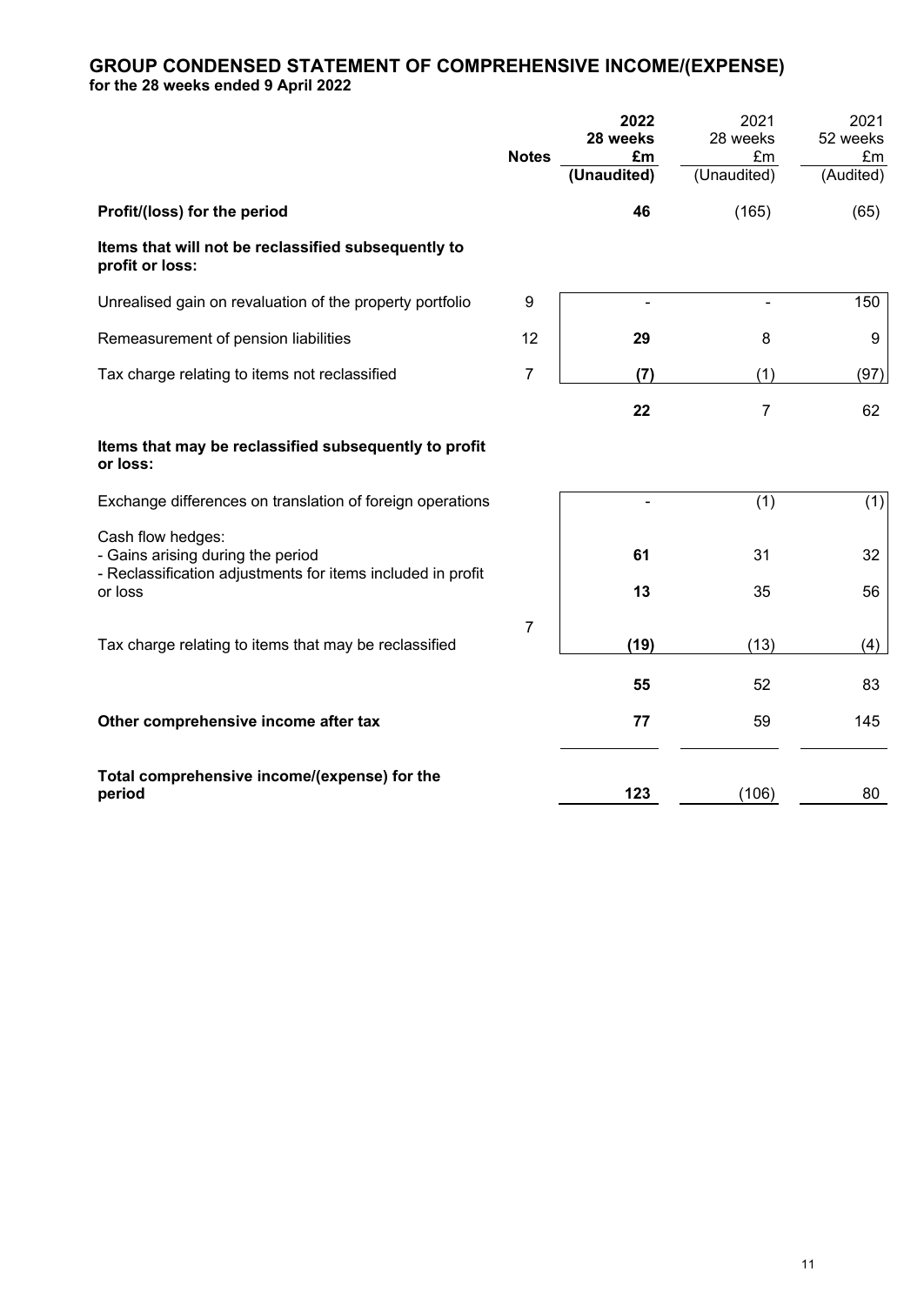# **GROUP CONDENSED BALANCE SHEET**

| <b>9 April 2022</b>                                   |              | 2022              | 2021              | 2021            |
|-------------------------------------------------------|--------------|-------------------|-------------------|-----------------|
|                                                       |              | 9 April           | 10 April          | 25 September    |
|                                                       |              |                   | (restated*)       |                 |
|                                                       | <b>Notes</b> | £m                | £m                | £m              |
| <b>ASSETS</b><br>Goodwill and other intangible assets | 9            | (Unaudited)<br>13 | (Unaudited)<br>14 | (Audited)<br>13 |
| Property, plant and equipment                         | 9            | 4,450             | 4,263             | 4,442           |
| Right-of-use assets                                   | 10           | 368               | 405               | 379             |
| Interests in associates                               |              | 6                 | 4                 | 5               |
| Finance lease receivables                             |              | 13                | 14                | 14              |
| Deferred tax asset                                    |              | 3                 | 107               | 4               |
| Derivative financial instruments                      | 13           | 35                | 29                | 29              |
| <b>Total non-current assets</b>                       |              | 4,888             | 4,836             | 4,886           |
| Inventories                                           |              | 23                | 14                | 19              |
| Trade and other receivables                           |              | 58                | 66                | 48              |
| <b>Current tax assets</b>                             |              | 1                 |                   | 3               |
| Finance lease receivables                             |              | 1                 | $\overline{2}$    |                 |
| Cash and cash equivalents                             | 11           | 223               | 144               | 252             |
| <b>Total current assets</b>                           |              | 306               | 226               | 323             |
| <b>Total assets</b>                                   |              | 5,194             | 5,062             | 5,209           |
| <b>LIABILITIES</b>                                    |              |                   |                   |                 |
| <b>Pension liabilities</b>                            | 12           | (41)              | (64)              | (51)            |
| Trade and other payables                              |              | (352)             | (243)             | (333)           |
| <b>Current tax liabilities</b>                        |              |                   | (1)               | (2)             |
| <b>Borrowings</b>                                     | 11           | (141)             | (168)             | (134)           |
| Lease liabilities                                     | 10           | (46)              | (68)              | (50)            |
| Derivative financial instruments                      | 13           | (36)              | (38)              | (37)            |
| <b>Total current liabilities</b>                      |              | (616)             | (582)             | (607)           |
| Pension liabilities                                   | 12           | (53)              | (114)             | (92)            |
| <b>Borrowings</b>                                     | 11           | (1, 368)          | (1, 477)          | (1, 416)        |
| Lease liabilities                                     | 10           | (437)             | (473)             | (463)           |
| Derivative financial instruments                      | 13           | (99)              | (192)             | (172)           |
| Deferred tax liabilities                              |              | (383)             | (302)             | (346)           |
| Provisions                                            |              | (10)              | (7)               | (9)             |
| <b>Total non-current liabilities</b>                  |              | (2, 350)          | (2, 565)          | (2, 498)        |
| <b>Total liabilities</b>                              |              | (2,966)           | (3, 147)          | (3, 105)        |
| <b>Net assets</b>                                     |              | 2,228             | 1,915             | 2,104           |
| <b>EQUITY</b>                                         |              |                   |                   |                 |
| Called up share capital                               |              | 51                | 51                | 51              |
| Share premium account                                 |              | 357               | 356               | 356             |
| Capital redemption reserve                            |              | 3                 | 3                 | 3               |
| <b>Revaluation reserve</b>                            |              | 1,150             | 1,117             | 1,150           |
| Own shares held                                       |              | (4)               | (4)               | (3)             |
| Hedging reserve                                       |              | (101)             | (187)             | (156)           |
| <b>Translation reserve</b>                            |              | 13                | 13                | 13              |
| Retained earnings                                     |              | 759               | 566               | 690             |
| <b>Total equity</b>                                   |              | 2,228             | 1,915             | 2,104           |

\* Retained earnings and current lease liabilities have been restated at 10 April 2021 for the impact of Covid-19 related rent concessions agreed in the prior period but relating to the 52 weeks ended 26 September 2020. See notes 1 and 10 for further details.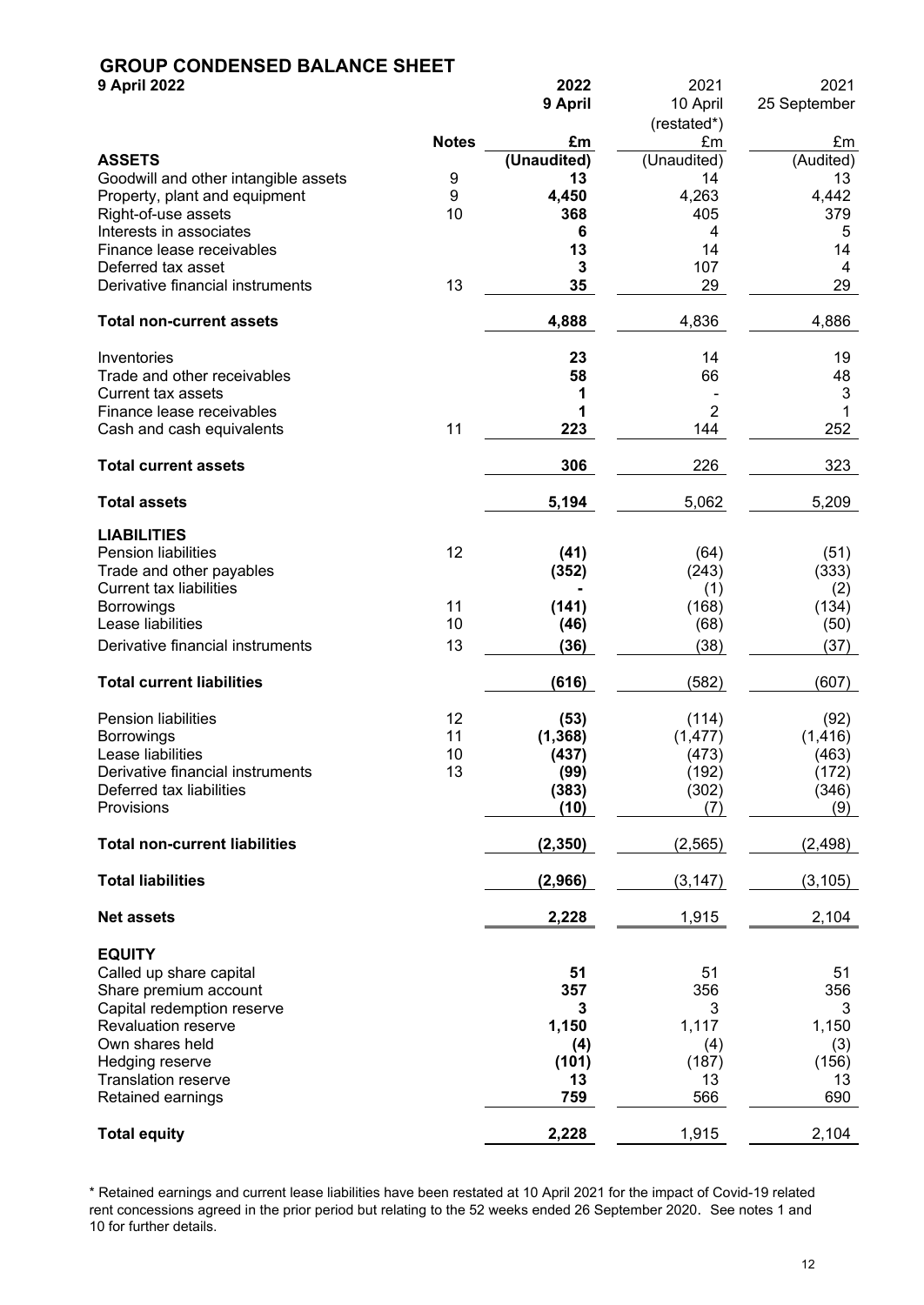# **GROUP CONDENSED STATEMENT OF CHANGES IN EQUITY for the 28 weeks ended 9 April 2022**

|                                                                                          | Called          | Share         | Capital       |               | Own        |               |                 |                |              |
|------------------------------------------------------------------------------------------|-----------------|---------------|---------------|---------------|------------|---------------|-----------------|----------------|--------------|
|                                                                                          | up share        | premium       | redemption    | Revaluation   | shares     | Hedging       | Translation     | Retained       | Total        |
|                                                                                          | capital<br>£m   | account<br>£m | reserve<br>£m | reserve<br>£m | held<br>£m | reserve<br>£m | reserve<br>£m   | earnings<br>£m | equity<br>£m |
| At 26 September<br>2020 (Audited)<br>Impact of Covid-19<br>rent concessions <sup>a</sup> | 37              | 28            | 3             | 1,117         | (3)        | (240)         | 14              | 721            | 1,677        |
| At 26 September<br>2020 (revised)                                                        | $\overline{37}$ | 28            | 3             | 1,117         | (3)        | (240)         | $\overline{14}$ | 1<br>722       | 1<br>1,678   |
| Loss for the period<br>Other comprehensive                                               |                 |               |               |               |            |               |                 | (165)          | (165)        |
| income/(expense)<br>Total comprehensive                                                  |                 |               |               |               |            | 53            | (1)             | 7              | 59           |
| income/(expense)<br>Share capital issued<br>Purchase of own                              | 14              | 328           |               |               |            | 53            | (1)             | (158)          | (106)<br>342 |
| shares<br>Credit in respect of<br>share-based                                            |                 |               |               |               | (1)        |               |                 |                | (1)          |
| payments<br>Tax credit on share-                                                         |                 |               |               |               |            |               |                 | 1              | 1            |
| based payments                                                                           |                 |               |               |               |            |               |                 | 1              | 1            |
| At 10 April 2021<br>(Unaudited)                                                          | 51              | 356           | 3             | 1,117         | (4)        | (187)         | 13              | 566            | 1,915        |
| Profit for the period<br>Other comprehensive                                             |                 |               |               |               |            | ٠             |                 | 100            | 100          |
| income                                                                                   |                 |               |               | 33            |            | 31            |                 | 22             | 86           |
| Total comprehensive<br>income                                                            |                 |               |               | 33            |            | 31            |                 | 122            | 186          |
| Purchase of own<br>shares                                                                |                 |               |               |               |            |               |                 |                |              |
| Release of own<br>shares<br>Credit in respect of<br>share-based                          |                 |               |               |               | 1          |               |                 | (1)            |              |
| payments<br>Tax credit on share-                                                         |                 |               |               |               |            |               |                 | $\overline{c}$ | 2            |
| based payments                                                                           |                 |               |               |               |            |               |                 | 1              | 1            |
| At 25 September<br>2021 (Audited)                                                        | 51              | 356           | 3             | 1,150         | (3)        | (156)         | 13              | 690            | 2,104        |
| Profit for the period<br>Other comprehensive                                             |                 |               |               |               |            |               |                 | 46             | 46           |
| income<br>Total comprehensive                                                            |                 |               |               |               |            | 55            |                 | 22             | ${\bf 77}$   |
| income                                                                                   |                 |               |               |               |            | 55            |                 | 68             | 123          |
| Share capital issued<br>Purchase of own                                                  |                 | 1             |               |               |            |               |                 |                | 1            |
| shares<br>Credit in respect of<br>share-based                                            |                 |               |               |               | (1)        |               |                 |                | (1)          |
| payments<br>Tax charge on share-                                                         |                 |               |               |               |            |               |                 | $\sqrt{2}$     | 2            |
| based payments                                                                           |                 |               |               |               |            |               |                 | (1)            | (1)          |
| <b>At 9 April 2022</b><br>(Unaudited)                                                    | 51              | 357           | 3             | 1,150         | (4)        | (101)         | 13              | 759            | 2,228        |

a. Retained earnings at 26 September 2020 have been increased for the impact of Covid-19 related rent concessions agreed in the prior period but relating to the 52 weeks ended 26 September 2020. See notes 1 and 10 for further details.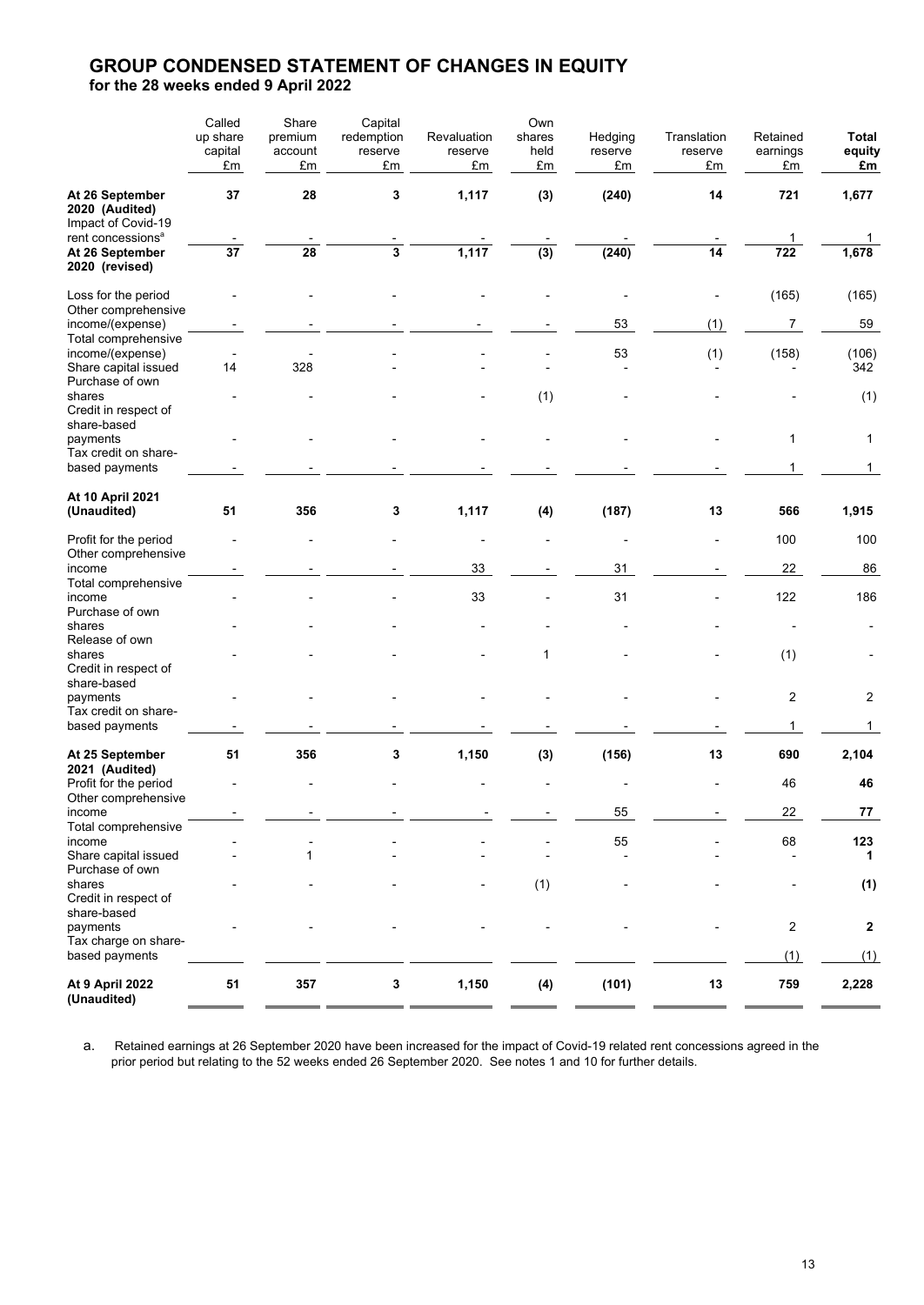# **GROUP CONDENSED CASH FLOW STATEMENT**

**for the 28 weeks ended 9 April 2022**

|                                                              |              | 2022         | 2021        | 2021            |
|--------------------------------------------------------------|--------------|--------------|-------------|-----------------|
|                                                              |              | 28 weeks     | 28 weeks    | 52 weeks        |
|                                                              | <b>Notes</b> | £m           | £m          | £m              |
|                                                              |              | (Unaudited)  | (Unaudited) | (Audited)       |
| Cash flow from operations                                    |              |              |             |                 |
| Operating profit/(loss)                                      |              | 121          | (132)       | 81              |
| Add back/(deduct):                                           |              |              |             |                 |
| Movement in the valuation of the property portfolio          |              |              |             | (38)            |
| Net profit arising on property disposals                     |              | (1)          |             | (1)             |
| Depreciation of property, plant and equipment                | 9            | 49           | 53          | 98              |
|                                                              |              | $\mathbf{2}$ |             |                 |
| Amortisation of intangibles                                  |              |              | 2           | 4               |
| Depreciation of right-of-use assets                          | 10           | 19           | 20          | 37              |
| Loss on disposal of fixtures, fittings and equipment         |              |              |             | $\frac{2}{3}$   |
| Cost charged in respect of share-based payments              |              | 2            | 1           |                 |
| Past service cost in relation to the defined benefit pension | 12           |              | 3           | 3               |
|                                                              |              |              |             |                 |
| obligation                                                   |              |              |             |                 |
| Administrative pension costs                                 | 12           | 2            | 2           | 5               |
| Share of assoicates results                                  |              | (1)          |             | (1)             |
| Impairment of finance lease receivables                      |              |              |             | $\overline{2}$  |
| Operating cash flow before movements in working              |              |              |             |                 |
|                                                              |              | 193          | (51)        | 195             |
| capital and additional pension contributions                 |              |              |             |                 |
|                                                              |              |              |             |                 |
| (Increase)/decrease in inventories                           |              | (3)          | 8           | 3               |
| Increase in trade and other receivables                      |              | (10)         | (25)        | (7)             |
| Increase/(decrease) in trade and other payables              |              | 15           | (68)        | 10              |
| Decrease in provisions                                       |              |              |             | 1               |
|                                                              |              |              |             |                 |
| Additional pension contributions                             | 12           | (23)         | (13)        | (52)            |
| Cash flow from/(used in) operations                          |              | 172          | (149)       | 150             |
|                                                              |              |              |             |                 |
| Interest payments                                            |              | (31)         | (33)        | (65)            |
| Interest payments on interest rate swap                      |              | (19)         | (20)        | (40)            |
|                                                              |              |              |             |                 |
| Interest receipts on cross currency swap                     |              |              | 1           | 1               |
| Interest payments on cross currency swap                     |              |              | (1)         | (1)             |
| Other interest paid - lease liabilities                      |              | (11)         | (9)         | (21)            |
| Borrowing facility fees paid                                 |              |              | (1)         | (1)             |
| Interest received                                            |              |              |             | 1               |
| Tax received                                                 |              |              |             |                 |
|                                                              |              |              |             |                 |
| Net cash from/(used in) operating activities                 |              | 111          | (211)       | $\overline{25}$ |
|                                                              |              |              |             |                 |
| <b>Investing activities</b>                                  |              |              |             |                 |
| Purchases of property, plant and equipment                   |              | (56)         | (15)        | (29)            |
| Purchases of intangible assets                               |              | (2)          | (1)         | (4)             |
|                                                              |              |              |             |                 |
| Proceeds from sale of property, plant and equipment          |              | 2            |             | 1               |
| Finance lease principal repayments received                  |              | 1            | 1           |                 |
| Net cash used in investing activities                        |              | (55)         | (15)        | (32)            |
|                                                              |              |              |             |                 |
| <b>Financing activities</b>                                  |              |              |             |                 |
| Issue of ordinary share capital                              |              | 1            | 342         | 342             |
|                                                              |              |              |             |                 |
| Purchase of own shares                                       |              | (1)          | (1)         | (1)             |
| Repayment of principal in respect of securitised debt        | 11           | (56)         | (52)        | (107)           |
| Principal receipts on currency swap                          | 11           | 9            | 8           | 17              |
| Principal payments on currency swap                          | 11           | (7)          | (7)         | (14)            |
| Drawings/(repayment) under liquidity facility                | 11           |              | 49          |                 |
|                                                              |              |              |             | (9)             |
| Repayment of term loan                                       | 11           |              | (100)       | (100)           |
| Repayment of unsecured revolving credit facilities           | 11           |              | (10)        | (10)            |
| Cash payments for the principal portion of lease liabilities |              | (34)         | (19)        | (41)            |
| Net cash from financing activities                           |              | (88)         | 210         | 77              |
|                                                              |              |              |             |                 |
| Net (decrease)/increase in cash and cash equivalents         | 11           | (32)         | (16)        | 70              |
|                                                              |              |              |             |                 |
| Cash and cash equivalents at the beginning of the period     | 11           | 227          | 158         | 158             |
| Foreign exchange movements on cash                           |              | (1)          | (1)         | (1)             |
| Cash and cash equivalents at the end of the period           | 11           | 194          | 141         | 227             |
|                                                              |              |              |             |                 |

Cash and cash equivalents are defined in note 11.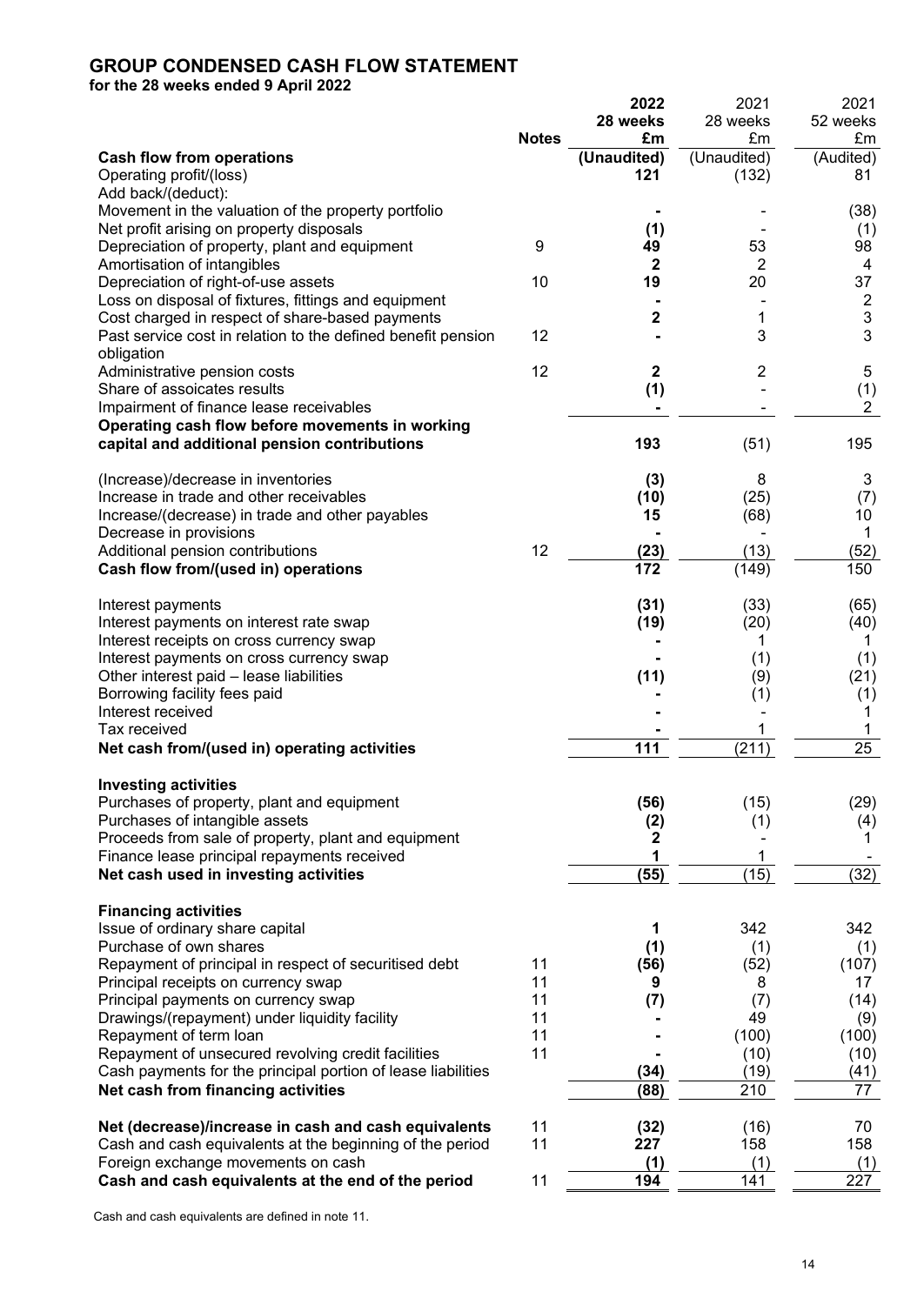# **NOTES TO THE INTERIM FINANCIAL INFORMATION**

# **1. GENERAL INFORMATION**

# **Basis of preparation**

Mitchells & Butlers Plc (the Company) is a company domiciled in the UK. These condensed consolidated interim financial statements (interim financial statements) as at and for the 28 weeks ended 9 April 2022 comprise the Company and its subsidiaries (together referred to as the Group). The Group is primarily involved in the hospitality industry providing guests with memorable occasions serving food and drink across a range of restaurants, pubs and bars.

This interim financial information has been prepared in accordance with International Accounting Standard (IAS) 34 Interim Financial Reporting as adopted within the United Kingdom and should be read in conjunction with the Group's last annual consolidated financial statements as at 25 September 2021. They do not include all of the information required for a complete set of financial statements prepared in accordance with International Financial Reporting Standards (IFRS). However, selected explanatory notes are included to explain events and transactions that are significant to an understanding of the changes in the Group's financial position and performance since the last annual financial statements. These interim financial statements were authorised for issue by the Company's board of Directors on 17 May 2022.

The information for the 52 weeks ended 25 September 2021 does not constitute statutory accounts as defined in section 434 of the Companies Act 2006. A copy of the statutory accounts for that period has been delivered to the Registrar of Companies and has been prepared in accordance with IFRS as adopted within the United Kingdom. The auditor's report on those accounts was not qualified and did not contain statements under section 498(2) or (3) of the Companies Act 2006, but did include a section highlighting a material uncertainty that may cast significant doubt on the Group and Company's ability to continue as a going concern.

It is normal practice for the Company to request its auditor to complete a review of interim financial information. However, as a result of the continuation of the Covid-19 pandemic and the emergence of the Omicron variant during December 2021, coupled with a change of external auditor for FY22, this interim financial information has not been reviewed by the Company's auditor.

# **Going concern**

The persistence of a high degree of volatility in both sales and costs outlooks casts a degree of uncertainty as to the future financial performance and cash flows of the Group. These have been considered by the Directors in assessing the ability of the Group to continue as a going concern.

Last year the Group launched an Open Offer to shareholders resulting in an inflow of £351m of additional funds, gross of transaction costs, on 12 March 2021. This significantly enhanced the financial position of the Group. Further, and contingent on this equity raise, the Group secured new debt arrangements by agreement with its main stakeholders. In summary:

- the establishment of a £150m 3 year unsecured revolving credit facility due to expire in February 2024; and
- agreement to a number of waivers and amendments with Ambac Assurance UK Ltd, as controlling creditor, and HSBC Trustee (CI), as trustee, running until January 2023 to provide flexibility and stability to manage the Group's secured debt financing structure.

Within the secured debt financing structure there are two main covenants, being the level of net assets and FCF to DSCR. As at 9 April 2022 there was substantial headroom on the net worth covenant. FCF to DSCR represents the multiple of cash generated by sites within the structure to the cost of debt service. This is tested quarterly on both a trailing two quarter and a four quarter basis. These tests were waived until January 2022 (two quarter) and April 2022 (four quarter) and then transition to their full level of a minimum of 1.1 times by January 2023.

In order to secure such amendments and waivers, the Group gave certain undertakings, including not to pay an external dividend until certain conditions are satisfied (which is unlikely before January 2023) and to provide funding into the securitisation in line with drawings on the Liquidity Facility.

Unsecured facilities include a minimum liquidity covenant against which there was substantial headroom as at 9 April 2022. The liquidity covenant is measured until the end of Q3 FY22, following which further covenants will be introduced relating to the ratio of EBITDA to rent plus interest (at a minimum of 1.5 times) and Net debt to EBITDA (to be no more than 3.0 times) based on the performance of the unsecured estate.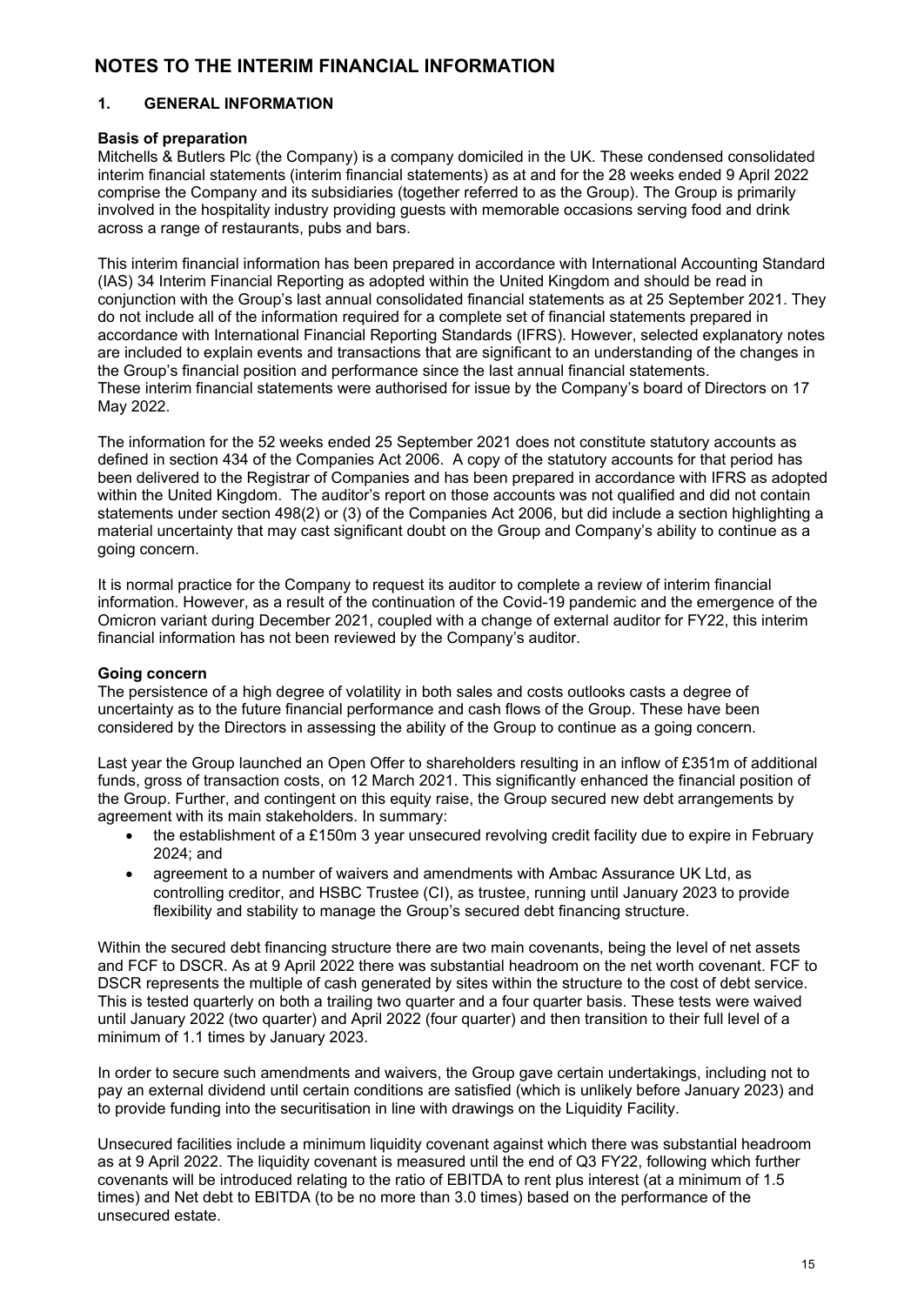# **1. GENERAL INFORMATION (CONTINUED)**

### **Going concern (continued)**

Full details, which were agreed in support of the equity raise, can be found in the prospectus issued with the Open Offer which is available on the Group's website.

In the year ahead the main uncertainties are considered to be the continuing recovery of sales, and the future outlook for cost inflation, most notably in energy prices, food costs and wages and salaries. The outlook for these is highly uncertain and will depend on a number of factors including consumer demand, global supply chain disruptions and government policy.

The Directors have reviewed the revised financing arrangements against a forward trading forecast. This forecast assumes a continued build in sales beyond pre-pandemic levels. Under this scenario the Group is able to stay within revised committed facility financial covenants and maintains sufficient liquidity.

After due consideration of these factors the Directors believe that they have a reasonable expectation that the Group has sufficient resources to continue in operational existence for the 12 months from the date of approval of these condensed financial statements, and therefore continue to adopt the going concern in their preparation.

The Directors have also considered reverse stress test scenarios covering adverse movements in both sales and cost inflation. In these scenarios whilst the Group retains sufficient liquidity throughout the period based on existing facilities, there is severe but plausible downside risk that covenants would not be achieved. Under such a scenario the Directors believe that waivers should be obtained but this is not fully within the Group's control and as a result the Directors cannot conclude that the possibility of an unwaived breach of covenant is remote.

As a result, and given the prevailing high level of unpredictability and uncertainty concerning both sales and cost inflation, a material uncertainty exists which may cast significant doubt over the Group's ability to trade as a going concern, in which case it may be unable to realise its assets and discharge its liabilities in the normal course of business.

# **Accounting policies**

The interim financial information has been prepared on a consistent basis using the accounting policies set out in the Annual Report and Accounts 2021, other than the adoption of new accounting standards set out below.

# *Interest Rate Benchmark Reform – Phase 2*

*(Amendments to IFRS 9 Financial Instruments, IAS 39 Financial Instruments: Recognition and Measurement, IFRS 7 Financial Instruments: Disclosures, IFRS 4 Insurance Contracts, IFRS 16 Leases)*

The Group has adopted the amendments to IFRS 9, included in Phase 2 of the Interest Rate Benchmark Reform, in the current period, which address issues that might affect financial reporting during the reform of an interest rate benchmark. This includes the effects of changes to contractual cash flows or hedging relationships arising from the replacement of an interest rate benchmark with an alternative benchmark rate.

A number of the Group's financial instruments had LIBOR as their interest reference rate at the start of the period. During the period, the Group completed the necessary amendments to transition its financing arrangements in advance of the discontinuation of LIBOR as a floating reference rate, replacing LIBOR with a Sterling Overnight Index Average (SONIA) based rate in respect of Sterling and a Secured Overnight Financing Rate (SOFR) based rate in respect of US Dollars. The amendments in respect of the securitised bonds were agreed by the Bondholders through a formal consent solicitation process and bilateral agreements were reached with securitised swap providers (using amended reference rates consistent with those agreed under the bonds). All sterling based facilities and agreements referencing Sterling LIBOR transitioned in the period and now reference SONIA, plus a credit adjustment spread of 11.93 basis points to maintain an economically equivalent position, for periods commencing on or after 1st January 2022. The facilities currently referencing US Dollar LIBOR will transition to SOFR plus 26.161 basis points for periods commencing on or after 1<sup>st</sup> July 2023. The liquidity facility and the unsecured committed facility were arranged on a SONIA basis in the prior period, so did not require any further amendment.

As part of the transition, all of the Group's hedge relationships have been reviewed and these continue to be highly effective. Hedge documentation has been updated in accordance with the reliefs permitted in the amendments to IFRS 9, designating the new interest reference rate in both the hedged item and the hedging instrument. As a result of the transition, there has been no impact on the amounts recognised in the income statement or statement of other comprehensive income.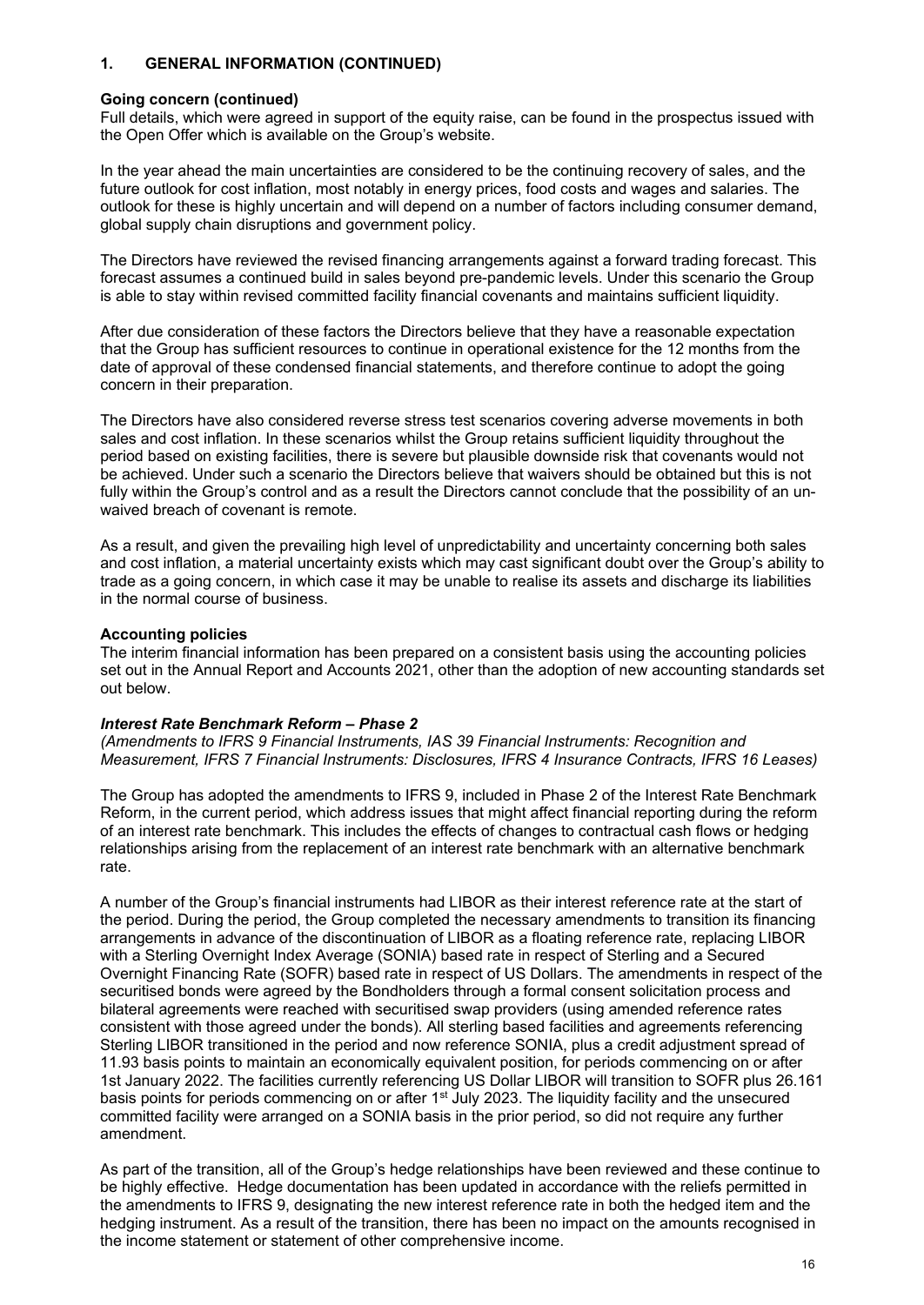# **1. GENERAL INFORMATION (CONTINUED)**

### **Restatement**

As disclosed in the Annual Report and Accounts 2021, the Group received £2m of Covid-19 related rent concessions. In the prior period, the application of the practical expedient to IFRS 16 resulted in the recognition of a £1m increase to opening retained earnings (at 26 September 2020), and a corresponding reduction to current lease liabilities. This amendment had not been determined at the time of preparation of the prior period interim information. As such, the balance sheet at 10 April 2021 has now been restated to reflect this. Further details are provided in note 10.

### **Critical accounting judgements and key sources of estimation uncertainty**

The preparation of the consolidated financial statements requires management to make judgements, estimates and assumptions in the application of accounting policies that affect reported amounts of assets, liabilities, income and expense.

Estimates and judgements are periodically reviewed and are based on historical experience and other factors including expectations of future events that are believed to be reasonable under the circumstances. Actual results may differ from these estimates. Details of the Group's critical accounting judgements and estimates are described within the relevant accounting policies set out in the Annual Report and Accounts 2021. Judgements and estimates for the interim period remain unchanged.

# **2. SEGMENTAL ANALYSIS**

The Group trades in one business segment (that of operating pubs, bars and restaurants). The Group's brands meet the aggregation criteria set out in paragraph 12 of IFRS 8 Operating Segments and as such the Group reports the business as one reportable segment.

# **3. REVENUE**

Revenue is analysed as follows: **2022** 2021 2021

| Reverige is arialysed as follows.                    |              | LULL     | ZUZ I    | ZUZ I    |
|------------------------------------------------------|--------------|----------|----------|----------|
|                                                      |              | 28 weeks | 28 weeks | 52 weeks |
|                                                      | <b>Notes</b> | £m       | £m       | £m       |
| Food                                                 |              | 627      | 128      | 592      |
| <b>Drink</b>                                         |              | 484      |          | 414      |
| Services                                             |              | 43       | 14       | 34       |
| Other - Local Authority grants (UK and Germany)      | 5            |          |          | 11       |
| Other - German government grants for loss of profits | 5            |          |          | 14       |
| Total                                                |              | 1,159    | 219      | 1,065    |

Revenue from services includes rent receivable from unlicensed properties and leased operations of £5m (2021 28 weeks £3m, 2021 52 weeks £6m).

# **4. SEPARATELY DISCLOSED ITEMS**

In addition to presenting information on an IFRS basis, the Group also presents adjusted profit and earnings per share information that excludes separately disclosed items and the impact of any associated tax. Adjusted profitability measures are presented excluding separately disclosed items as we believe this provides both management and investors with useful additional information about the Group's performance and supports a more effective comparison of the Group's trading performance from one period to the next. Adjusted profit and earnings per share information is used by management to monitor business performance against both shorter-term budgets and forecasts but also against the Group's longer-term strategic plans.

Judgement is used to determine those items which should be separately disclosed. This judgement includes assessment of whether an item is of sufficient size or of a nature that is not consistent with normal trading activities.

Separately disclosed items include movements in the valuation of the property portfolio as a result of the revaluation exercise of property, plant and equipment, impairment review of tenant's fixtures and fittings, impairment review of short leasehold and unlicensed properties, impairment review of right-of-use assets, past service cost in relation to the defined benefit pension obligation, VAT refund in relation to gaming duty and costs directly associated with the government enforced closure of pubs as a result of the Covid-19 pandemic.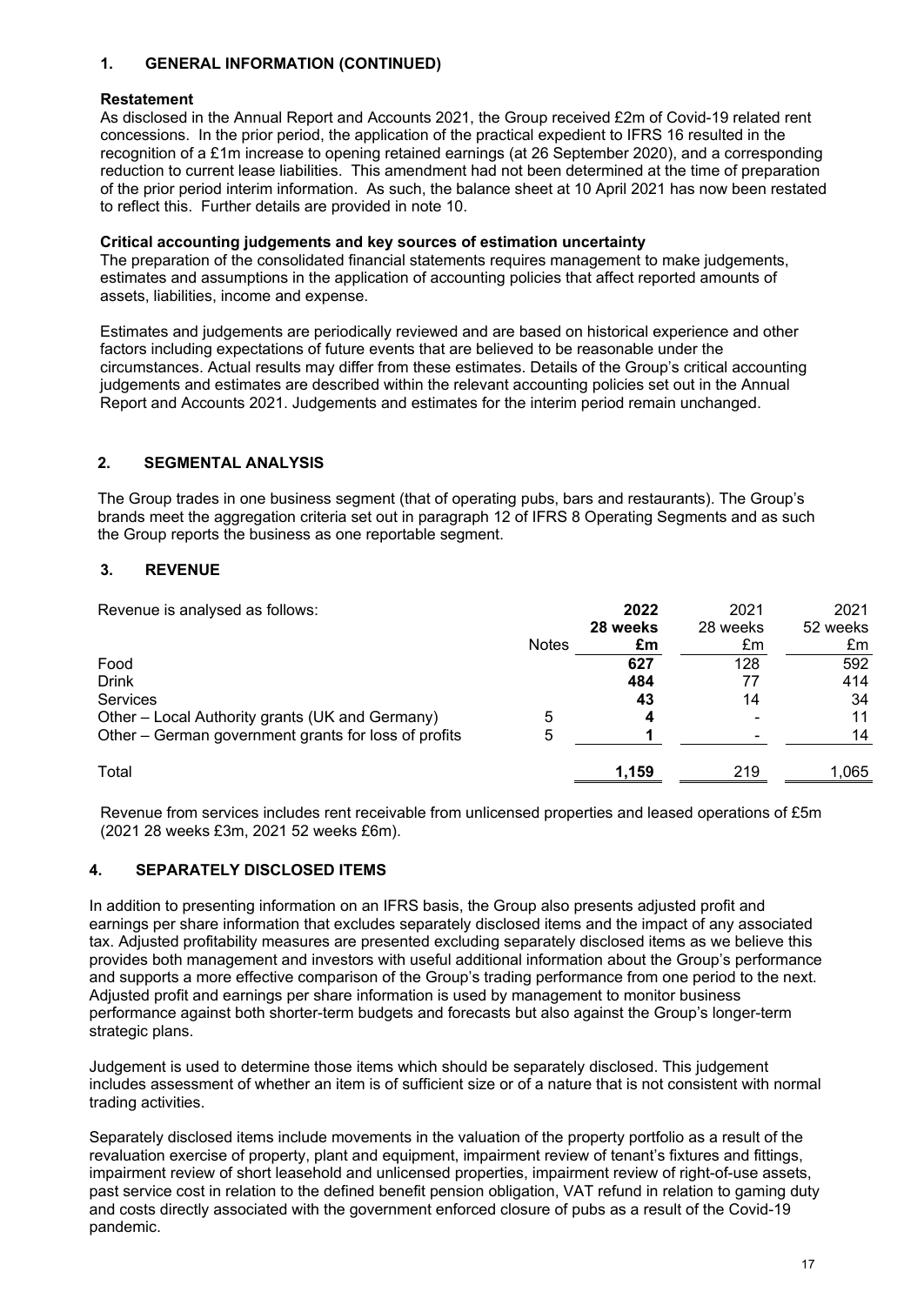# **4. SEPARATELY DISCLOSED ITEMS (CONTINUED)**

|                                                                                                 | <b>Notes</b> | 2022<br>28 weeks<br>£m | 2021<br>28 weeks<br>£m | 2021<br>52 weeks<br>£m |
|-------------------------------------------------------------------------------------------------|--------------|------------------------|------------------------|------------------------|
| Costs directly associated with the Covid-19 pandemic and<br>enforced closure of pubs            | a            |                        | (5)                    | (4)                    |
| Gaming machine settlement                                                                       | b            |                        |                        | 20                     |
| Past service cost in relation to the defined benefit pension<br>obligation                      | C            |                        | (3)                    | (3)                    |
| Total separately disclosed items recognised within operating<br>costs                           |              |                        | (8)                    | 13                     |
| Net profit arising on property disposals                                                        |              | 1                      |                        | 1                      |
| Movement in the valuation of the property portfolio:                                            |              |                        |                        |                        |
| - Impairment reversal arising from the revaluation of freehold<br>and long leasehold properties | d            | $\blacksquare$         |                        | 51                     |
| - Impairment of freehold and long leasehold tenant's fixtures<br>and fittings                   | e            | $\blacksquare$         |                        | (3)                    |
| - Impairment of short leasehold and unlicensed<br>properties                                    | f            |                        |                        | (2)                    |
| - Impairment of right-of-use assets                                                             | g            |                        |                        | (8)                    |
|                                                                                                 |              |                        |                        |                        |
| Net movement in the valuation of the property portfolio                                         |              |                        |                        | 38                     |
| Total separately disclosed items before tax                                                     |              | 1                      | (8)                    | 52                     |
| Tax credit/(charge) relating to the above items<br>Tax charge relating to change in tax rate    | h            |                        | 2                      | (11)<br>(29)           |
| Total separately disclosed items after tax                                                      |              | 1                      | (6)                    | 12                     |

Separately disclosed items in the prior period are as follows.

- a Costs directly associated with the Covid-19 pandemic primarily relate to the disposal of stock items at site and within distribution depots that are beyond usable dates as a result of the Government enforced closure of pubs during periods of local and national lockdown. These costs are not considered to be part of normal trading activity.
- b The income of £20m recognised relates to a long-standing claim with HMRC, relating to VAT on gaming machines post 2005 and follows on from an earlier settlement regarding the pre 2005 period. A decision of a First-Tier tribunal during the prior period in relation to the case of the Rank Group plc against HMRC for the post 2005 period, was given in favour of the taxpayers with HMRC subsequently confirming it would not appeal against this decision and would pay valid claims. As a result, the Group resubmitted a claim for the period 2005 to 2012 for VAT on gaming machine income. An estimate of the amount receivable, including interest was therefore recognised in the 52 weeks ended 25 September 2021.
- c On 20 November 2020, the High Court ruled that pension schemes would need to revisit individual transfer payments since 17 May 1990 to check if any additional value is due as a result of guaranteed minimum pensions (GMPs) equalisition. This latest judgement followed on from the ruling regarding GMPs on 26 October 2018 and requires that schemes make a top-up payment to any member who exercised their statutory right to transfer benefits to an alternative scheme. The top-up payment should be the shortfall between the original transfer payments and what would have been paid if benefits had been equalised at the time, with interest in line with bank base rate plus 1% each year. The past service cost recognised is an estimate of the impact to the Group's schemes as a result of this ruling.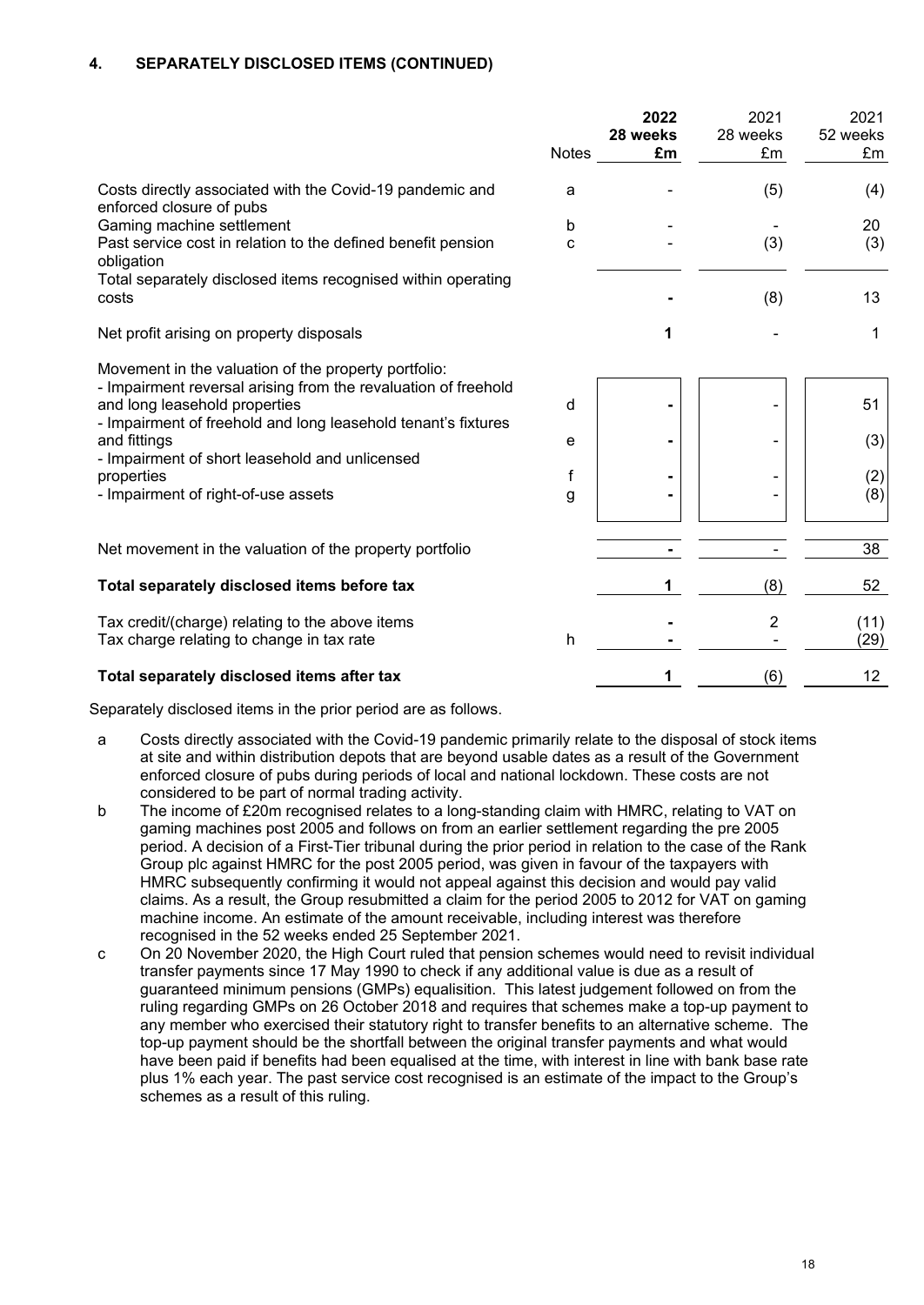# **4. SEPARATELY DISCLOSED ITEMS (CONTINUED)**

- d Impairment reversal arising from the Group's revaluation of its freehold and long leasehold pub estate where the recoverable amount of the properties exceeds their carrying values (see note 9).
- e Impairment of freehold and long leasehold tenant's fixtures and fittings where their carrying values exceed their recoverable amount (see note 9).
- f The impairment of short leasehold and unlicensed properties where the carrying values of the properties exceeded their recoverable amount (see note 9).
- g The impairment of right-of-use assets where their carrying values exceeded their recoverable amount (see note 10).
- h A deferred tax charge was recognised following the substantive enactment of legislation which increased the UK standard rate of corporation tax from 19% to 25% from 1 April 2023.

# **5. GOVERNMENT GRANTS**

# *Local Authority grants*

Following the outbreak of the Covid-19 global pandemic in early 2020 and the subsequent enforced closure of the business, the Mitchells & Butlers Group (MAB), under the Temporary Framework for State Aid for Covid-19 Reponses (TF), has received a number of different areas of support from both local and central Government in the UK and also Germany. During the prior period, the Group applied for various Local Authority grants as a result of both local and national restrictions that required pubs and restaurants to close. Under these schemes, businesses in the retail, hospitality and leisure sectors in England and Germany were entitled to one-off cash grants for each business impacted. The maximum amount the Group was able to claim was £10.9m as a result of the State Aid cap. However, following the EU Court ruling on State Aid aggregation, it has now become clear that aid provided to a Group via different countries, does not require aggregation for the purposes of the State Aid cap provided there is sufficient autonomy between subsidiaries operating in different countries. As a result, the Group has sufficient headroom to recognise further support, albeit subject to the individual caps applicable in both the UK and Germany. This has resulted in the recognition of an additional £2m of income in the current period.

Following the outbreak of the Omicron variant of Covid-19 in the UK in November 2021, the Government introduced some further grants to help support businesses in the leisure and hospitality sectors. Under this scheme, the maximum amount the Group was able to claim was £1.3m.

# *German Government grants*

During the prior period, the Group was entitled to receive government assistance in Germany as a result of Covid-19 in relation to the pubs and restaurants that are operated there. Assistance was received in relation to staff wages and salaries under Kurzarbeit. In addition the German Government provided grants to assist with loss of profits during enforced closure periods under the November 2020 Support and December 2020 Support schemes, as well as the Fixed Cost Bridging Aid scheme. These grants all fell outside of the Temporary Framework and were therefore excluded from the State Aid maximum rules. Following the impact of the Omicron variant in December 2021, further grant claims have been made in the current period for costs incurred during periods of significantly lower sales under an extension of the Bridging Aid scheme.

#### *Apprenticeship incentives*

The Group is entitled to claim £1,000 for each apprentice employed, where they are aged 16 to 18, or under 25 and meet certain other criteria.

As part of its response to the Covid-19 pandemic, the UK Government introduced a scheme to enable an employer to receive up to an additional £3,000 per apprentice, where the apprentice commenced employment between 1 August 2020 and 31 January 2022. The payment is phased with amounts due in equal instalments at 90 days and 365 days after employment commenced and is recognised on receipt of cash.

#### *Coronavirus Job Retention Scheme (CJRS)*

Under this scheme, HMRC reimbursed up to 80% of the wages of certain employees who had been furloughed. The scheme was designed to compensate for staff costs, so amounts received were recognised in the income statement over the same period as the costs to which they related. In the prior period income statement, operating costs are shown net of grant income received. The scheme commenced on 20 March 2020 and continued until 30 September 2021.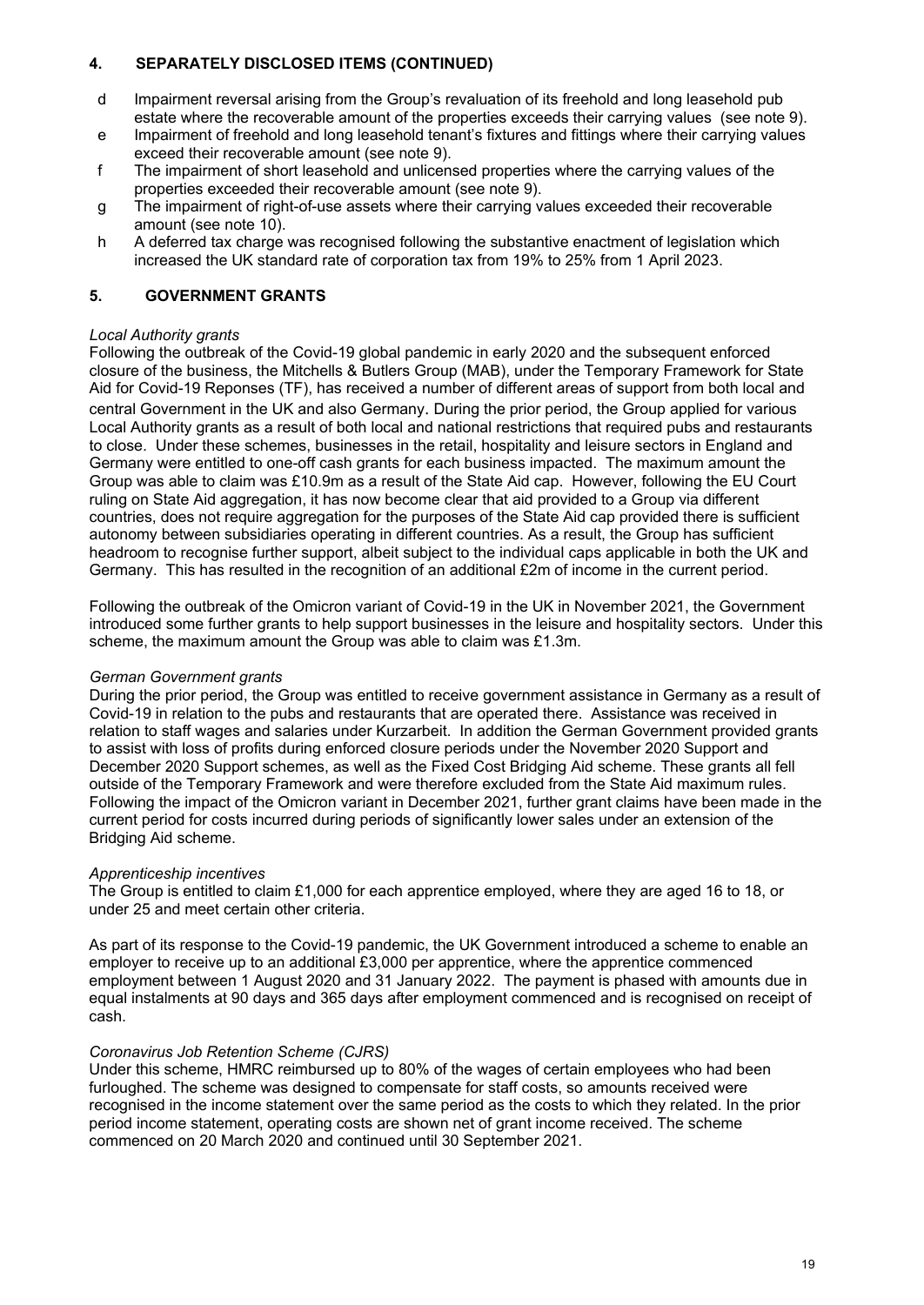# **5. GOVERNMENT GRANTS (CONTINUED)**

The impact of grants received on the income statement is as follows:

| <b>Government grant scheme</b>                                             | Income statement line impact                         | 2022<br>28 weeks<br>£m | 2021<br>28 weeks<br>£m | 2021<br>52 weeks<br>£m |
|----------------------------------------------------------------------------|------------------------------------------------------|------------------------|------------------------|------------------------|
| Local Authority Grants (UK and<br>Germany)                                 | Revenue – other                                      | 3                      |                        | 11                     |
| Grants for loss of profits in<br>Germany                                   | Revenue – other                                      | 1                      |                        | 14                     |
| Apprenticeship incentives                                                  | Revenue - other                                      | 1                      |                        |                        |
| Coronavirus Job Retention<br>Scheme                                        | Operating costs before separately<br>disclosed items |                        | 175                    | 210                    |
| Government assistance for wages<br>and salaries in Germany<br>(Kurzarbeit) | Operating costs before separately<br>disclosed items |                        |                        | 9                      |
| <b>Total Government grants received</b>                                    |                                                      | 5                      | 175                    | 244                    |

#### *Business rates*

In addition to the grants received above, during a prior period, the UK Government announced 100% rate relief for all pubs and restaurants for the business rates year 2020/2021, covering the period from 1 April 2020 to 31 March 2021. During the prior period, the UK Government announced an additional 3 months of 100% business rates relief to cover 1 April 2021 to 30 June 2021 for properties in England. Following this, business rates have been discounted by two-thirds from 1 July 2021 until 31 March 2022 in England subject to £2m cap for the Group's English properties. There has also been an extension of 100% rates relief for hospitality businesses in Scotland and Wales until 31 March 2022. The impact in the current period, across all sites within the UK, is an estimated saving of £5m (2021 28 weeks £51m, 2021 52 weeks £75m).

#### *VAT*

The Group has also benefitted from a reduction in the rate of VAT from 20% to 5% on non-alcoholic sales which was introduced by the UK Government on 15 July 2020 and continued until 30 September 2021. Following this a rate of 12.5% applied for the subsequent six months until 31 March 2022. The estimated impact of this on food and drink revenue in the current period is £43m (2021 28 weeks £18m, 2021 52 weeks £81m).

# **6. FINANCE COSTS AND INCOME**

| <b>Finance costs</b><br>Interest on securitised debt                                 | 2022<br>28 weeks<br>£m<br>(52) | 2021<br>28 weeks<br>£m<br>(54) | 2021<br>52 weeks<br>£m<br>(98) |
|--------------------------------------------------------------------------------------|--------------------------------|--------------------------------|--------------------------------|
| Interest on other borrowings<br>Interest on lease liabilities<br>Total finance costs | (2)<br>(9)<br>(63)             | (4)<br>(9)<br>(67)             | (7)<br>(17)<br>(122)           |
| <b>Finance income</b><br>Interest receivable – cash                                  |                                |                                |                                |
| Net pensions finance charge (note 12)                                                |                                |                                | (3)                            |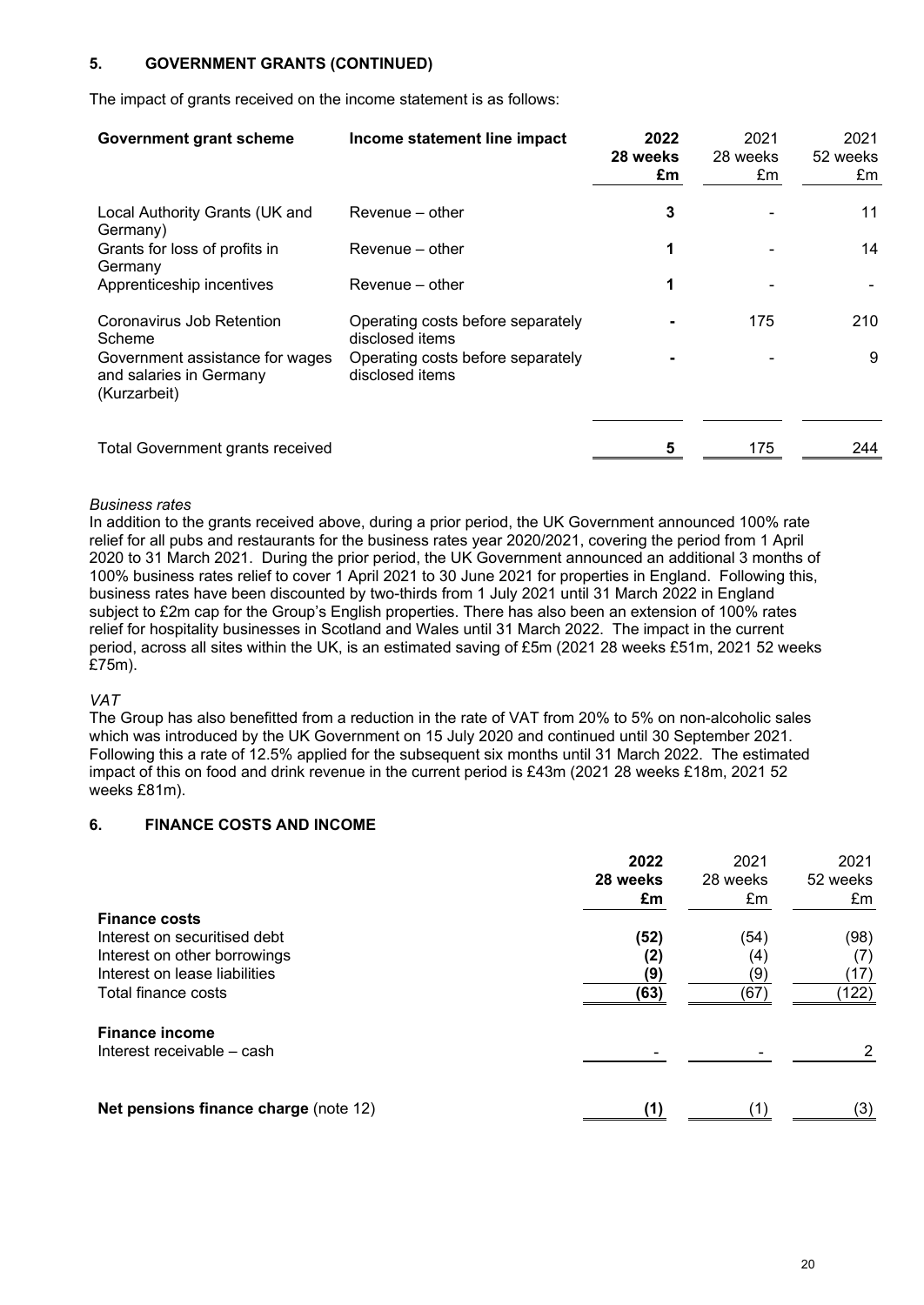# **7. TAXATION**

The taxation charge for the 28 weeks ended 9 April 2022 has been calculated by applying an estimate of the annual effective tax rate before separately disclosed items of 20.5% (2021 28 weeks, 17.5%). The annual effective tax rate for the current period is higher than the statutory rate of 19.0% due to adjustments in respect of prior periods.

|                                                                                                                                      | 2022<br>28 weeks | 2021<br>28 weeks | 2021<br>52 weeks |
|--------------------------------------------------------------------------------------------------------------------------------------|------------------|------------------|------------------|
| Tax (charge)/credit in the income statement                                                                                          | £m               | £m               | £m               |
| Current tax:                                                                                                                         |                  |                  |                  |
| - UK corporation tax                                                                                                                 |                  |                  | (2)              |
| - Amounts over provided in prior periods                                                                                             |                  |                  | 4                |
| Total current tax credit                                                                                                             |                  |                  | $\overline{2}$   |
| Deferred tax:                                                                                                                        |                  |                  |                  |
| - Origination and reversal of temporary differences                                                                                  | (10)             | 38               | 8                |
| - Effect of changes in UK tax rate                                                                                                   |                  |                  | (29)             |
| - Adjustments in respect of prior periods                                                                                            | (1)              | (3)              | (4)              |
| Total deferred tax (charge)/credit                                                                                                   | (11)             | 35               | (25)             |
| Total tax (charge)/credit in the income statement                                                                                    | (11)             | 35               | (23)             |
| Further analysed as tax relating to:                                                                                                 |                  |                  |                  |
| Profit before separately disclosed items                                                                                             | (11)             | 33               | 17               |
| Separately disclosed items                                                                                                           |                  | $\overline{c}$   | (40)             |
|                                                                                                                                      | (11)             | 35               | (23)             |
|                                                                                                                                      | 2022             | 2021             | 2021             |
| Tax relating to items recognised in other comprehensive                                                                              | 28 weeks         | 28 weeks         | 52 weeks         |
| income/(expense)                                                                                                                     | £m               | £m               | £m               |
| Deferred tax:                                                                                                                        |                  |                  |                  |
| Items that will not be reclassified subsequently to profit or loss:<br>- Unrealised losses due to revaluations - revaluation reserve |                  |                  | (117)            |
| - Unrealised gains due to revaluations - retained earnings                                                                           |                  |                  | 16               |
| - Rolled over and held over gains - retained earnings                                                                                |                  |                  | (20)             |
| - Remeasurement of pension liabilities                                                                                               | (7)              | (1)              | 24               |
|                                                                                                                                      | (7)              | (1)              | (97)             |
| Items that may be reclassified subsequently to profit or loss:<br>- Cash flow hedges                                                 | (19)             | (13)             | (4)              |
| Total tax charge recognised in other comprehensive income                                                                            | (26)             | (14)             | (101)            |

The tax charge in the interim financial statements is wholly attributable to deferred tax as the benefit of tax losses brought forward and enhanced capital allowance claims are expected to reduce the corporation tax payable for the 52 weeks ended 24 September 2022 to £nil.

The Finance Act 2021 increased the main rate of corporation tax from 19% to 25% from 1 April 2023. The effect of this change has been reflected in the closing deferred tax balances at 25 September 2021 and 9 April 2022. This change was not reflected in the deferred tax balances at 10 April 2021 as the rate increase had not been substantively enacted at the interim balance sheet date.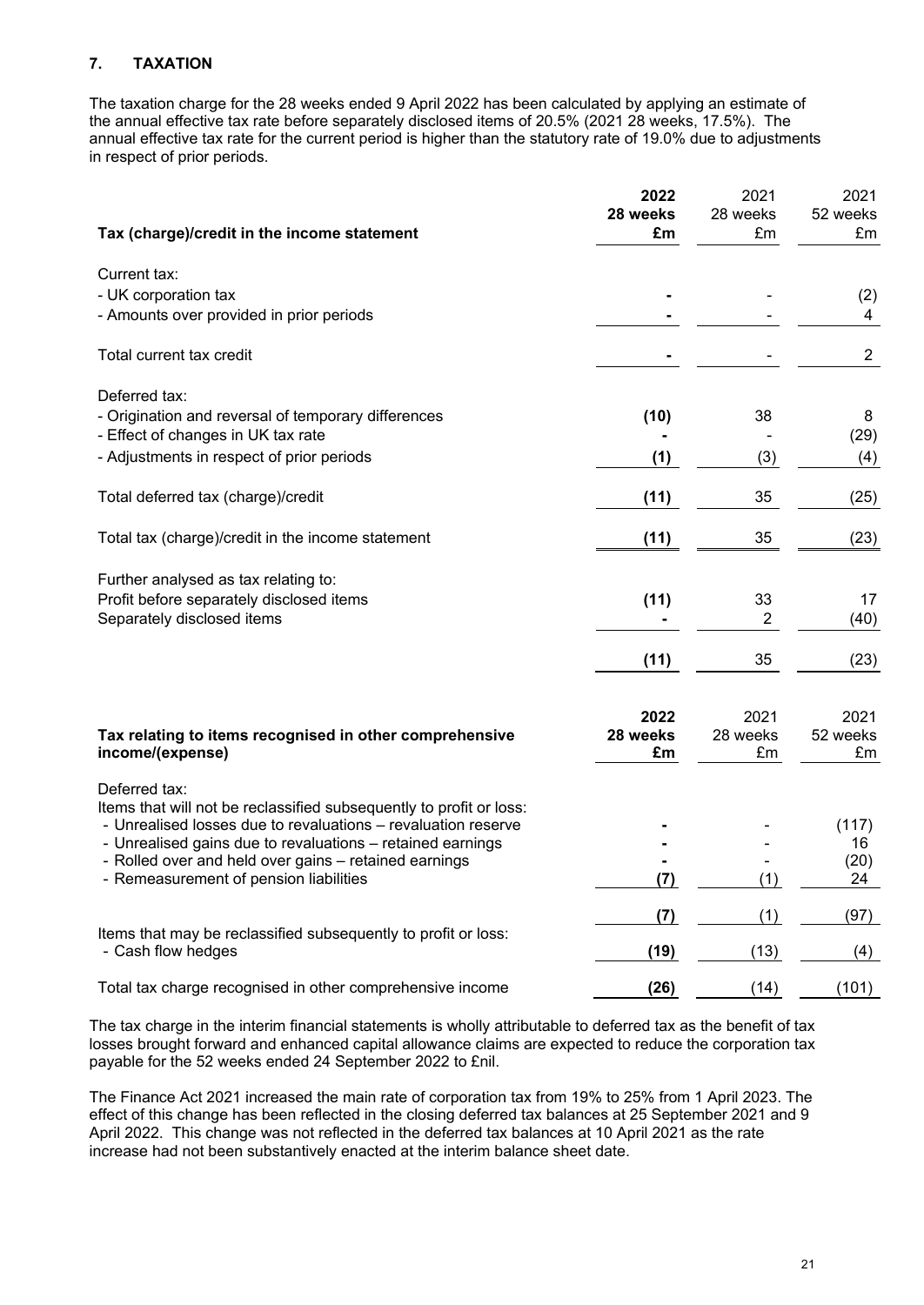# **8. EARNINGS/(LOSS) PER SHARE**

Basic earnings/(loss) per share (EPS) has been calculated by dividing the profit/(loss) for the financial period by the weighted average number of ordinary shares in issue during the period, excluding own shares held by employee share trusts.

For diluted earnings/(loss) per share, the weighted average number of ordinary shares is adjusted to assume conversion of all dilutive potential ordinary shares.

Adjusted earnings/(loss) per ordinary share amounts are presented before separately disclosed items (see note 4) in order to allow a better understanding of the adjusted trading performance of the Group.

The number of shares used for the earnings/(loss) per share calculations are as follows:

|                                                                                                                | 2022<br>28 weeks<br>million | 2021<br>28 weeks<br>million | 2021<br>52 weeks<br>million |
|----------------------------------------------------------------------------------------------------------------|-----------------------------|-----------------------------|-----------------------------|
| Basic weighted average number of ordinary shares                                                               | 596                         | 500                         | 566                         |
| Effect of dilutive potential ordinary shares:<br>Contingently issuable shares<br>$\sim$<br>Other share options |                             |                             |                             |
| Diluted weighted average number of shares                                                                      | 597                         | 500                         | 567                         |

At 9 April 2022, 2,991,909 (2021 28 weeks 3,144,778, 2021 52 weeks 800,570) share options were outstanding that could potentially dilute basic EPS in the future but were not included in the calculation of diluted EPS as they are anti-dilutive for the periods presented.

The profits/(losses) used for the earnings/(loss) per share calculations are as follows:

|                                                 | 2022<br>28 weeks<br>£m | 2021<br>28 weeks<br>£m | 2021<br>52 weeks<br>£m |
|-------------------------------------------------|------------------------|------------------------|------------------------|
| Profits/(losses) for the period                 | 46                     | (165)                  | (65)                   |
| Separately disclosed items net of tax           | (1)                    | 6                      | (12)                   |
| Adjusted profit/(loss) for the period           | 45                     | (159)                  | (77)                   |
|                                                 | 2022                   | 2021                   | 2021                   |
|                                                 | 28 weeks               | 28 weeks               | 52 weeks               |
|                                                 | pence                  | pence                  | pence                  |
| Basic earnings/(loss) per share                 |                        |                        |                        |
| Basic earnings/(loss) per share                 | 7.7                    | (33.0)                 | (11.5)                 |
| Separately disclosed items net of tax per share | (0.1)                  | 1.2                    | (2.1)                  |
| Adjusted basic earnings/(loss) per share        | 7.6                    | (31.8)                 | (13.6)                 |
| Diluted earnings/(loss) per share               |                        |                        |                        |
| Diluted earnings/(loss) per share               | 7.7                    | (33.0)                 | (11.5)                 |
| Adjusted diluted earnings/(loss) per share      | 7.6                    | (31.8)                 | (13.6)                 |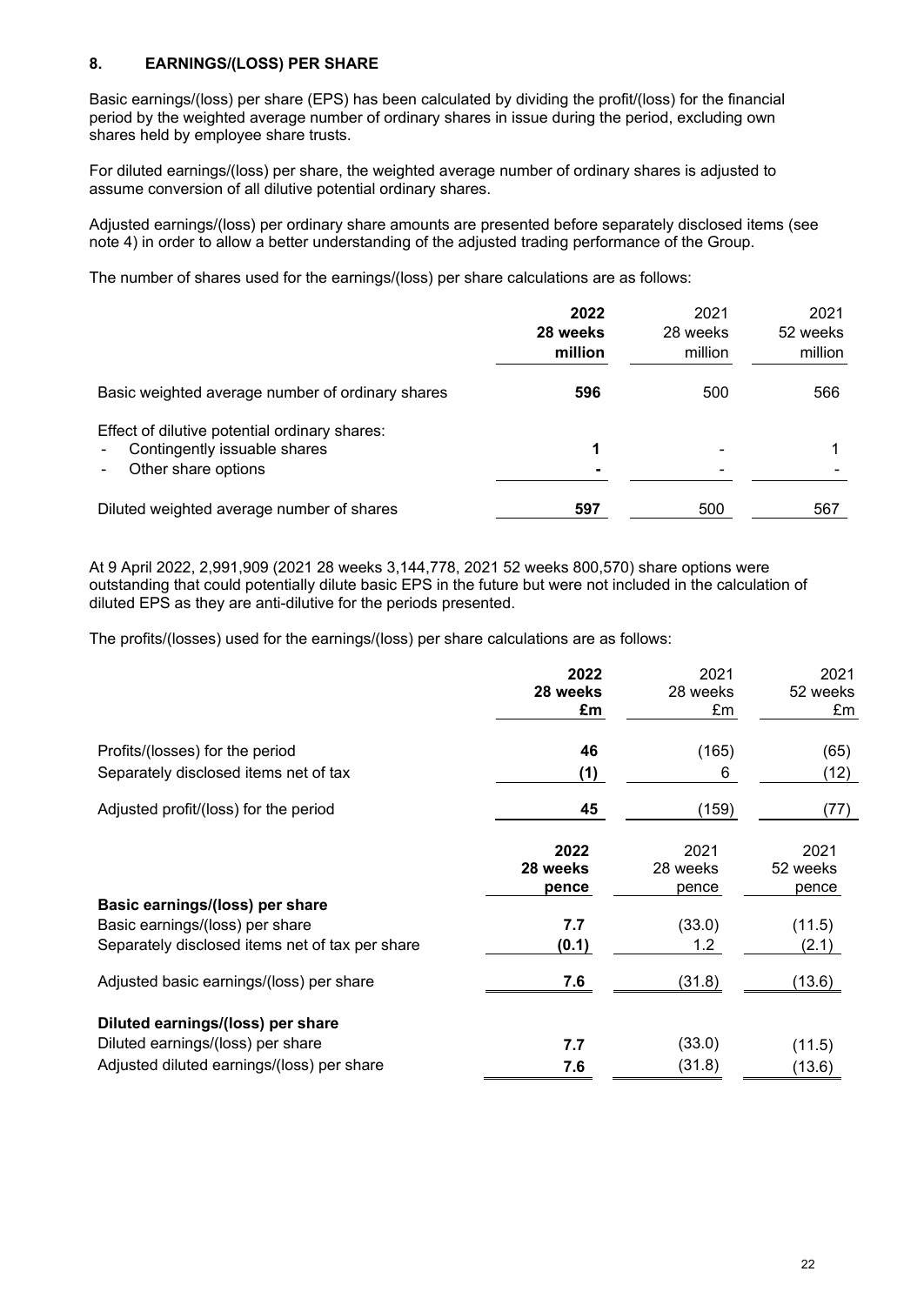# **9. PROPERTY, PLANT AND EQUIPMENT**

|                                                                      | 2022    | 2021     | 2021         |
|----------------------------------------------------------------------|---------|----------|--------------|
|                                                                      | 9 April | 10 April | 25 September |
| Net book value                                                       | £m      | £m       | £m           |
| At beginning of period                                               | 4,442   | 4,305    | 4,305        |
| Additions                                                            | 60      | 13       | 43           |
| Net increase as a result of the revaluation and<br>impairment review |         |          | 196          |
| <b>Disposals</b>                                                     | (3)     | (2)      | (3)          |
| Depreciation provided during the period                              | (49)    | (53)     | (98)         |
| Exchange differences                                                 |         |          | (1)          |
| At end of period                                                     | 4,450   | 4,263    | 4,442        |

### *Revaluation and impairment*

The freehold and long leasehold licensed properties were valued at market value as at 25 September 2021 by CBRE, independent Chartered Surveyors. The Group has performed an assessment for material changes in value of its freehold and long leasehold properties at the interim date. As the Group's performance is following the expected post Covid-19 recovery profile and the property multiples adopted at 25 September 2021 are supported by the current property market, there is no requirement to perform a revaluation at the interim date.

Short leasehold properties, unlicensed properties and fixtures, fittings and equipment are held at cost less depreciation and impairment provisions. During the current period, in accordance with IAS 36, the Group has performed an assessment for indicators of impairment of these categories of property, plant and equipment, together with right-of-use assets (note 10). With the exception of specific trading periods across December 2021 and January 2022, which were impacted by the Omicron variant, performance is in line with the overall Group forecast used in the impairment review at 25 September 2021. In addition, the impact of a change in the discount rate is not material. Therefore, there are no indicators that lead the Group to conclude that a further review of impairment is required.

As a result of the above review, no revaluation or impairment has been recognised (2021 28 weeks £nil, 2021 52 weeks £196m net revaluation/impairment increase).

#### **Goodwill and other intangible assets**

Goodwill and other intangible assets at 9 April 2022 comprise goodwill of £1m (10 April 2021 £2m, 25 September 2021 £2m) and computer software of £12m (10 April 2021 £12m, 25 September 2021 £11m).

#### **Capital commitments**

The total amount contracted for but not provided in the financial statements was £15m (10 April 2021 £6m, 25 September 2021 £10m).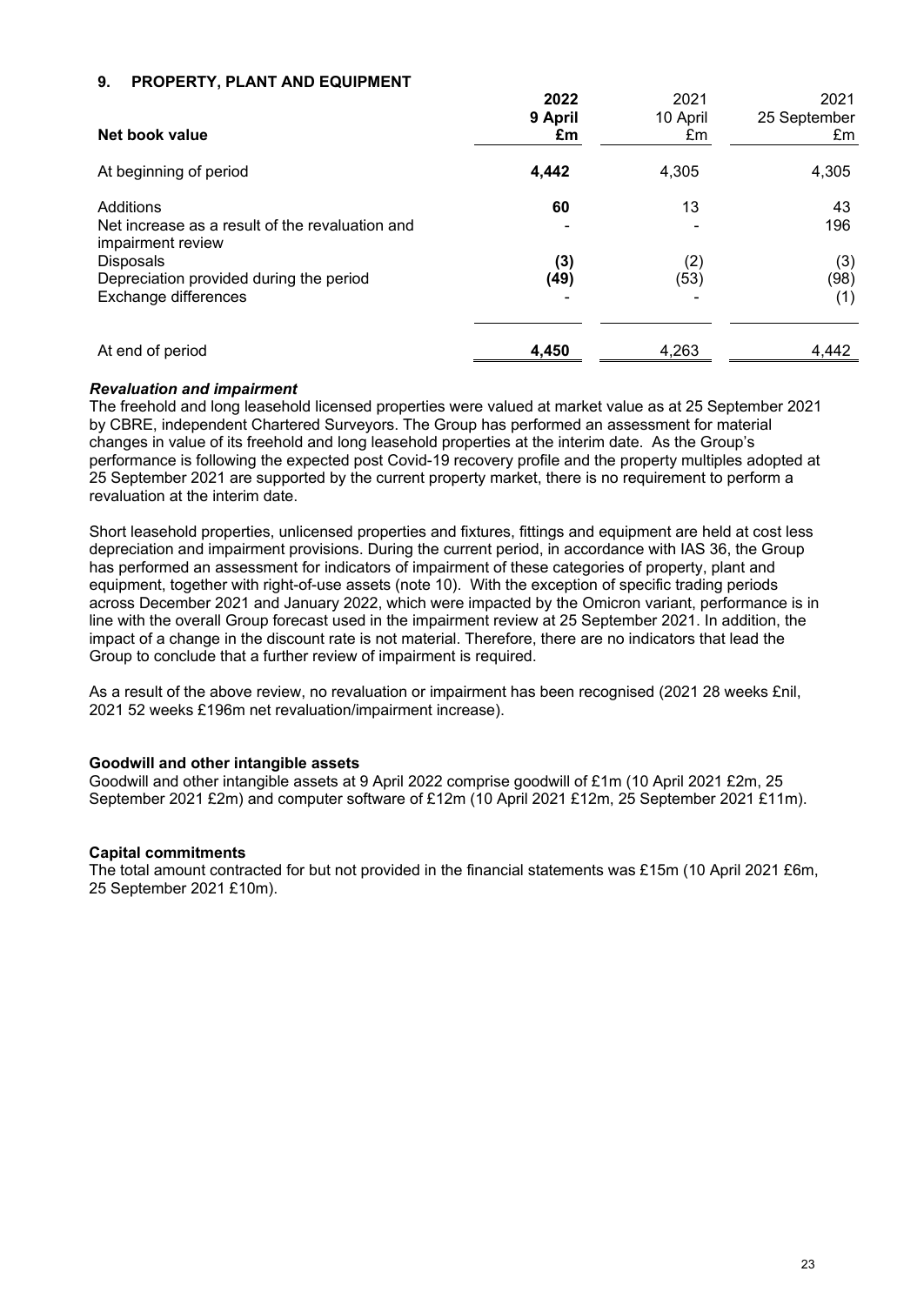# **10. LEASES**

### **Right-of-use assets**

|                                         | 2022    | 2021     | 2021         |
|-----------------------------------------|---------|----------|--------------|
|                                         | 9 April | 10 April | 25 September |
| Net book value                          | £m      | £m       | £m           |
| At start of period                      | 379     | 402      | 402          |
| Additions                               | 17      | 24       | 25           |
| Impairment                              |         |          | (8)          |
| Disposals <sup>a</sup>                  | (8)     |          | (1)          |
| Depreciation provided during the period | (19)    | (20)     | (37)         |
| Foreign currency movements              | (1)     | (1)      | (2)          |
| At end of period                        | 368     | 405      | 379          |

a. Disposals relate to leasehold properties where the freehold has been purchased, and therefore, the right-of-use assets and corresponding lease liabilities (see note 11) have been disposed. The freehold purchases are reflected in property, plant and equipment additions (see note 9).

#### **Impairment review of right-of-use assets**

As described in note 9, the Group has reviewed its short leasehold properties and right-of-use assets for indicators of impairment at the interim date, and determined that there are no indicators that lead the Group to conclude that a further review of impairment is required.

### **Lease liabilities**

An analysis of lease liabilities recognised are as follows:

|                                                       | 9 April<br>2022 | 10 April<br>2021<br>(restated*) | 25 September<br>2021 |
|-------------------------------------------------------|-----------------|---------------------------------|----------------------|
|                                                       | £m              | £m                              | £m                   |
| <b>Current liabilities</b><br>Non current liabilities | 46<br>437       | 68<br>473                       | 50<br>463            |
| Total lease liabilities                               | 483             | 541                             | 513                  |

# *\* Restatement - amendments to IFRS 16: Covid-19-Related Rent Concessions*

During the prior period, the Group reached an agreement with a number of landlords to defer rent payments or waive a portion of rent that was due during periods of enforced pub closure as a result of Covid-19. The agreements impact periods from March 2020 through to November 2021.

In the Annual Report and Account 2021, the Group early adopted the requirements of Amendments to IFRS 16: Covid-19-Related Rent Concessions. As a result of early adopting these requirements, rent waivers have been accounted for as if the change was not a lease modification. This resulted in an increase of £1m to opening retained earnings, where the waiver relates to the previous financial period and £1m credit in the current period income statement, where the waiver relates to the current financial period. The adoption of this amendment had not been made at the time of preparation of the 2021 interim information and as such the lease liabilities at 10 April 2021 have been restated with a £1m reduction, and a corresponding £1m increase to retained earnings.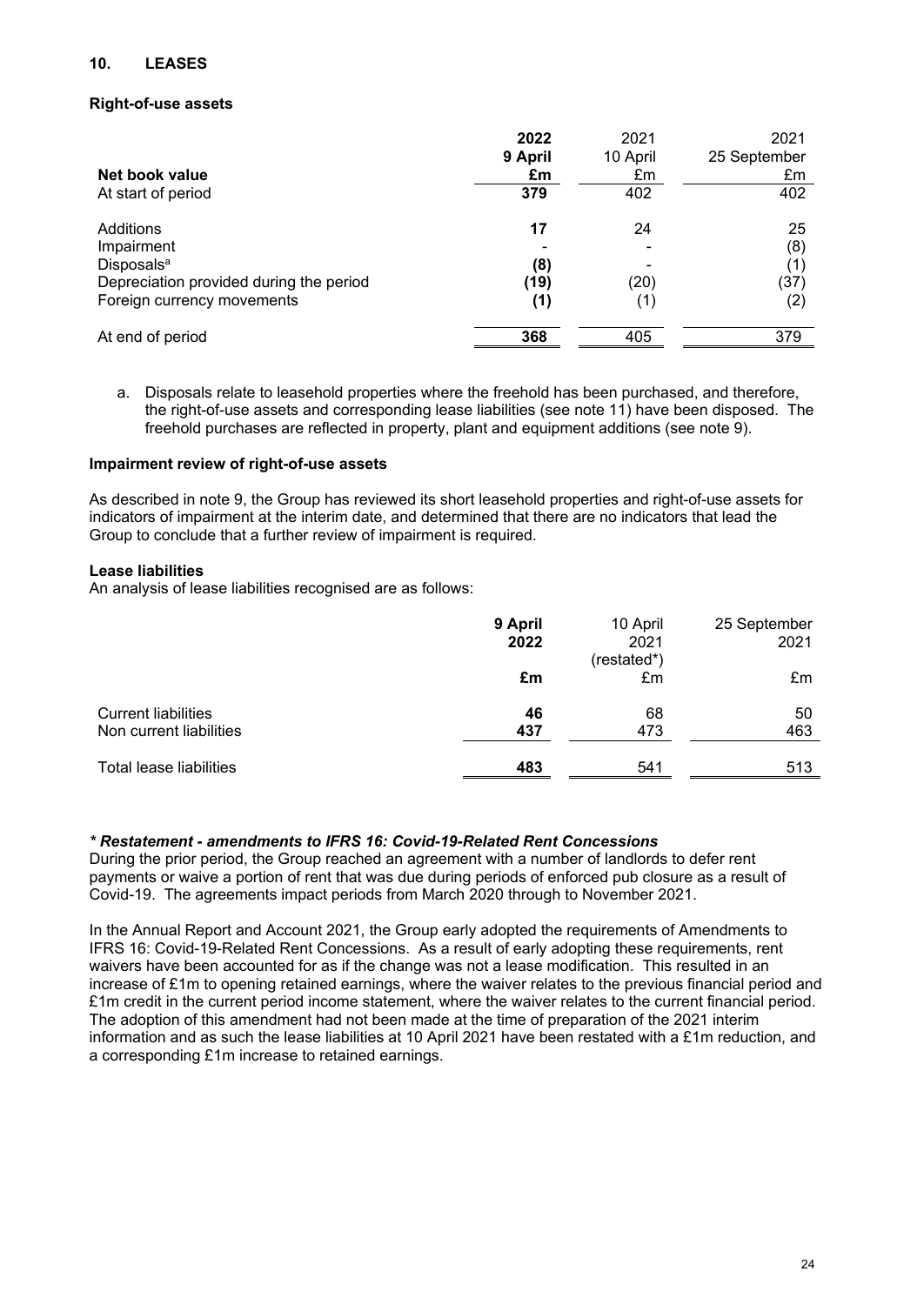# **11. BORROWINGS AND NET DEBT**

#### **Borrowings**

|                                       | 9 April | 10 April | 25 September |
|---------------------------------------|---------|----------|--------------|
|                                       | 2022    | 2021     | 2021         |
|                                       | £m      | £m       | £m           |
| <b>Current</b>                        |         |          |              |
| Securitised debt                      | 113     | 107      | 110          |
| Liquidity facility                    |         | 58       |              |
| Unsecured revolving credit facilities | (1)     |          | (1)          |
| Overdraft                             | 29      | 3        | 25           |
| <b>Total current</b>                  | 141     | 168      | 134          |
| <b>Non-current</b>                    |         |          |              |
| Securitised debt                      | 1,368   | 1,477    | 1,416        |
| Total borrowings                      | 1,509   | 1,645    | 1,550        |

#### **Net debt**

|                                                                                  | 9 April  | 10 April | 25 September |
|----------------------------------------------------------------------------------|----------|----------|--------------|
|                                                                                  | 2022     | 2021     | 2021         |
|                                                                                  | £m       | £m       | £m           |
| Cash and cash equivalents                                                        | 223      | 144      | 252          |
| Overdraft                                                                        | (29)     | (3)      | (25)         |
| Cash and cash equivalents as presented in the cashflow<br>statement <sup>a</sup> | 194      | 141      | 227          |
| Securitised debt                                                                 | (1,481)  | (1,584)  | (1,526)      |
| Unsecured revolving credit facility                                              | 1        |          |              |
| Liquidity facility                                                               |          | (58)     |              |
| Derivatives hedging balance sheet debt <sup>b</sup>                              | 33       | 29       | 28           |
| Net debt excluding leases                                                        | (1, 253) | (1, 472) | (1,270)      |
| Lease liabilities (restated – see note 10)                                       | (483)    | (541)    | (513)        |
| Net debt including leases                                                        | (1,736)  | (2,013)  | (1,783)      |

a Cash and cash equivalents in the cash flow statement are presented net of an overdraft within a cash pooling arrangement, to which the Group has a legal right of offset.

b Represents the proportion of the fair value of the currency swap that is hedging the balance sheet value of the Group's US dollar denominated A3N loan notes. This amount is disclosed separately to remove the impact of exchange rate movements which are included in the securitised debt amount.

#### **Cash and cash equivalents**

Cash and cash equivalents comprise cash at bank and in hand and other short-term highly liquid deposits with an original maturity at acquisition of three months or less. Cash held on deposit with an original maturity at acquisition of more than three months is disclosed as other cash deposits. In the cash flow statement, cash and cash equivalents are shown net of bank overdrafts that are repayable on demand and form an integral part of the Group's cash management.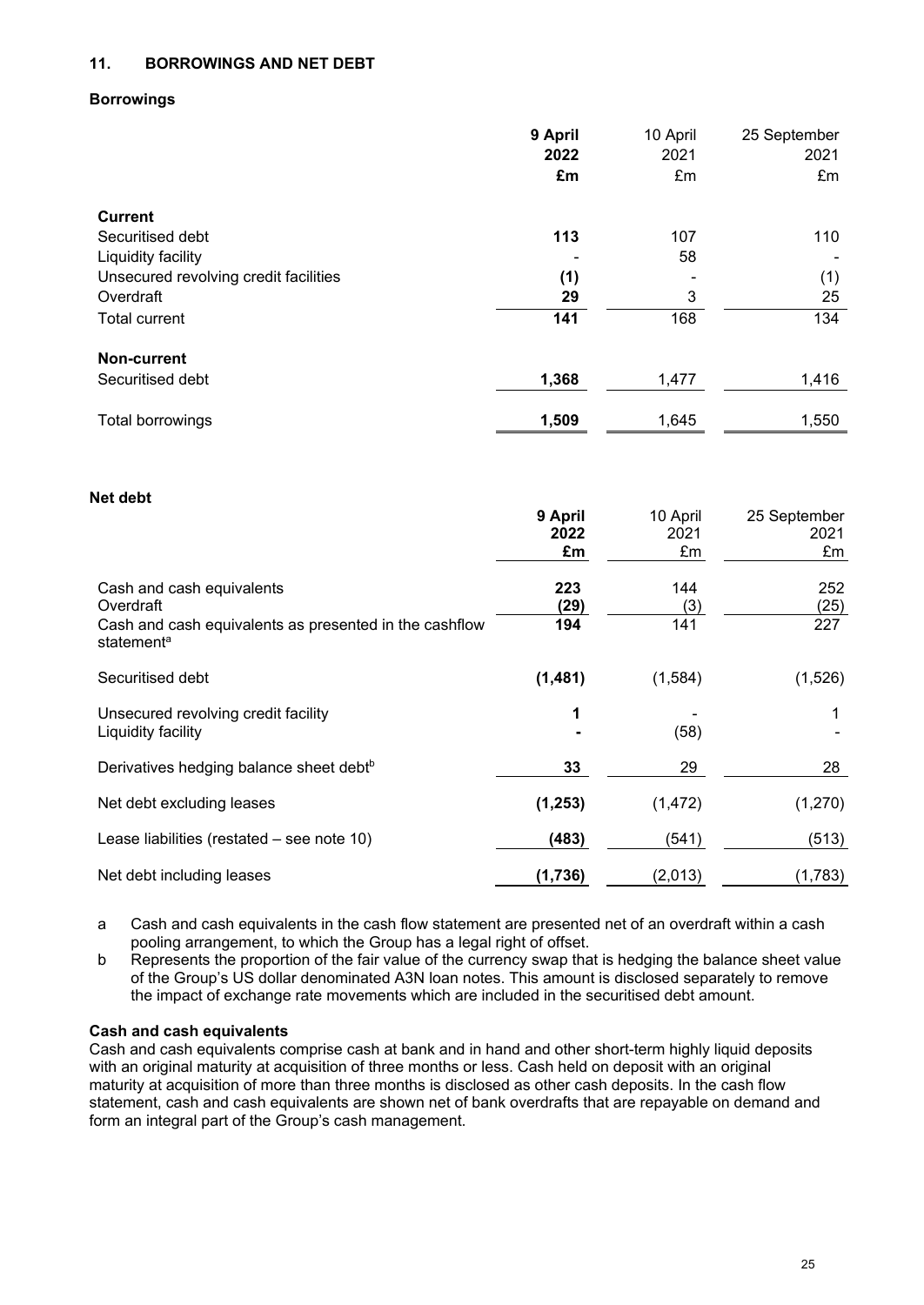# **11. BORROWINGS AND NET DEBT (CONTINUED)**

### **Net debt**

Net debt comprises cash and cash equivalents, cash deposits net of borrowings and discounted lease liabilities. Net debt is presented on a constant currency basis, due to the inclusion of the fixed exchange rate component of the cross currency swap. Cash flows on the interest rate and cross currency swaps are shown within interest paid in the Group cash flow statement.

### **Securitised debt**

On 13 November 2003, the Group refinanced its debt by raising  $£1,900m$  through a securitisation of the majority of its UK pubs and restaurants owned by Mitchells & Butlers Retail Limited. On 15 September 2006 the Group completed a further debt ('tap') issue to borrow an additional £655m and refinance £450m of existing debt at lower cost. The notes are secured on the majority of the Group's property and future income streams therefrom. All of the floating rate notes are hedged using interest rate swaps which fix the interest rate payable.

The overall cash interest rate payable on the loan notes is 6.3% (10 April 2021 6.3%, 25 September 2021 6.3%) after taking account of interest rate hedging and the cost of the financial guarantee provided by Ambac Assurance UK Limited (Ambac). Ambac acts as a guarantor of the Group's obligations to repay interest and principal on the loan notes. In the event that the Group is unable to pay such amounts the guarantee is limited to the Class A1N, A3N, A4 and Class AB note holders only.

The securitisation is governed by various covenants, warranties and events of default, many of which apply to Mitchells & Butlers Retail Limited, the Group's main operating subsidiary. These include covenants regarding the maintenance and disposal of securitised properties and restrictions on its ability to move cash, by way of dividends for example, to other Group companies.

During the prior period, and as a result of the ongoing Covid-19 pandemic, revised arrangements regards the secured financing structure were agreed with the controlling creditor of the securitisation and the securitisation trustee. As a result, a series of amendments and waivers to the securitisation covenants were obtained, as detailed in the Annual Report and Accounts 2021.

At 9 April 2022, Mitchells & Butlers Retail Limited had cash and cash equivalents of £87m (10 April 2021 £36m, 25 September 2021 £66m). Of this amount £1m (10 April 2021 £1m, 25 September 2021 £1m), representing disposal proceeds, was held on deposit in an account over which there are a number of restrictions. The use of this cash requires the approval of the securitisation trustee and may only be used for certain specified purposes such as capital enhancement expenditure and business acquisitions.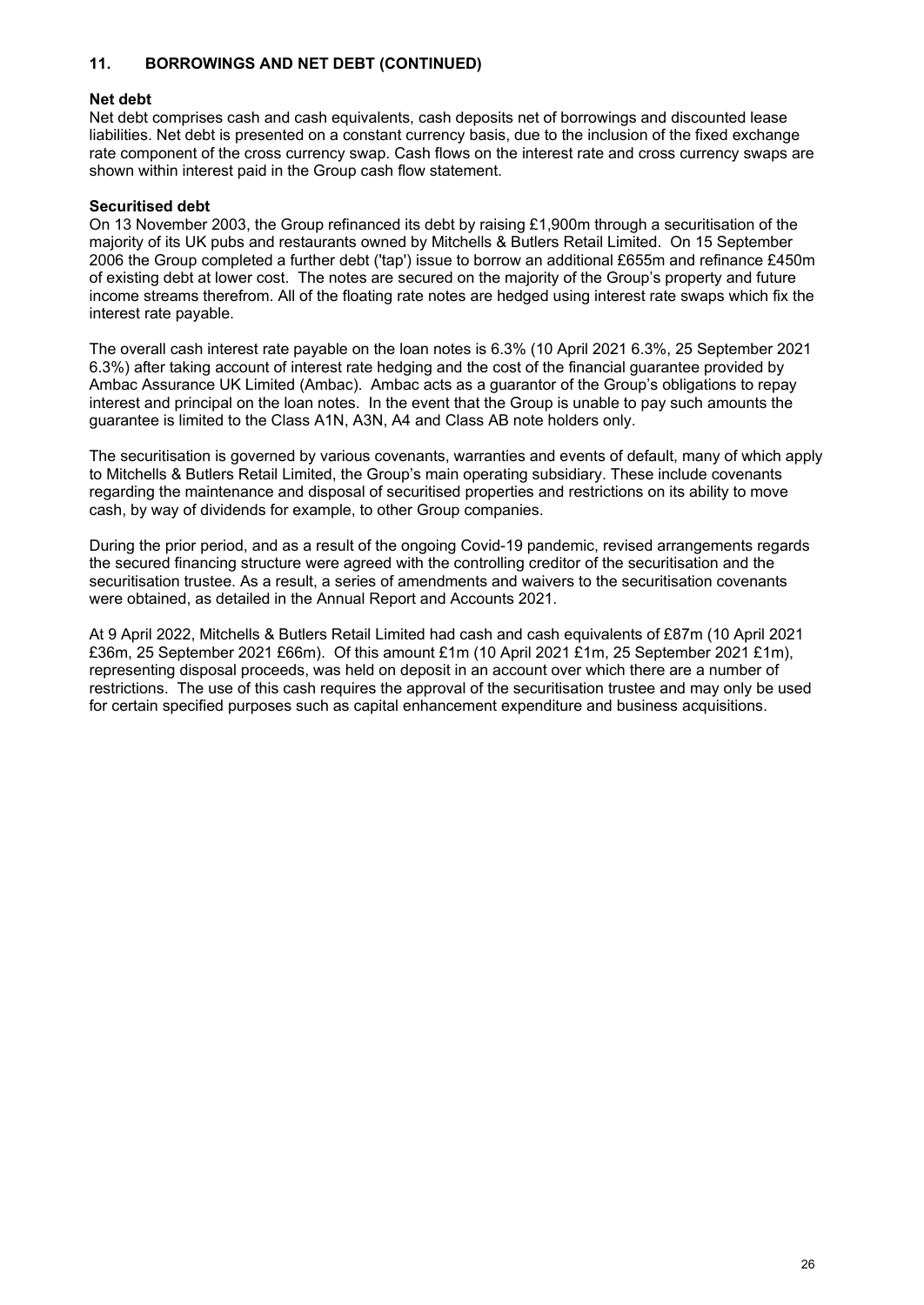# **11. BORROWINGS AND NET DEBT (CONTINUED)**

The carrying value of the securitised debt in the Group balance sheet is analysed as follows:

|                                               | 9 April | 10 April | 25 September |
|-----------------------------------------------|---------|----------|--------------|
|                                               | 2022    | 2021     | 2021         |
|                                               | £m      | £m       | £m           |
| Principal repaid during the period            | 1,527   | 1,647    | 1,647        |
| Net principal receipts on cross currency swap | (56)    | (52)     | (107)        |
| Exchange on translation of dollar loan notes  | 5       | (15)     | (16)         |
| Principal outstanding at end of period        | 1.478   | 1.581    | 1,527        |
| Deferred issue costs                          | (3)     | (3)      | (3)          |
| Accrued interest                              | 6       | 6        | 2            |
| Carrying value at end of period               | 1,481   | 1,584    | 1,526        |

# **Liquidity facility**

Under the terms of the securitisation, the Group holds a liquidity facility of £295m provided by two counterparties.

During the prior period, as a result of the Covid-19 pandemic, the Group obtained an extension to an existing waiver to facilitate drawings of up to £110m in total under the liquidity facility, providing the Group with additional facilities in order to meet payments of principal and interest, provided such drawings were repaid in full by 15 December 2021.

The amount drawn at 9 April 2022 is £nil (10 April 2021 £58m, 25 September 2021 £nil).

### **Unsecured revolving credit facilities**

At the start of the prior period the Group held unsecured committed revolving credit facilities totalling £150m (comprising three £50m bilateral facilities) and an uncommitted overdraft facility of £5m, available for general corporate purposes. The unsecured committed revolving credit facilities were fully drawn at £150m during the prior period and subsequently repaid and cancelled on 12 March 2021. These facilities were replaced with a single unsecured committed revolving credit facility of £150m. The new committed facility expires on 14 February 2024. The amount drawn at 9 April 2022 is £nil (10 April 2021 is £nil, 25 September 2021 £nil).

#### **Term loan backed by the Coronavirus Large Business Interruption Loan Scheme**

In June 2020, the group entered into two new facilities of £50m each, backed by the UK Government Coronavirus Large Business Interruption Loan Scheme. During the prior period these facilities were repaid and cancelled.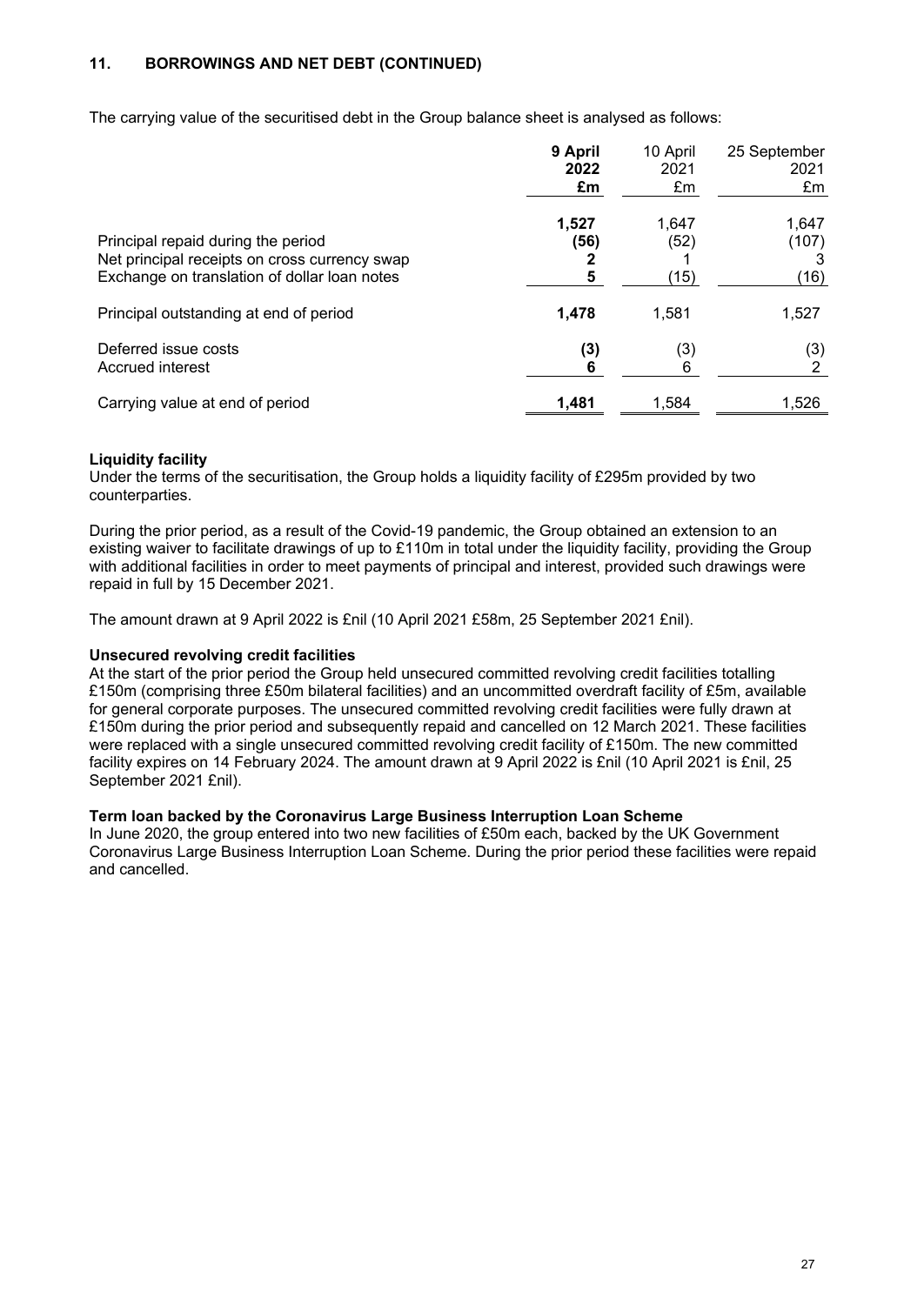# **11. BORROWINGS AND NET DEBT (CONTINUED)**

|  |  |  | Movement in net debt excluding leases |  |
|--|--|--|---------------------------------------|--|
|--|--|--|---------------------------------------|--|

|                                                                     | 2022     | 2021           | 2021           |
|---------------------------------------------------------------------|----------|----------------|----------------|
|                                                                     | 28 weeks | 28 weeks       | 52 weeks       |
|                                                                     | £m       | £m             | £m             |
| Net (decrease)/increase in cash and cash equivalents                | (32)     | (16)           | 70             |
| Add back cash flows in respect of other components of net<br>debt:  |          |                |                |
| Repayment of principal in respect of securitised debt               | 56       | 52             | 107            |
| Principal receipts on cross currency swap                           | (9)      | (8)            | (17)           |
| Principal payments on cross currency swap                           | 7        | 7              | 14             |
| Repayment of term loan                                              |          | 100            | 100            |
| Repayment on unsecured revolving credit facilities                  |          | 10             | 10             |
| (Drawdown)/repayment of liquidity facility                          |          | (49)           | 9              |
| Decrease in net debt arising from cash flows                        | 22       | 96             | 293            |
| Movement in capitalised debt issue costs net of accrued<br>interest | (4)      | (4)            | 1              |
| Decrease in net debt excluding leases                               | 18       | 92             | 294            |
| Opening net debt excluding leases                                   | (1, 270) | (1, 563)       | (1, 563)       |
| Foreign exchange movements on cash                                  | (1)      | (1)            | (1)            |
| <b>Closing net debt excluding leases</b>                            | (1, 253) | (1, 472)       | (1,270)        |
| <b>Movement in lease liabilities</b>                                |          |                |                |
|                                                                     | 2022     | 2021           | 2021           |
|                                                                     | 28 weeks | 28 weeks       | 52 weeks       |
|                                                                     | £m       | £m             | £m             |
| Opening lease liabilities                                           | (513)    | (541)          | (541)          |
| Covid-19 rent concessions <sup>a</sup>                              |          | 1.             | $\overline{2}$ |
| <b>Additions</b> <sup>b</sup>                                       | (15)     | (22)           | (22)           |
| Interest charged during the period                                  | (9)      | (9)            | (17)           |
| Repayment of principal                                              | 34       | 19             | 41             |
| Payment of interest                                                 | 11       | 9              | 21             |
| Disposals <sup>c</sup>                                              | 8        |                | 1              |
| Foreign currency movements                                          | 1        | $\overline{2}$ | $\overline{2}$ |

a During the prior period the Group reached agreement with a number of landlords to waive a portion of rent that was due during periods of enforced pub closure as a result of Covid-19 (see note 10).

**Closing lease liabilities (483)** (541) (513)

b Additions to lease liabilities include new leases and lease extensions or rent reviews relating to existing leases.

c Disposals relate to leasehold properties where the freehold has been purchased, and therefore, the right-of-use assets (see note 10) and corresponding lease liabilities have been disposed.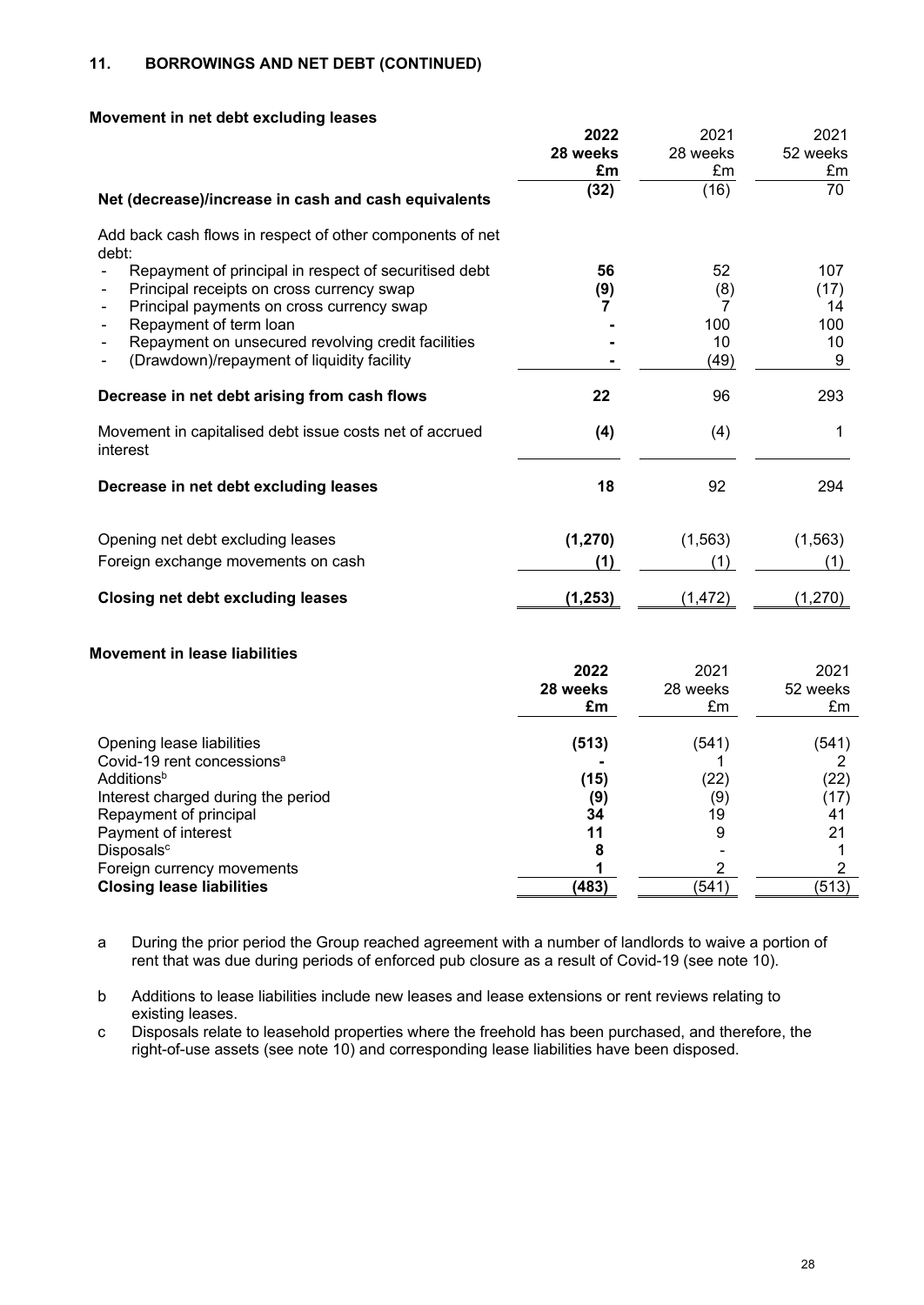# **12. PENSIONS**

Retirement and death benefits are provided for eligible employees in the United Kingdom, principally by the Mitchells & Butlers Pension Plan (MABPP) and the Mitchells & Butlers Executive Pension Plan (MABEPP). These plans are funded, HMRC approved, occupational pension schemes with defined contribution and defined benefit sections. The defined benefit section of the plans is now closed to future service accrual.

In addition, Mitchells & Butlers plc also provides a workplace pension plan in line with the Workplace Pensions Reform Regulations. This automatically enrols all eligible workers into a Qualifying Workplace Pension Plan.

### **Measurement of scheme assets and liabilities**

#### *MABEPP – buy-in policy transaction*

During the period, the Trustees of the MABEPP entered a Bulk Purchase Agreement (BPA) with Legal and General Assurance Society Limited. The resulting policy is set up to provide the plan with sufficient funding to cover all known member benefits of the scheme. However, the liability for, and administration of pension payments is retained by the MABEPP Trustee.

The transaction has been treated as a "Buy-in" and as a result the value of the scheme's assets have been set equal to the scheme's liabilities, given it is set up to fund all known member benefits. All movements in the assets and liabilities of the MABEPP are recognised within other comprehensive income.

Following on from the transaction, the remaining scheduled contribution payments for the MABEPP are being paid into a "Blocked Account" from which the funds may be used by the Trustee or may be returned to the Company. As a result the payments are no longer recognised as a minimum funding requirement and any balance in the Blocked Account has been recognised within other receivables. The amount recognised as at 9 April 2022 is £3m.

### *Actuarial valuation*

The actuarial valuations used for IAS 19 (revised) purposes are based on the results of the latest full actuarial valuation carried out at 31 March 2019 and updated by the schemes' independent qualified actuaries to 9 April 2022. Schemes' assets are stated at market value at 9 April 2022 and the liabilities of the schemes have been assessed as at the same date using the projected unit method. IAS 19 (revised) requires that the schemes' liabilities are discounted using market yields at the end of the period on high quality corporate bonds.

The principal financial assumptions used at the balance sheet date have been updated to reflect changes in market conditions in the period and are as follows:

|                                 | 2022<br>9 April | 2021<br>10 April | 2021<br>25 September |
|---------------------------------|-----------------|------------------|----------------------|
| Discount rate                   | 2.9%            | 2.0%             | 1.9%                 |
| Pensions increases - RPI max 5% | 3.4%            | 3.1%             | 3.3%                 |
| Inflation - RPI                 | 3.7%            | $3.2\%$          | 3.5%                 |

The mortality assumptions were reviewed following the 2019 actuarial valuation. A summary of the average life expectancies assumed are as follows:

|                                                                                                                                                                          | 2022                                                 | 2021                                                 | 2021                                                 |
|--------------------------------------------------------------------------------------------------------------------------------------------------------------------------|------------------------------------------------------|------------------------------------------------------|------------------------------------------------------|
|                                                                                                                                                                          | 9 April                                              | 10 April                                             | 25 September                                         |
| Implied life expectancies from age 65:<br>- MABPP male currently 45<br>- MABEPP male currently 45<br>- MABPP female currently 45<br>MABEPP female currently 45<br>$\sim$ | 22.7 years<br>24.5 years<br>25.3 years<br>26.3 years | 22.7 years<br>24.5 years<br>25.3 years<br>26.3 years | 22.7 years<br>24.5 years<br>25.3 years<br>26.3 years |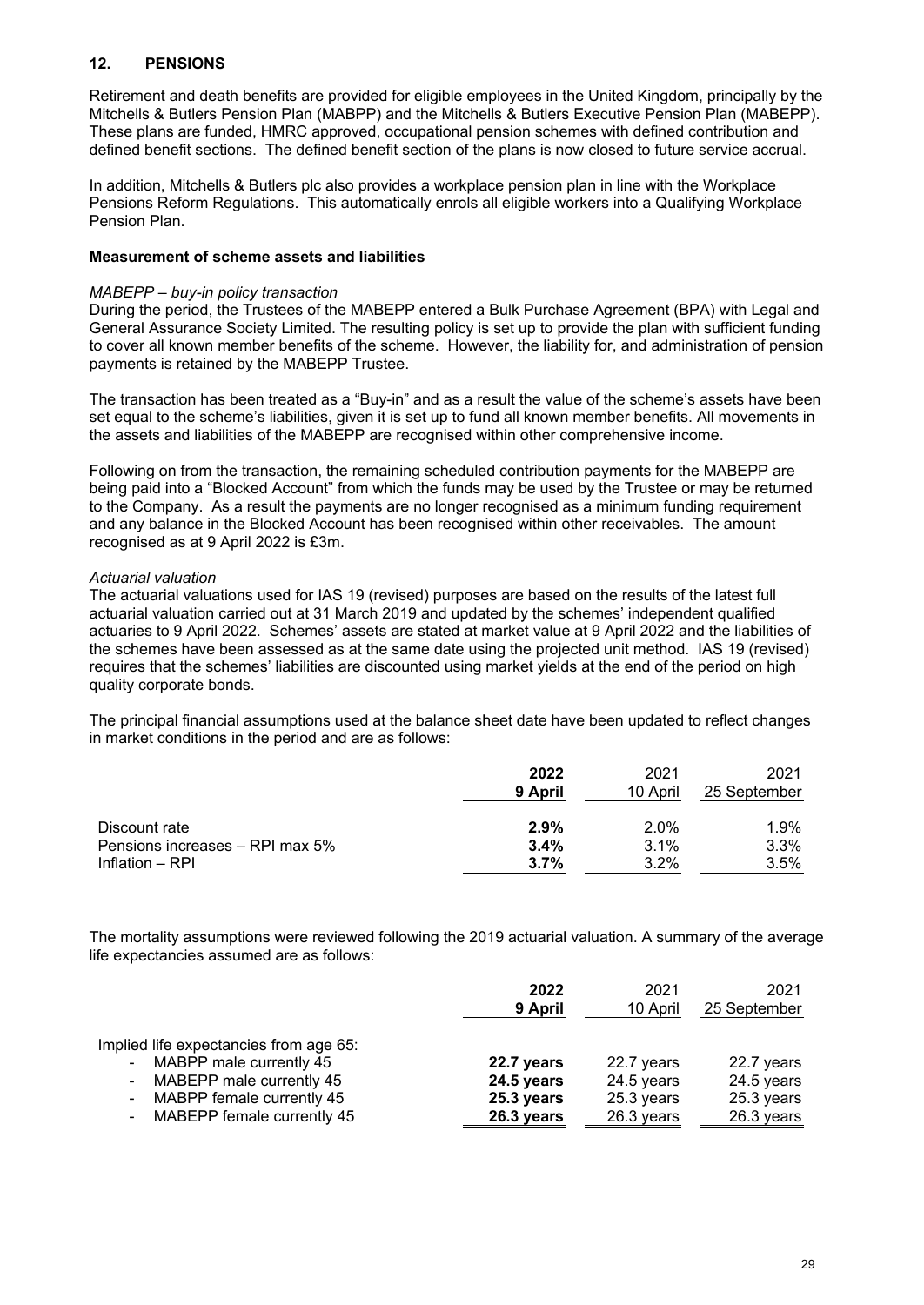# **12. PENSIONS (CONTINUED)**

#### *Minimum funding requirements*

The results of the 2019 actuarial valuation showed a funding deficit of £293m, using a more prudent basis to discount the schemes' liabilities than is required by IAS 19 (revised). As a result of the 2019 actuarial valuation, the Company subsequently agreed recovery plans for both the Executive and Main schemes in order to close the funding deficit in respect of its pension liabilities. The recovery plans show an unchanged level of cash contributions with no extension to the agreed payment term (£45m per annum indexed with RPI from 1 April 2016 subject to a minimum increase of 0% and maximum of 5%, until 31 March 2023). In a prior period, given the Covid-19 outbreak, the Company agreed with the Trustee that contributions would be suspended for the months of April to September 2020, with these being added onto the end of the agreed recovery plan so that these contributions will be paid in the second half of FY2023. Subsequent to the national lockdown which commenced on 5 January 2021, the Company agreed a further deferral of contributions covering January to March 2021 with these contributions paid in full during April 2021.

This agreement is subject to review following completion of the current ongoing actuarial valuation which commenced in March 2022.

Under IFRIC 14, an additional liability is recognised, such that the overall pension liabilities at the period end reflect the schedule of contributions in relation to a minimum funding requirement, should this be higher than the actuarial deficit. As set out above, following the BPA transaction, contributions for the MABEPP are being paid into the Blocked Account and are therefore no longer recognised as a minimum funding requirement. The additional liability recognised at 9 April 2022 relates only to the MABPP.

### **Amounts recognised in respect of pension schemes**

The following amounts relating to the Group's defined benefit and defined contribution arrangements have been recognised in the Group income statement and Group statement of comprehensive income:

| <b>Group income statement</b>                             | 2022             | 2021             | 2021             |
|-----------------------------------------------------------|------------------|------------------|------------------|
|                                                           | 28 weeks         | 28 weeks         | 52 weeks         |
|                                                           | £m               | £m               | £m               |
| <b>Operating profit</b>                                   |                  |                  |                  |
| Employer contributions (defined contribution plans)       | (8)              | (6)              | (13)             |
| Administrative costs (defined benefit plans)              | (2)              | (2)              | (5)              |
| Charge to operating profit before adjusted items          | (10)             | (8)              | (18)             |
| Past service cost (see note 4)                            |                  | (3)              | (3)              |
| Charge to operating profit                                | (10)             | (11)             | (21)             |
| <b>Finance costs</b>                                      |                  |                  |                  |
| Net pensions finance income on actuarial surplus          | 4                | 3                | 5                |
| Additional pensions finance charge due to minimum funding | (5)              | (4)              | (8)              |
| Net pensions finance charge                               | $\overline{(1)}$ | $\overline{(1)}$ | $\overline{(3)}$ |
|                                                           |                  |                  |                  |
| <b>Total charge</b>                                       | (11)             | (12)             | (24)             |
|                                                           |                  |                  |                  |
| Group statement of comprehensive income                   | 2022             | 2021             | 2021             |
|                                                           | 28 weeks         | 28 weeks         | 52 weeks         |
|                                                           | £m               | £m               | £m               |
| (Loss)/return on scheme assets and effects of changes in  |                  |                  |                  |
| assumptions                                               | (58)             | 27               | 19               |
| Movement in pension liabilities due to minimum funding    | 87               | (19)             | (10)             |
|                                                           |                  |                  |                  |
| Remeasurement of pension liabilities                      | 29               | 8                | 9                |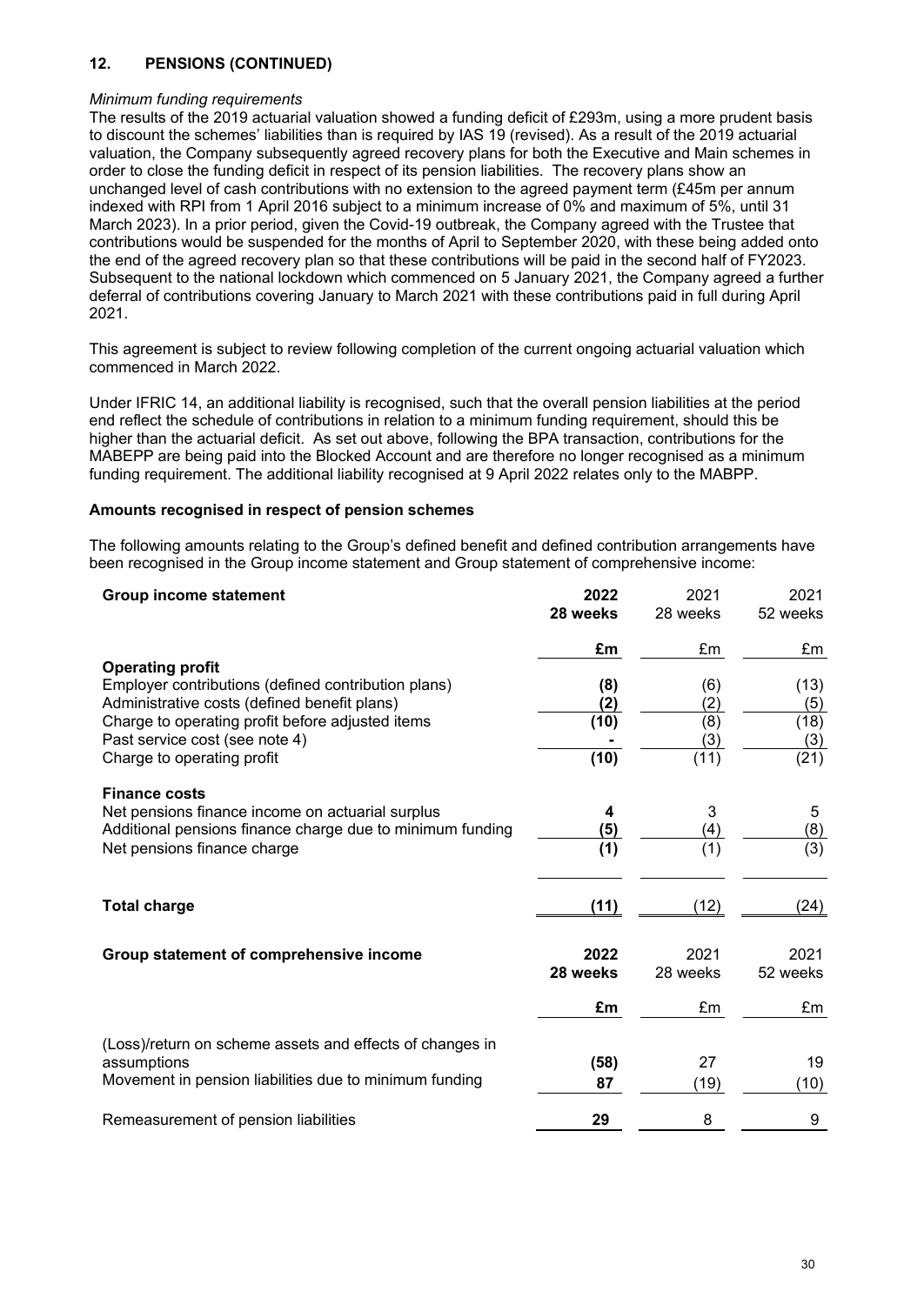# **12. PENSIONS (CONTINUED)**

| <b>Group balance sheet</b>                             | 2022<br>9 April<br>£m | 2021<br>10 April<br>£m | 2021<br>25 September<br>£m |
|--------------------------------------------------------|-----------------------|------------------------|----------------------------|
| Fair value of scheme assets                            | 2,395                 | 2,651                  | 2,808                      |
| Present value of scheme liabilities                    | (2,058)               | (2,311)                | (2, 438)                   |
| Actuarial surplus in the schemes                       | 337                   | 340                    | 370                        |
| Additional liability recognised due to minimum funding | (431)                 | (518)                  | (513)                      |
| Total pension liabilities <sup>a</sup>                 | (94)                  | (178)                  | (143)                      |
| Associated deferred tax asset                          | 20                    | 34                     | 31                         |

a. The total pension liabilities of £94m (10 April 2021 £178m, 25 September 2021 £143m) is presented as £41m current liabilities (10 April 2021 £64m, 25 September 2021 £51m) and £53m non-current liabilities (10 April 2021 £114m, 25 September 2021 £92m).

Movements in total pension liabilities are analysed as follows:

|                                      | 2022    | 2021     | 2021      |
|--------------------------------------|---------|----------|-----------|
|                                      | 9 April | 10 April | 25        |
|                                      |         |          | September |
|                                      | £m      | £m       | £m        |
| At beginning of period               | (143)   | (193)    | (193)     |
| Past service cost (see note 4)       |         | (3)      | (3)       |
| Administration costs                 | (2)     | (2)      | (5)       |
| Net pensions finance charge          | (1)     | (1)      | (3)       |
| <b>Employer contributions</b>        | 23      | 13       | 52        |
| Remeasurement of pension liabilities | 29      | 8        | 9         |
| At end of period                     | (94)    | (178)    | (143)     |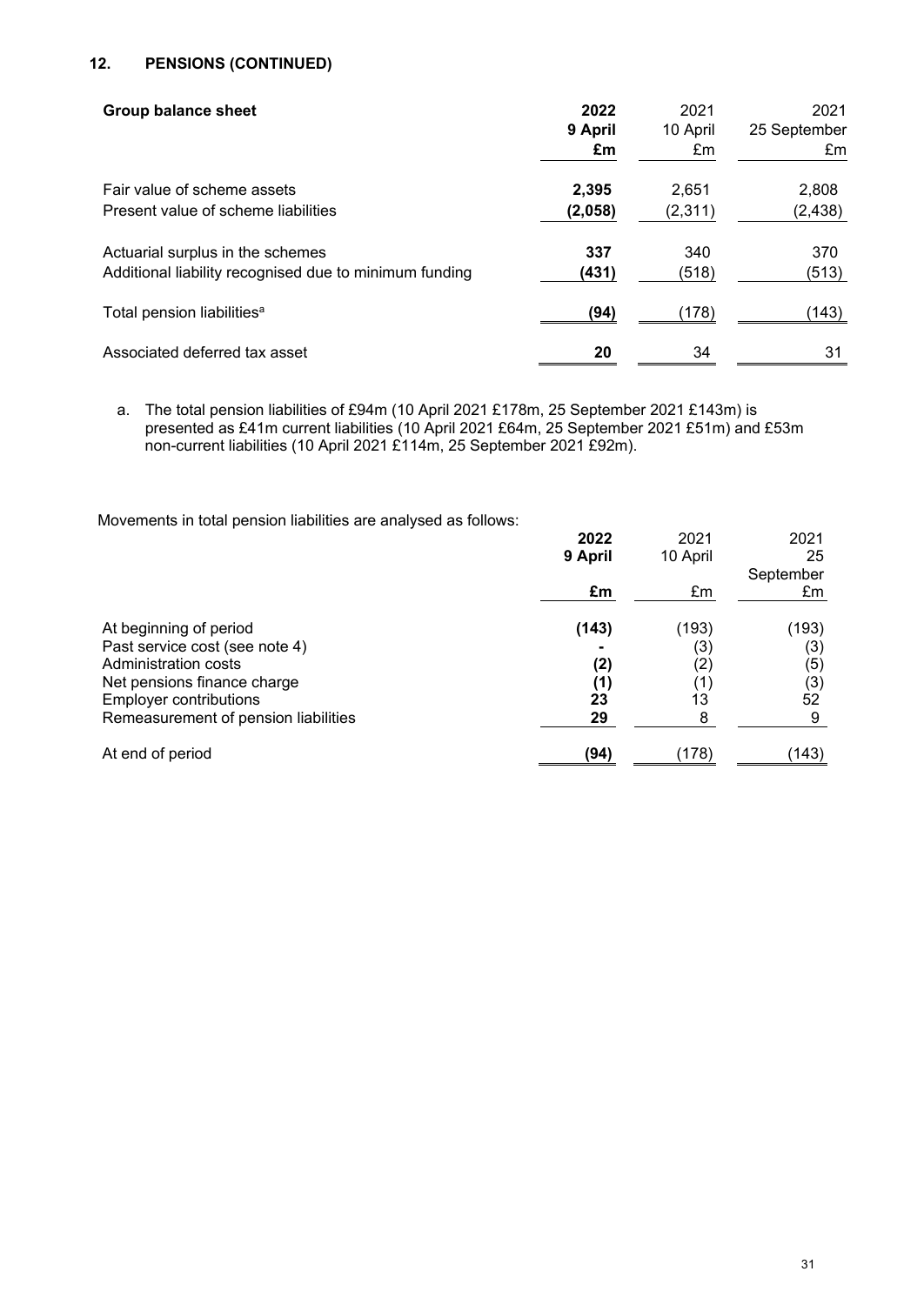# **13. FINANCIAL INSTRUMENTS**

The fair value of the Group's derivative financial instruments is calculated by discounting the expected future cash flows of each instrument at an appropriate discount rate to a 'mark to market' position and then adjusting this to reflect any non-performance risk associated with the counterparties to the instrument.

The Group's derivative financial instruments are disclosed at fair value and categorised in three levels according to the inputs used in the calculation of their fair value:

- Level 1 instruments use quoted prices as the input to fair value calculations;
- Level 2 instruments use inputs, other than quoted prices, that are observable either directly or indirectly;
- Level 3 instruments use inputs that are unobservable.

The table below sets out the valuation basis of financial instruments held at fair value by the Group:

|                               | Level 1 | Level 2            | Level 3 | Total |
|-------------------------------|---------|--------------------|---------|-------|
| <b>At 9 April 2022</b>        | £m      | £m                 | £m      | £m    |
| <b>Financial assets</b>       |         |                    |         |       |
| Currency swaps                |         | 34                 |         | 34    |
| Share options                 |         |                    |         | 1     |
| <b>Financial liabilities</b>  |         |                    |         |       |
| Interest rate swaps           |         | (135)              |         | (135) |
|                               |         | (101)              |         | (100) |
|                               |         |                    |         |       |
|                               | Level 1 | Level <sub>2</sub> | Level 3 | Total |
| At 10 April 2021              | £m      | £m                 | £m      | £m    |
| Financial assets:             |         |                    |         |       |
| Currency swaps                |         | 28                 |         | 28    |
| Share options                 |         |                    |         |       |
| Financial liabilities:        |         |                    |         |       |
| Interest rate swaps           |         | (230)              |         | (230) |
|                               |         | (202)              |         | (201) |
|                               | Level 1 | Level <sub>2</sub> | Level 3 | Total |
| At 25 September 2021          | £m      | £m                 | £m      | £m    |
| Financial assets:             |         |                    |         |       |
| Currency swaps                |         | 28                 |         | 28    |
| Share options                 |         |                    | 1       |       |
| <b>Financial liabilities:</b> |         |                    |         |       |
| Interest rate swaps           |         | (209)              |         | (209) |
|                               |         | (181)              |         | (180) |

The fair value of interest rate and currency swaps is the estimated amount which the Group could expect to pay or receive on termination of the agreements. These amounts are based on quotations from counterparties which approximate to their fair market value and take into consideration interest and exchange rates prevailing at the balance sheet date.

Borrowings are valued as a level 1 financial instrument. The securitised debt has been valued using period end quoted offer prices for each tranche. The securitised debt is traded on an active market, so the market value represents the fair value of this debt. The current value of the overdraft represents its fair value. The carrying value and fair value of borrowings is as follows:

|                      | 9 April<br>2022         |                  | 10 April<br>2021        |                  | 25 September<br>2021    |                  |
|----------------------|-------------------------|------------------|-------------------------|------------------|-------------------------|------------------|
|                      | Carrying<br>value<br>£m | Fair value<br>£m | Carrying<br>value<br>£m | Fair value<br>£m | Carrying<br>value<br>£m | Fair value<br>£m |
| Borrowings (note 11) | (1, 509)                | (1, 422)         | (1,645)                 | (1, 598)         | (1, 550)                | (1, 516)         |

All other financial assets and liabilities are either short-term in nature or their book values approximate to fair values.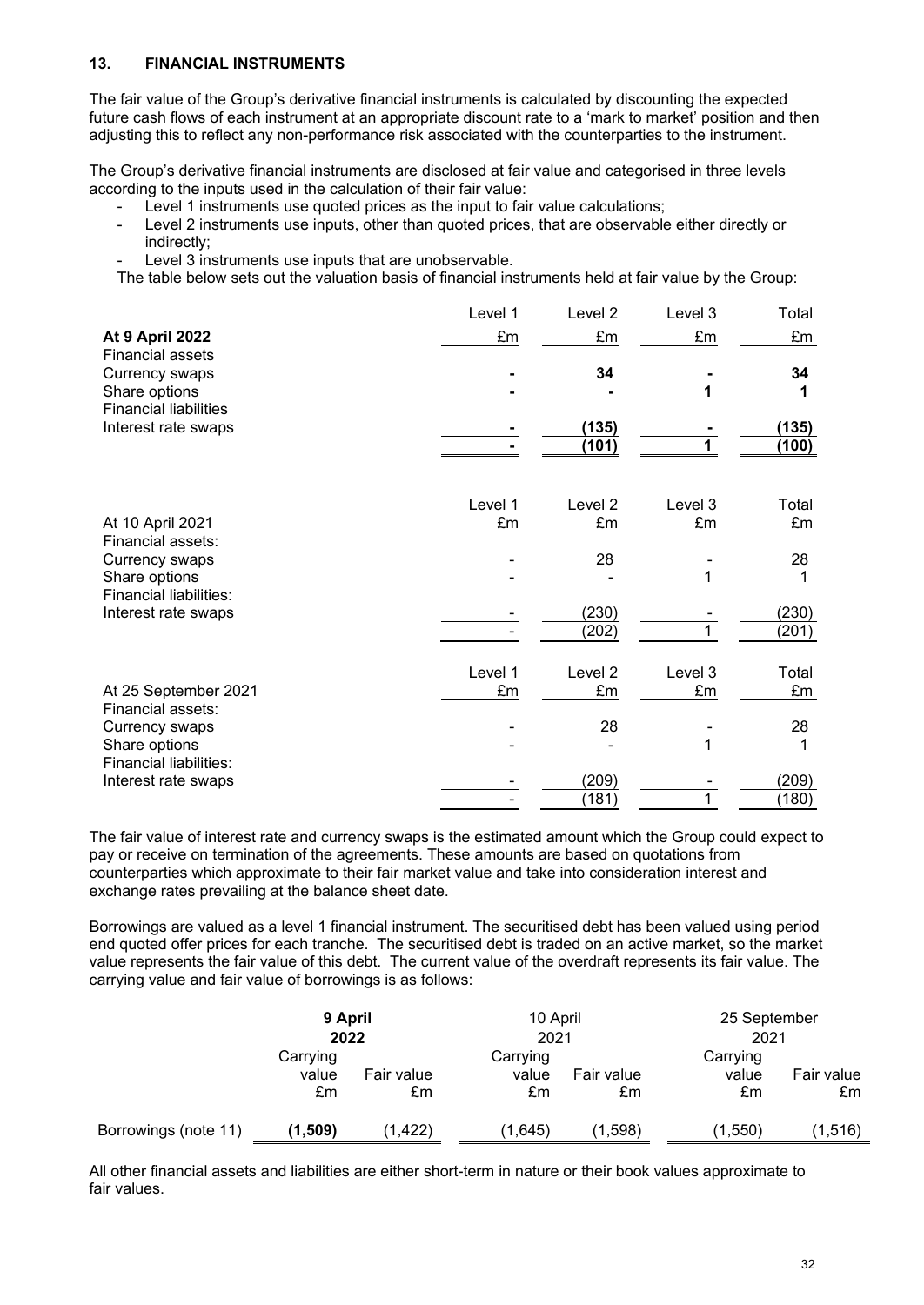# **14. RELATED PARTY TRANSACTIONS**

During the period, the Group has held a number of property lease agreements with its associate companies, 3Sixty Restaurants Limited and Fatboy Pub Company Limited.

The Group has entered into the following transactions with the associates:

|                             | <b>3Sixty Restaurants Limited</b> |       |       |       | Fatboy Pub Company Limited |       |
|-----------------------------|-----------------------------------|-------|-------|-------|----------------------------|-------|
|                             | 2022                              | 2021  | 2021  | 2022  | 2021                       | 2021  |
|                             | 28                                | 28    | 52    | 28    | 28                         | 52    |
|                             | weeks                             | weeks | weeks | weeks | weeks                      | weeks |
|                             | £000                              | £000  | £000  | £000  | £000                       | £000  |
|                             |                                   |       |       |       |                            |       |
| Rent charged                | 478                               | 336   | 666   | 50    |                            | 37    |
| Sales of goods and services | 448                               | 85    | 447   | (41)  |                            | 5     |
|                             |                                   |       |       |       |                            |       |
|                             | 926                               | 421   | 1,113 | 9     | っ                          | 42    |

The balance due from 3Sixty Restaurants Limited at 9 April 2022 was £284,000 (10 April 2021 £535,000, 25 September 2021 £691,000).

The balance due from Fatboy Pub Company at 9 April 2022 was £44,000 (10 April 2021 £11,000, 25 September 2021 £57,000), net of a provision of £179,000 (10 April 2021 £179,000, 25 September 2021 £179,000).

There have been no other related party transactions during the period or the previous period requiring disclosure under IAS 24 Related Party Disclosures.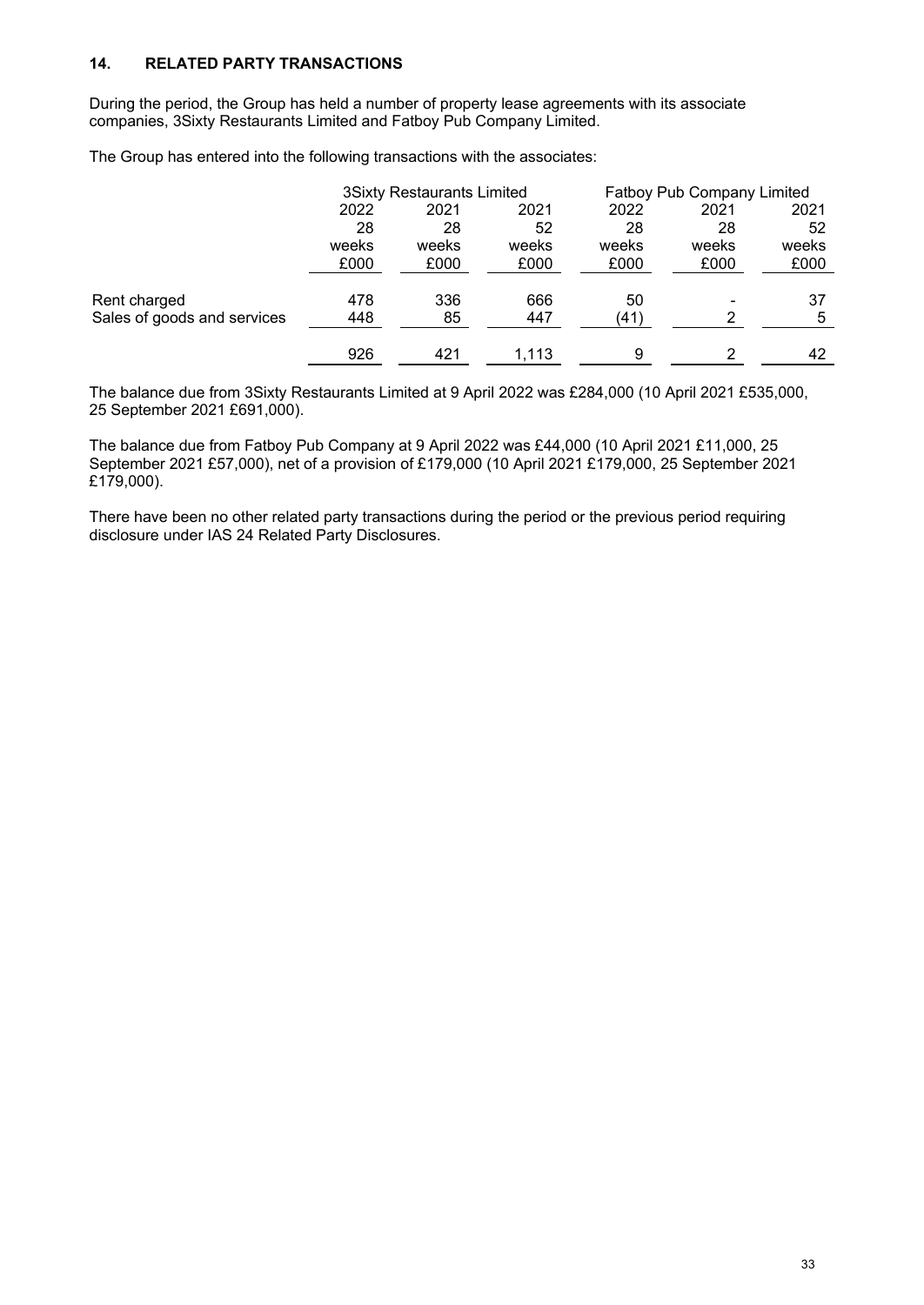The performance of the Group is assessed using a number of Alternative Performance Measures (APMs).

The Group's results are presented both before and after separately disclosed items. Adjusted profitability measures are presented excluding separately disclosed items as we believe this provides both management and investors with useful additional information about the Group's performance and supports a more effective comparison of the Group's trading performance from one period to the next. Adjusted profitability measures are reconciled to unadjusted IFRS results on the face of the condensed income statement with details of separately disclosed items provided in note 4.

The Group's results are also described using other measures that are not defined under IFRS and are therefore considered to be APMs. These APMs are used by management to monitor business performance against both shorter term budgets and forecasts but also against the Group's longer-term strategic plans.

| <b>APM</b>              | <b>Definition</b>                                            | <b>Source</b>    |
|-------------------------|--------------------------------------------------------------|------------------|
| <b>EBITDA</b>           | Earnings before interest, tax, depreciation and              | Group condensed  |
|                         | amortisation.                                                | income statement |
| <b>Adjusted EBITDA</b>  | Annualised EBITDA on a 52 week basis before separately       | Group condensed  |
|                         | disclosed items is used to calculate net debt to EBITDA.     | income statement |
| <b>EBITDA</b> before    | EBITDA before separately disclosed items.                    | Group condensed  |
| adjusted items          |                                                              | income statement |
| Operating profit/(loss) | Earnings/(loss) before interest and tax.                     | Group condensed  |
|                         |                                                              | income statement |
| Adjusted operating      | Operating profit/(loss) before separately disclosed items.   | Group condensed  |
| profit/(loss)           |                                                              | income statement |
| Like-for-like sales     | Like-for-like sales growth reflects the sales performance    | Group condensed  |
| growth                  | against the comparable period in the prior year of UK        | income statement |
|                         | managed pubs, bars and restaurants that were trading in      |                  |
|                         | the two periods being compared, unless marketed for          |                  |
|                         | disposal.                                                    |                  |
| Adjusted                | Earnings/(loss) per share using profit before separately     | Note 8           |
| earnings/(loss) per     | disclosed items.                                             |                  |
| share (EPS)             |                                                              |                  |
| Net debt                | Net debt comprises cash and cash equivalents, cash           | Note 11          |
|                         | deposits net of borrowings and discounted lease liabilities. |                  |
|                         | Presented on a constant currency basis due to the            |                  |
|                         | inclusion of the fixed exchange rate component of the        |                  |
|                         | cross currency swap.                                         |                  |
| Net debt : Adjusted     | The multiple of net debt including lease liabilities, as per | Note 11          |
| <b>EBITDA</b>           | the balance sheet compared against 52 week EBITDA            |                  |
|                         | before separately disclosed items which is a widely used     | Group condensed  |
|                         | leverage measure in the industry.                            | income statement |

APMs used to explain and monitor Group performance include: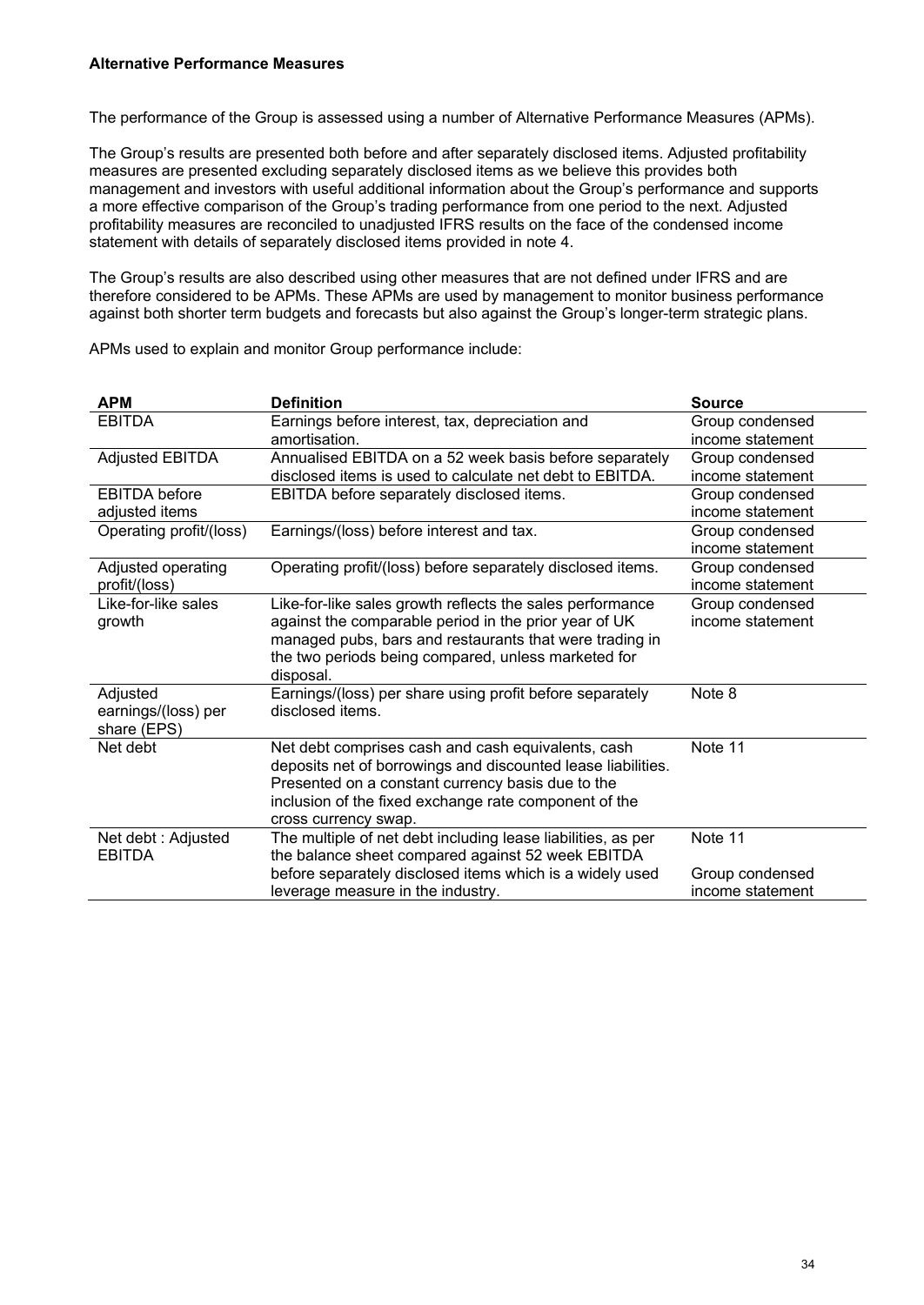### **A. Like-for-like sales**

The sales comparisons for HY have been compared directly to the sales in FY 2019, being the last HY pre Covid-19. HY 2020 and 2021 are not considered an appropriate comparison for trading performance due to the significant disruption caused to trade due to Covid-19 related restrictions and closures. A comparison to FY 2019 performance is the same approach as taken at FY 2021 and, although we note its limitations, has been used to give the reader an insight into performance against the most recent HY not to be impacted by Covid-19.

Sales of all UK managed sites that were trading in the two periods being compared, are expressed as a percentage. This widely used industry measure provides better insight into the trading performance than total revenue which is impacted by acquisitions and disposals. **2022 2019 2022 vs. 2019**

|                                         | Source           | ZUZZ<br>28 weeks<br>£m | 20 I J<br>28 weeks<br>£m | ZUZZ VS. ZU IJ<br>LFL<br>% |
|-----------------------------------------|------------------|------------------------|--------------------------|----------------------------|
| Reported revenue                        | Condensed        | 1,159.5                | 1,185.5                  | $(2.2)\%$                  |
| Less non like-for-like sales and income | income statement | (154.9)                | (190.5)                  | 18.7%                      |
| <b>Like-for-like sales</b>              |                  | 1,004.6                | 995.0                    | 1.0%                       |
| Drink sales                             |                  |                        |                          |                            |
|                                         |                  | 2022                   | 2019                     | 2022 vs. 2019              |
|                                         |                  | 28 weeks               | 28 weeks                 | <b>LFL</b><br>$\%$         |
|                                         | Source           | £m                     | £m                       |                            |
| Reported drink revenue                  | Note 3           | 483.9                  | 536.9                    | (9.9)%                     |
| Less non like-for-like drink sales      |                  | (56.0)                 | (77.4)                   | 27.6%                      |
| <b>Drink like-for-like sales</b>        |                  | 427.9                  | 459.5                    | (6.9)%                     |
| Food sales                              |                  |                        |                          |                            |
|                                         |                  | 2022                   | 2019                     | 2022 vs. 2019              |
|                                         |                  | 28 weeks               | 28 weeks                 | <b>LFL</b>                 |
|                                         | Source           | £m                     | £m                       | $\%$                       |
| Reported food revenue                   | Note 3           | 627.3                  | 609.4                    | 2.9%                       |
| Less non like-for-like food sales       |                  | (83.3)                 | (100.5)                  | 17.1%                      |
| Food like-for-like sales                |                  | 544.0                  | 508.9                    | 6.9%                       |
| Other sales                             |                  |                        |                          |                            |
|                                         |                  | 2022                   | 2019                     | 2022 vs. 2019              |
|                                         |                  | 28 weeks               | 28 weeks                 | <b>LFL</b>                 |
|                                         | Source           | £m                     | £m                       | $\%$                       |
| Reported other revenue                  | Note 3           | 48.3                   | 39.2                     | 23.2%                      |
| Less non like-for-like other sales      |                  | (15.6)                 | (12.6)                   | $(23.8)\%$                 |
| Other like-for-like sales               |                  | 32.7                   | 26.6                     | 22.9%                      |